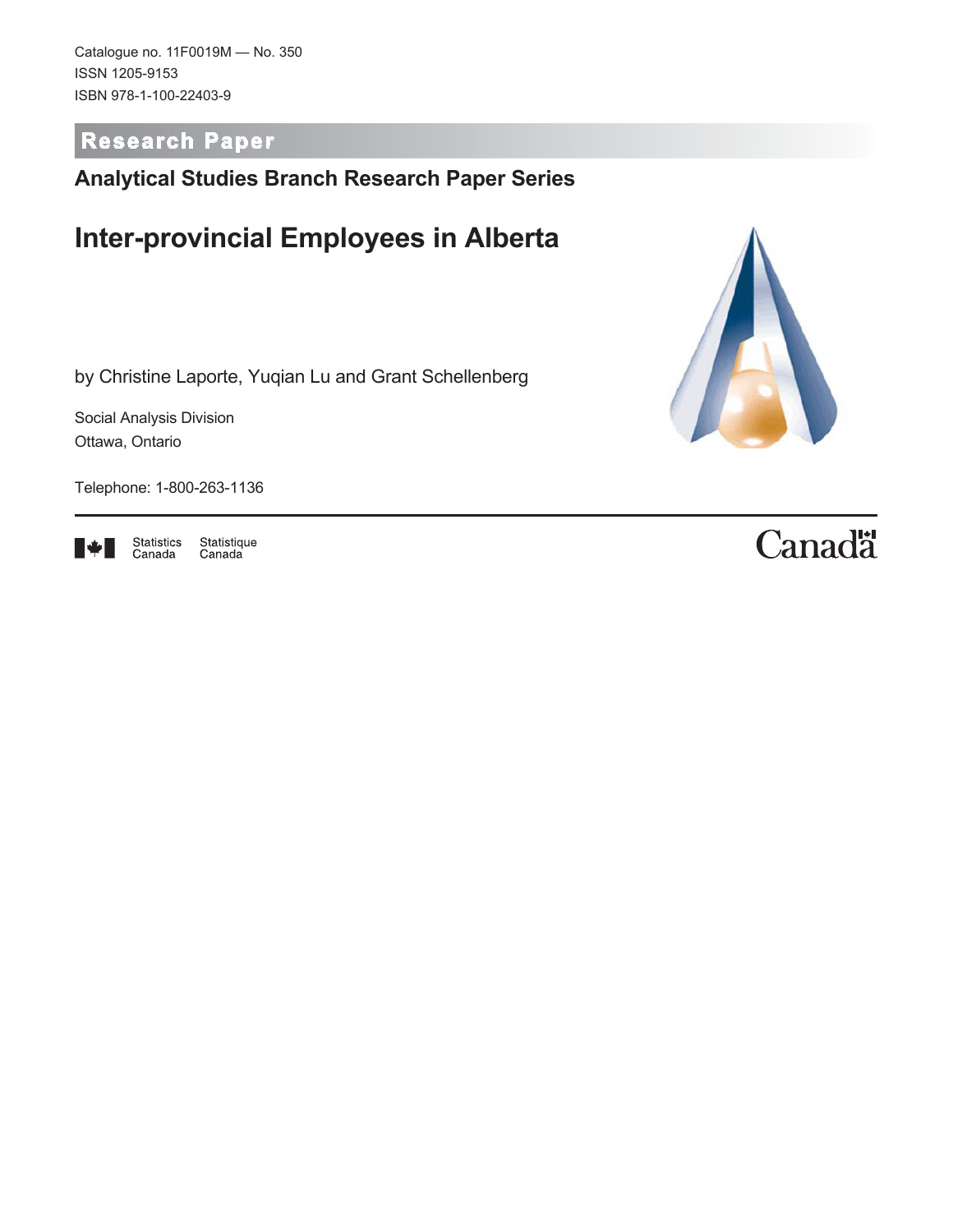#### **How to obtain more information**

For information about this product or the wide range of services and data available from Statistics Canada, visit our website, [www.statcan.gc.ca.](http://www.statcan.gc.ca/)

You can also contact us by

#### **email** at [infostats@statcan.gc.ca,](mailto:infostats%40statcan.gc.ca?subject=)

**telephone**, from Monday to Friday, 8:30 a.m. to 4:30 p.m., at the following toll-free numbers:

| <b>Statistical Information Service</b><br>National telecommunications device for the hearing impaired<br>٠<br>Fax line | 1-800-263-1136<br>1-800-363-7629<br>1-877-287-4369 |
|------------------------------------------------------------------------------------------------------------------------|----------------------------------------------------|
| <b>Depository Services Program</b><br>Inquiries line<br>Fax line                                                       | 1-800-635-7943<br>1-800-565-7757                   |

#### **To access this product**

This product, Catalogue no. 11F0019M, is available free in electronic format. To obtain a single issue, visit our website, www.statcan.gc.ca, and browse by "Key resource" > "Publications."

#### **Standards of service to the public**

Statistics Canada is committed to serving its clients in a prompt, reliable and courteous manner. To this end, Statistics Canada has developed standards of service that its employees observe. To obtain a copy of these service standards, please contact Statistics Canada toll-free at 1-800-263-1136. The service standards are also published on [www.statcan.gc.ca](http://www.statcan.gc.ca/) under "About us" > "The agency" > "Providing services to Canadians."

|                   |  |  | Published by authority of the Minister responsible for |  |
|-------------------|--|--|--------------------------------------------------------|--|
| Statistics Canada |  |  |                                                        |  |

© Minister of Industry, 2013

All rights reserved. Use of this publication is governed by the Statistics Canada Open Licence Agreement ([http://www.](http://www.statcan.gc.ca/reference/licence-eng.htm) [statcan.gc.ca/reference/licence-eng.htm](http://www.statcan.gc.ca/reference/licence-eng.htm)).

Cette publication est aussi disponible en français.

#### **Note of appreciation**

Canada owes the success of its statistical system to a long-standing partnership between Statistics Canada, the citizens of Canada, its businesses, governments and other institutions. Accurate and timely statistical information could not be produced without their continued co-operation and goodwill.

#### **Standard symbols**

The following symbols are used in Statistics Canada publications:

- . not available for any reference period
- .. not available for a specific reference period
- ... not applicable
- 0 true zero or a value rounded to zero<br> $0^{\circ}$  value rounded to 0 (zero) where then
- value rounded to 0 (zero) where there is a meaningful distinction between true zero and the value that was rounded
- **p** preliminary
- revised
- x suppressed to meet the confidentiality requirements of the *Statistics Act*
- $E$  use with caution<br>F too unreliable to
- too unreliable to be published
- significantly different from reference category ( $p < 0.05$ )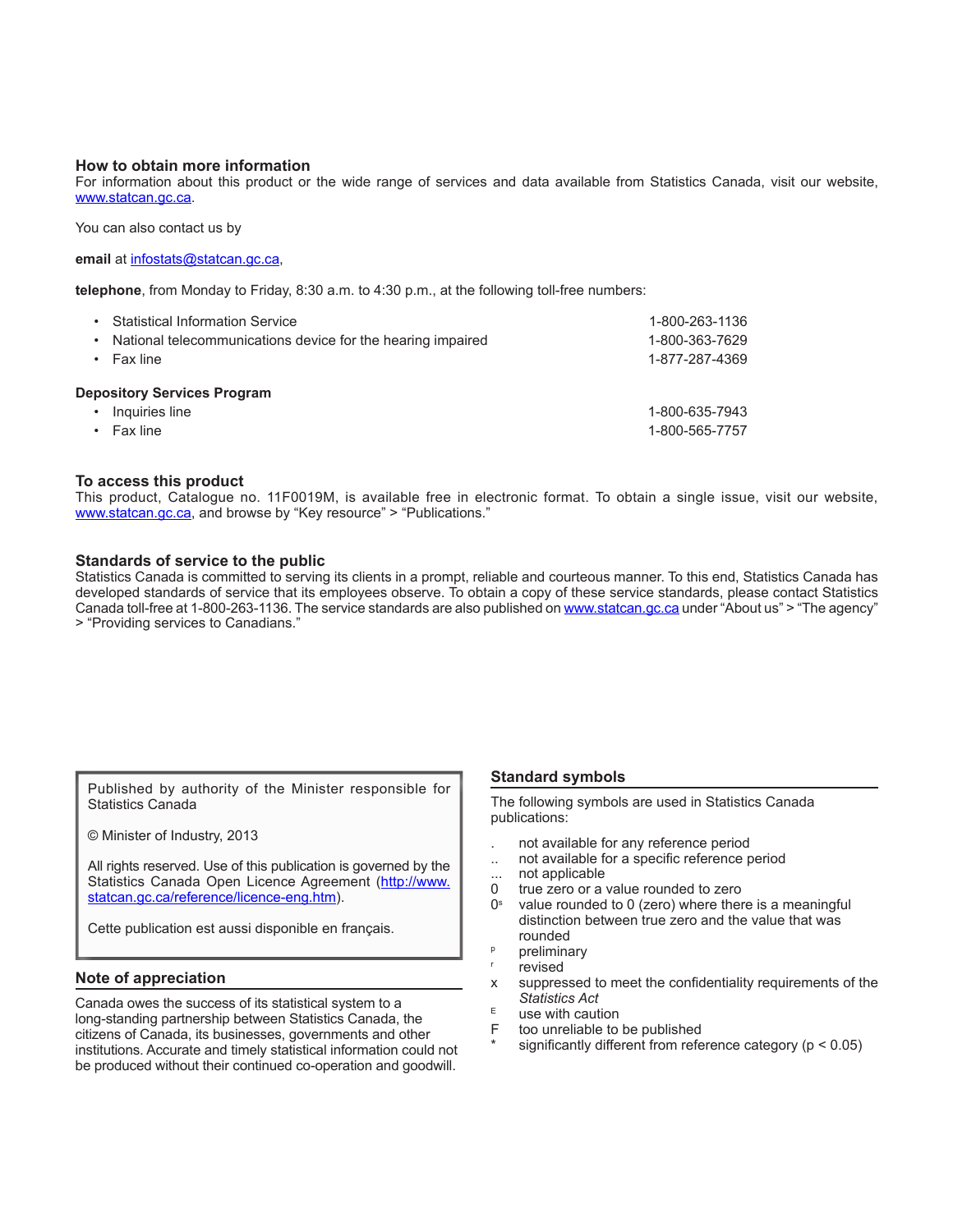## **Inter-provincial Employees in Alberta**

**by**

**Christine Laporte, Yuqian Lu, and Grant Schellenberg Statistics Canada**

> **11F0019M No. 350 ISSN 1205-9153 ISBN 978-1-100-22403-9**

> > **September 2013**

#### **Analytical Studies Research Paper Series**

The Analytical Studies Research Paper Series provides for the circulation, on a pre-publication basis, of research conducted by Analytical Studies Branch staff, visiting fellows, and academic associates. The Analytical Studies Research Paper Series is intended to stimulate discussion on a variety of topics, including labour, business firm dynamics, pensions, agriculture, mortality, language, immigration, and statistical computing and simulation. Readers of the series are encouraged to contact the authors with their comments and suggestions. A list of titles appears at the end of this document.

Papers in the series are distributed to research institutes and specialty libraries. These papers can be accessed for free at [www.statcan.gc.ca.](http://www.statcan.gc.ca/)

> Publications Review Committee Analytical Studies Branch, Statistics Canada 24th Floor, R.H. Coats Building Ottawa, Ontario K1A 0T6

#### **Acknowledgments**

The authors gratefully acknowledge the financial support that the Alberta Office of Statistics and Information provided for this project. The authors also thank Joanne Sasges, Kwame Boadu, Paula Yung, and Ronggui Liu, of the Alberta Office of Statistics and Information, for their comments and support.

#### **Note**

This report is prepared by Statistics Canada for the Alberta Office of Statistics and Information, Government of Alberta.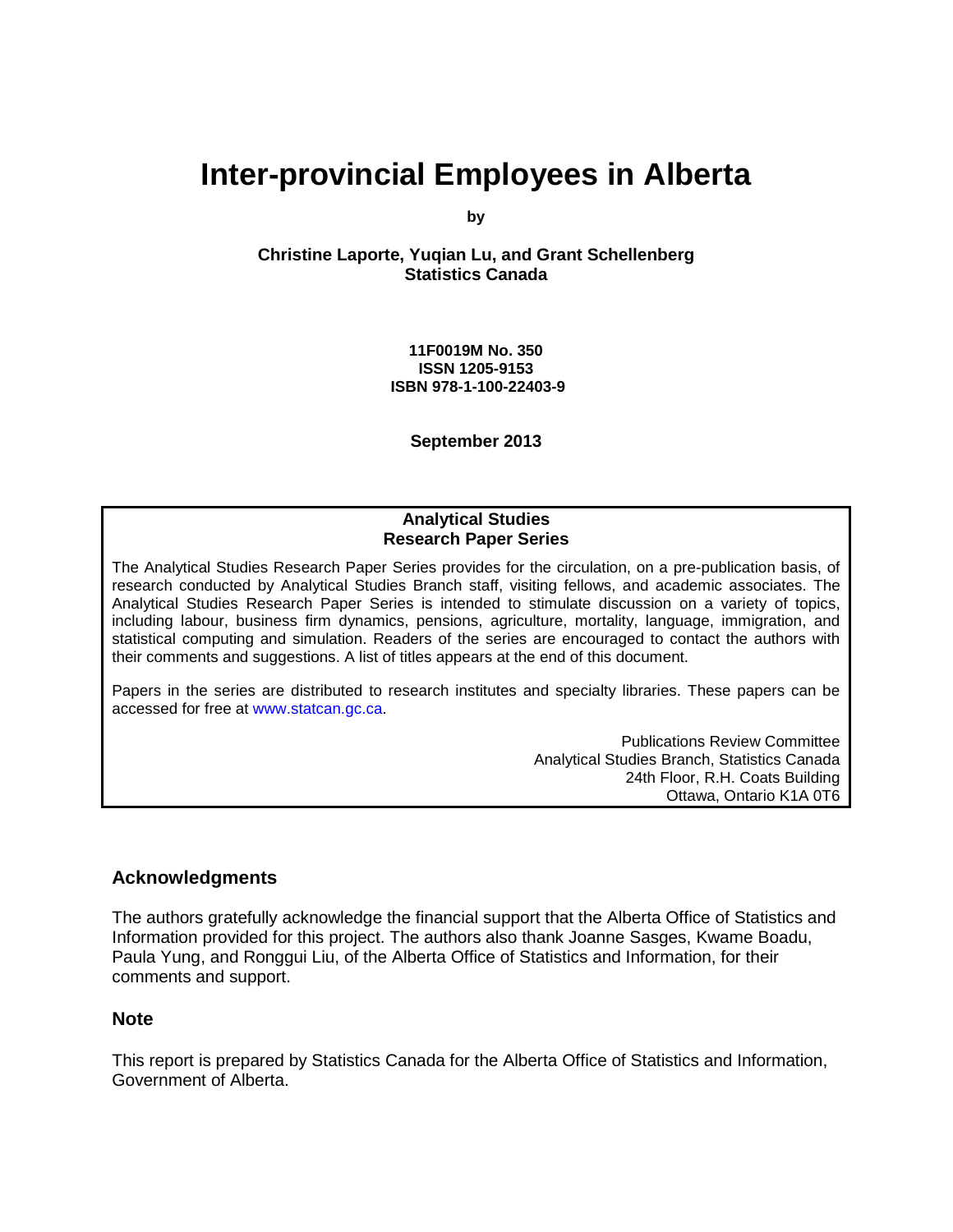## **Table of contents**

| 2 <sup>1</sup> |                                                                   |  |
|----------------|-------------------------------------------------------------------|--|
|                |                                                                   |  |
| 4              | Socio-demographic characteristics of inter-provincial employees17 |  |
|                |                                                                   |  |
|                |                                                                   |  |
| $\mathbf{7}$   |                                                                   |  |
|                |                                                                   |  |
|                |                                                                   |  |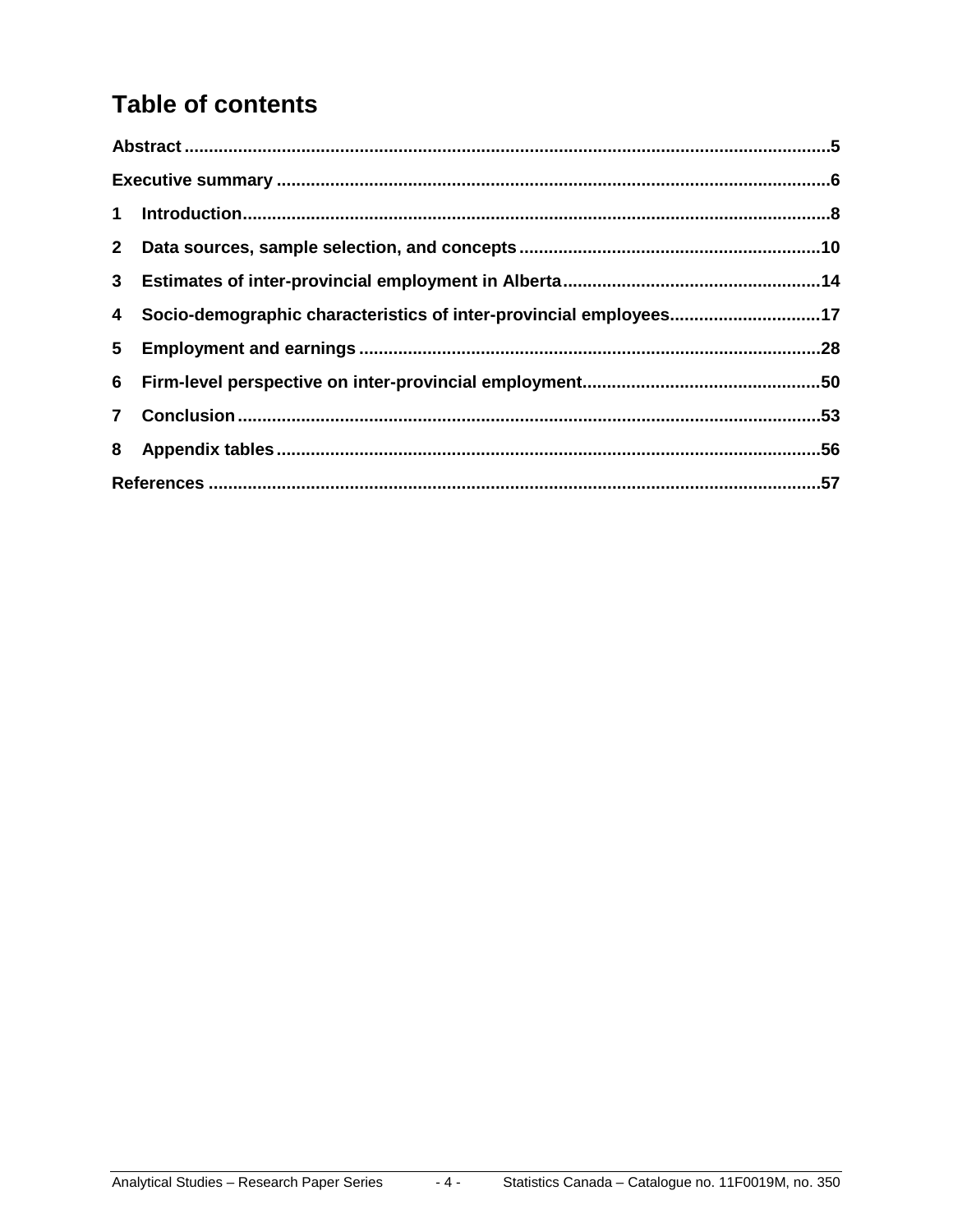### <span id="page-4-0"></span>**Abstract**

In spite of much anecdotal evidence and some case studies regarding the size and characteristics of the inter-provincial workforce in Alberta, comprehensive statistics remain scarce. This is due in part to the many challenges faced in trying to enumerate a mobile population. Drawing on administrative data from several sources between 2003 and 2010, including T4 (*Statement of Remuneration Paid*) and T1 (*General Tax Form*) files, this report provides comprehensive information on inter-provincial employees in Alberta. The results show that the number of inter-provincial employees in Alberta nearly doubled over this period, reaching about 122,500 to 133,000 individuals, or about 5.7% to 6.2% of provincial employment, in 2008. In almost every year during the reference period, the number of inter-provincial employees in Alberta was considerably higher than the number of new residents moving to the province. Detailed estimates on socio-demographic characteristics of workers, cross-sectional and longitudinal employment patterns, earnings, and firm-specific workforces are presented.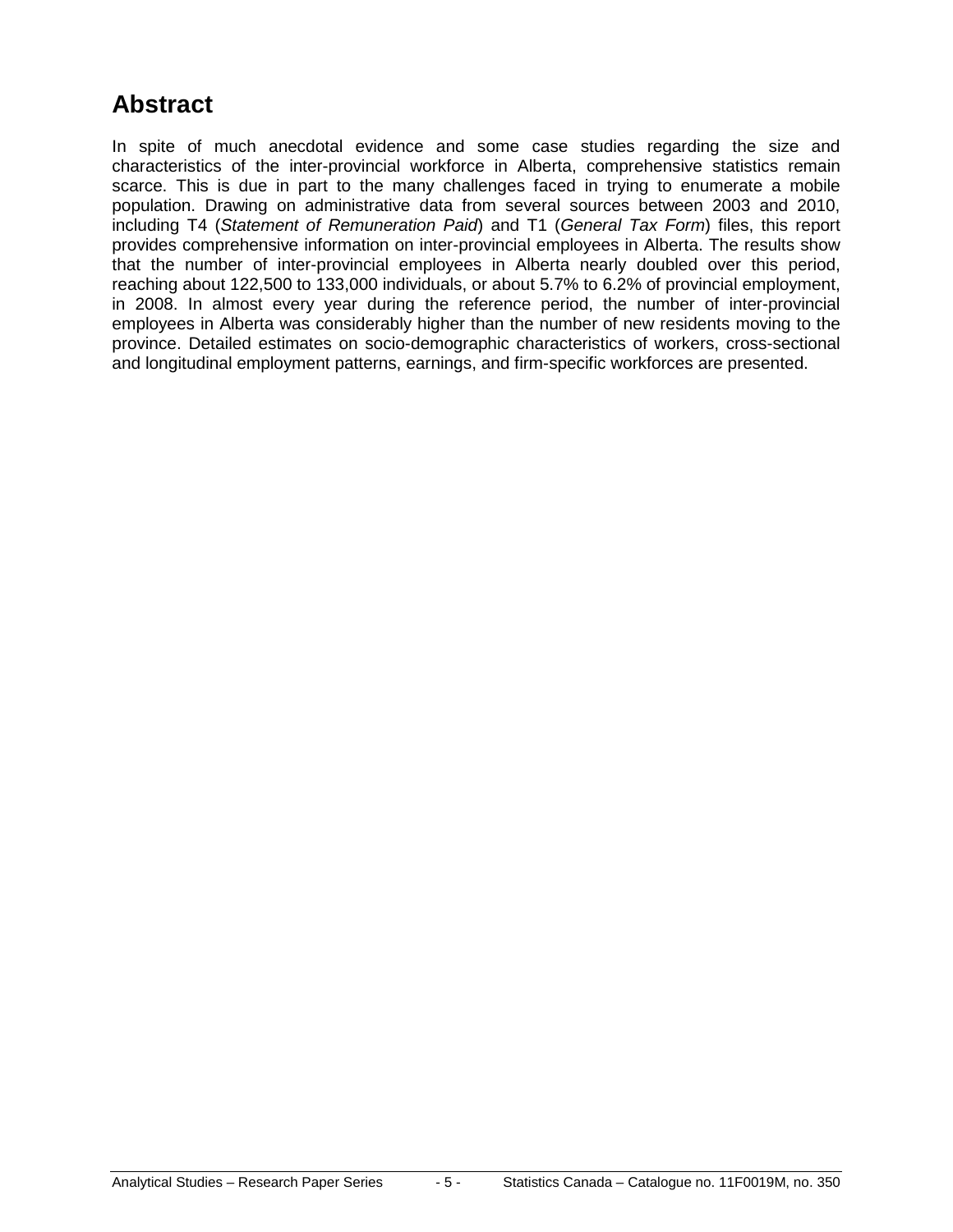### <span id="page-5-0"></span>**Executive summary**

In 2004, there were approximately 62,000 to 67,500 inter-provincial employees working in Alberta, accounting for about 3.6% to 3.8% of provincial employment. By 2008, the interprovincial workforce in the province had increased to about 122,500 to 133,000 individuals, accounting for about 5.7% to 6.2% of provincial employment and about 3.5% of provincial T4 earnings. These figures fell somewhat in 2009 with the economic downturn. In most years, the number of inter-provincial employees in Alberta was considerably higher than the number of new residents moving to the province.

This study uses administrative data to provide estimates and descriptive information on interprovincial employees working in Alberta between 2004 and 2009. Data from several administrative sources between 2003 and 2010, including T4 (*Statement of Remuneration Paid*) and T1 (*General Tax Form*) files, were used to provide comprehensive and new information on inter-provincial employees in Alberta. Individuals in this group were identified as those who received T4 earnings in Alberta during a given year but who reported that they resided in another province or territory on their T1 returns.

Men accounted for 71% to 74% of inter-provincial employees in Alberta between 2005 and 2009. As well, through the 2000s, a growing share of the inter-provincial workforce consisted of older employees. The share of Alberta's inter-provincial workforce consisting of individuals aged 45 to 64 increased by almost 9 percentage points over the reference period while the share of employees aged 18 to 24 declined by 14 percentage points. However, there is a marked difference in the age profiles of male and female inter-provincial employees, with females more likely to be younger.

The increasing age profile of inter-provincial employees was reflected in a changing marital profile. The share of inter-provincial employees who were married or living common-law increased from 38% in 2004 to 48% in 2009.

Residents of two neighbouring provinces, British Columbia and Saskatchewan, comprised large shares of the inter-provincial workforce in Alberta, accounting for almost 59% of this workforce in 2004. However, following large in-flows of workers from other provinces and territories, this proportion declined to 43% by 2008. In fact, in spite of the distance, the number of interprovincial employees from the Atlantic Provinces increased almost three-fold between 2004 and 2008. By 2008, Atlantic Canadians comprised over 26% of inter-provincial employees in Alberta.

Within industries, inter-provincial employment accounted for about 9% to 14% of employment in each of the following: construction; oil and gas extraction; agriculture, fishing and forestry; mining; and accommodation and food services. When measured in terms of T4 earnings, interprovincial employees accounted for 10% of T4 earnings paid in Alberta's construction industry in 2008 but for less than 6% of T4 earnings paid in the province's other industries that year.

Across industries, there were large differences in the distributions of male and female interprovincial employees. About one-half of male inter-provincial employees in Alberta were employed in construction and oil and gas extraction, while about one-third of female interprovincial employees were employed in accommodation and food services and retail trade.

Employment patterns of inter-provincial employees vary along a number of dimensions. A significant portion of inter-provincial employees in Alberta are employed in the province on a part-year basis. Indeed, over much of the reference period, almost two-thirds of inter-provincial employees received T4 earnings from Alberta **and** from another province or territory. There is a strong correlation with age as inter-provincial employees in older age groups were more likely than others to work exclusively in Alberta. The share of inter-provincial employees receiving T4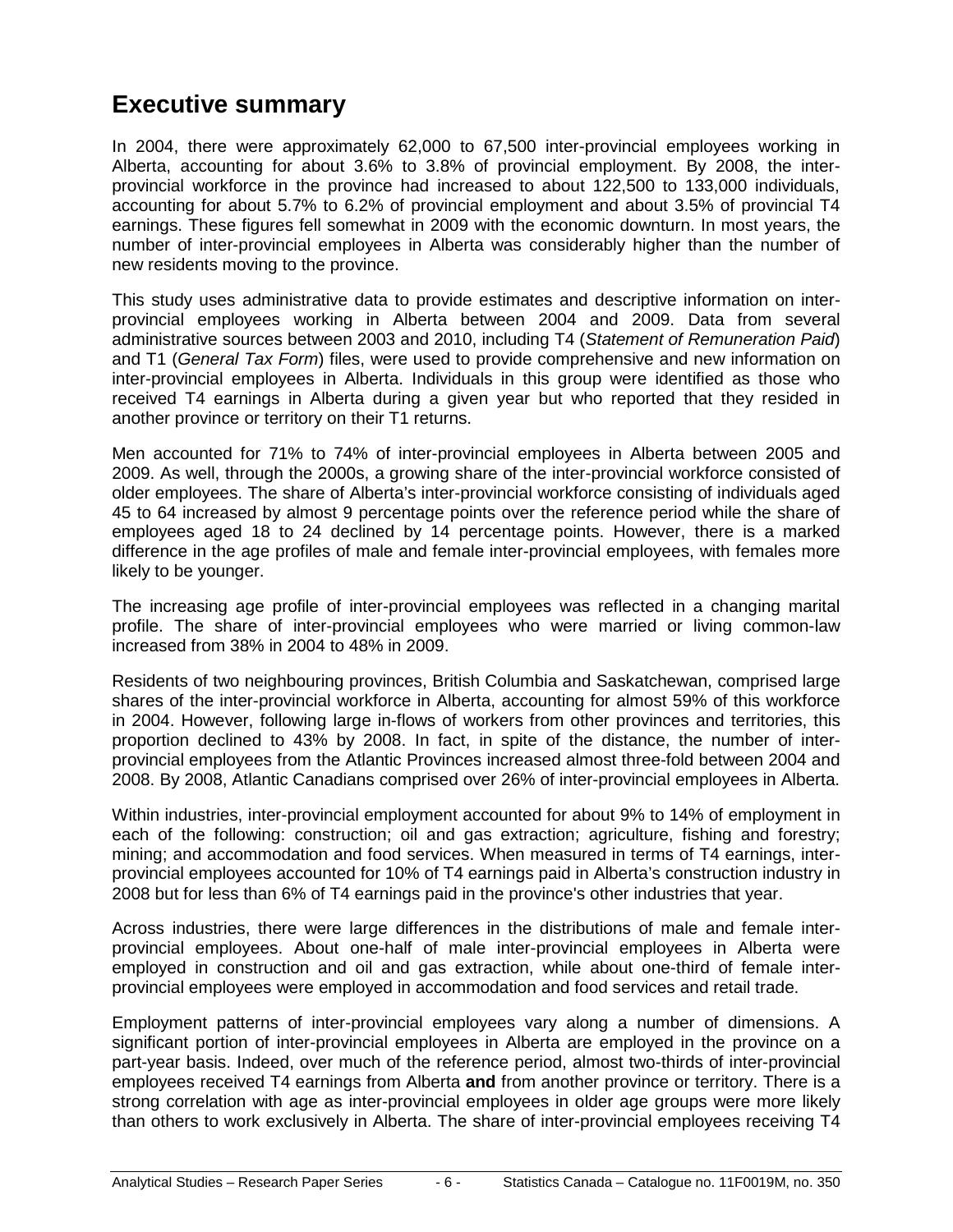earnings only from Alberta was highest among those from Saskatchewan and Newfoundland and Labrador.

The distinction between inter-provincial employees who are employed exclusively in Alberta and those also working in other provinces or territories is important when considering the distribution of T4 earnings received in Alberta. The median earnings received in Alberta in 2009 by all interprovincial employees were \$16,347. This is less than half of the median earnings received by Alberta resident employees (\$40,610). However, median Alberta earnings among interprovincial employees who worked only in Alberta (at \$33,035) are more comparable. Median earnings of those who worked in Alberta and elsewhere were \$9,260.

Among male inter-provincial employees with T4 earnings only from Alberta, median earnings of those employed in oil, gas extraction and support activities were almost \$60,000, while one-infour of these workers earned \$96,000 or more.

The prospects for earning higher wages and salaries are no doubt an important consideration in decisions to work inter-provincially. Among men aged 35 to 49, median earnings since becoming inter-provincial employees were approximately 38%, or \$13,200, higher than their annual earnings in the years prior to their becoming inter-provincial employees. Men from the Atlantic Provinces saw the largest earnings gains by becoming inter-provincial employees (79%). As for women aged 35 to 49, their earnings increased by over 30% as they became inter-provincial employees in 2007 or 2008.

Earnings from Alberta have a considerable impact on family total earnings of inter-provincial employees. On average, married and common-law inter-provincial employees contributed 52% of total family earnings with their T4 earnings from Alberta in 2009. For nearly 31% of interprovincial employees, T4 earnings from Alberta accounted for more than 75% of total family earnings.

Of the individuals first observed in inter-provincial employment in 2005, about one in four became Alberta residents during the next five years. Inter-provincial employees who were younger, single, and from Atlantic Canada were among those most likely to subsequently move to Alberta. Of the inter-provincial employees who did not subsequently move to Alberta, about one-half worked in Alberta during only one year, 21% did so during two years, and nearly 27% did so for three or more years.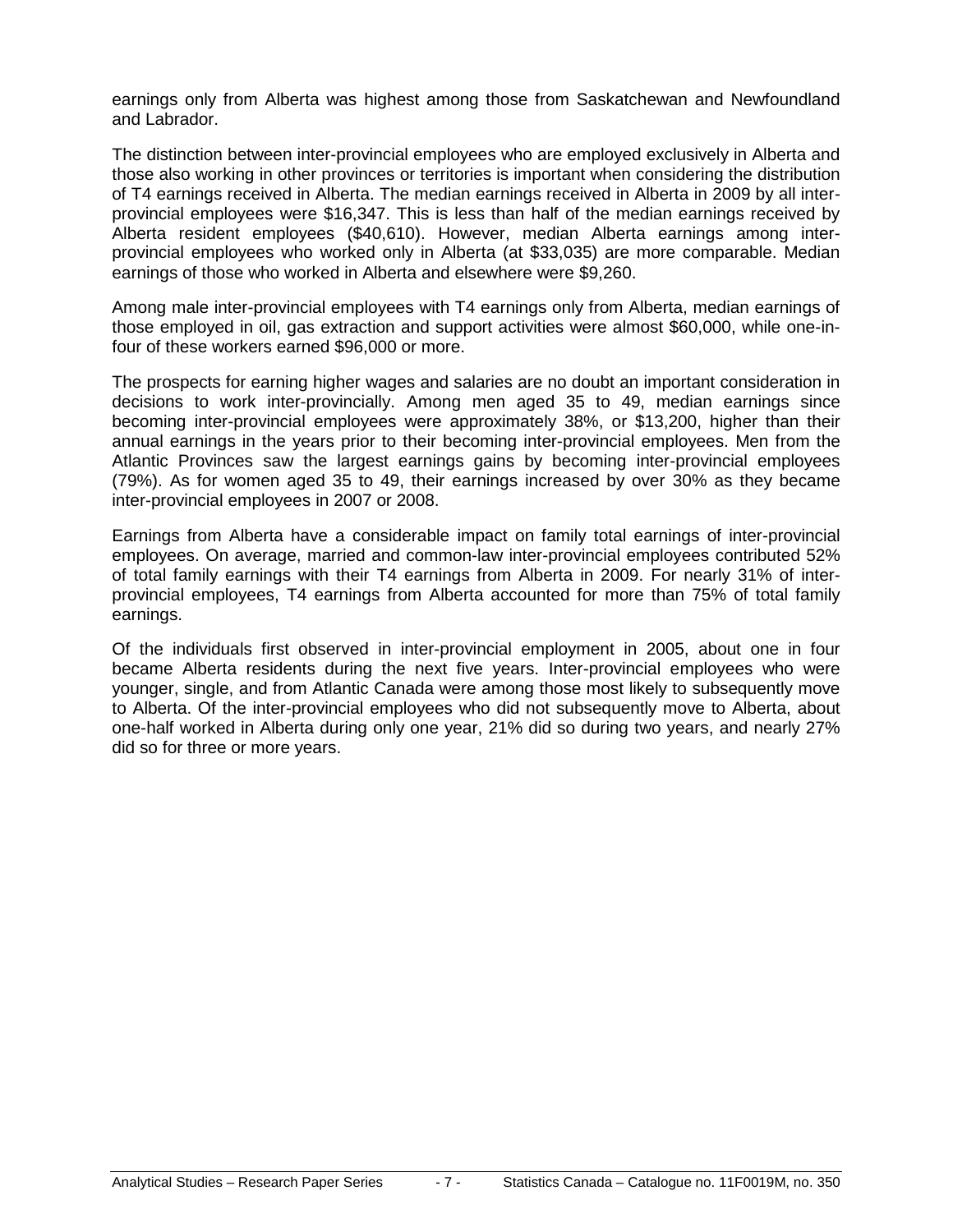## <span id="page-7-0"></span>**1 Introduction**

The expansion of Alberta's oil and gas sector and the resulting broader economic activity make the province an attractive destination for job seekers. For some, employment in Alberta is accompanied by a permanent move to the province. Indeed, through the 2000s, net interprovincial migration to Alberta far surpassed that to other provinces or territories, [1](#page-7-1) and the share of new immigrants settling in Alberta increased as well.<sup>[2](#page-7-2)</sup> For other job seekers, employment in Alberta is not accompanied by a move to the province. This is the case for Canadians who commute to work in Alberta but maintain their primary residence elsewhere.

Even within Alberta, employment opportunities are likely reflected in changing residential and work arrangements. Some individuals have likely moved from southern to more northern communities to capitalize on employment opportunities, [3](#page-7-3) while others may maintain their primary residence in the south but commute to work in the north on a '9-days-in/5-days-out' type of schedule.

The in-flows of workers through these various arrangements have increased the populations of Alberta communities, but by exactly how much remains the topic of ongoing inquiry and discussion. While counting individuals who maintain their primary residence in the province is fairly straightforward, identifying and enumerating those who commute to work there but live elsewhere is a more challenging task. Such individuals are highly mobile, and often reside in remote areas and temporary accommodations, such as hotels, recreational vehicles, campgrounds, work camps, and private residences. As a result, comprehensive information on this shadow population, broadly defined as individuals temporarily residing or working in a region but maintaining a permanent residence elsewhere, remains scarce.

Household surveys are of limited use in this regard. For example, the Labour Force Survey and most other household surveys collect information on respondents' place of residence but not on their place of work. $4$  One exception is the 2006 Census 2B Long Form, which asked respondents where they had worked during the previous week or, if they were not employed that week, where their longest job was located during the previous year. However, Census 2B respondents who had worked outside of their province or territory of residence the previous year would not be identified as inter-provincial workers if they were employed within their province or territory of residence the week prior to the Census or if their out-of-province employment the previous year was of a shorter duration than any within-province job they had held.

A number of initiatives have been undertaken by municipal and provincial agencies in Alberta to enumerate shadow populations.<sup>[5](#page-7-5)</sup> While such initiatives have yielded interesting and valuable results at the local level, the limited geographical coverage and varying definitions and

 <sup>1.</sup> Statistics Canada, CANSIM table 051-0018.

<span id="page-7-2"></span><span id="page-7-1"></span><sup>2.</sup> For example, of immigrants aged 18 to 54 who landed in 2000 and who filed a T1 tax return the following year, 7% were residing in Alberta. This was the case for almost 12% of those who landed in 2009. (Custom tabulation from Longitudinal Immigration Data Base.)

<span id="page-7-3"></span><sup>3.</sup> The prevalence of intra-provincial mobility within Alberta during the latter half of the 2000s will be available once results from the 2011 National Household Survey are available for analysis.

<span id="page-7-4"></span><sup>4.</sup> The option of including a question on place of work is being considered by Statistics Canada as part of the redesign of the Labour Force Survey scheduled for 2016.

<span id="page-7-5"></span><sup>5.</sup> An overview of earlier studies carried out on behalf of various municipalities and provincial agencies was presented in Haan and Odynak (2009) as well as at the 2013 Annual Warren Kalbach Population Conference, University of Alberta, March 8, 2013.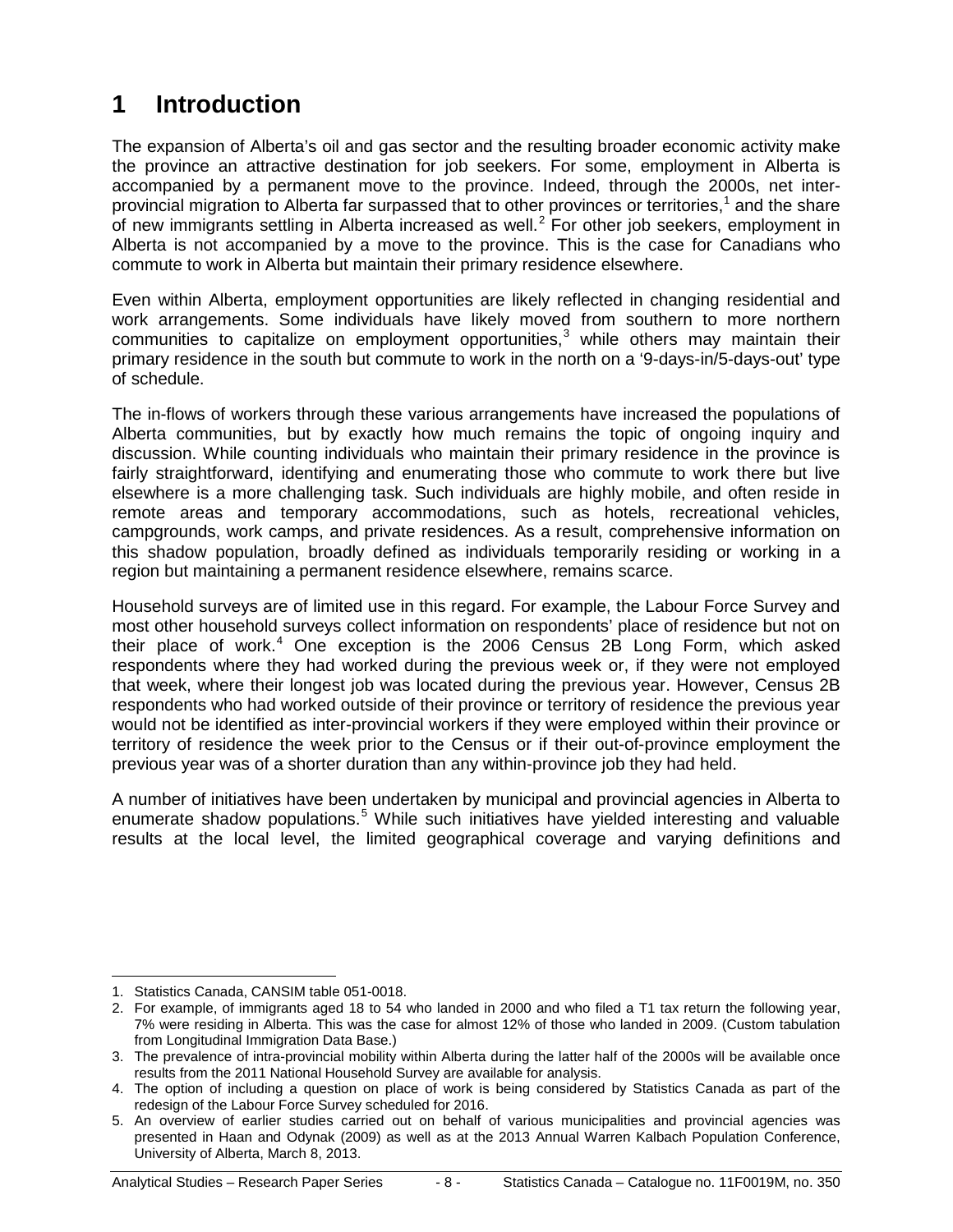methodologies used in these studies limit their capacity to support broader conclusions and provincial-level estimates. [6](#page-8-0)

An alternative approach to obtaining information on shadow populations is to use administrative data sources. The objective of this paper is to use such data to provide estimates and descriptive information on inter-provincial employees working in Alberta. Specifically, individuals are identified as inter-provincial employees if they receive T4 (*Statement of Remuneration Paid*) earnings in Alberta during a given year but report that they reside in another province or territory on their T1 (*General Tax Form*) returns. While inter-provincial employees are employed in virtually every province and territory in Canada, this paper focuses only on those employed in Alberta.

The paper is organized into several sections. In Section 2, detailed information on data sources, sample selection, and concepts is provided. In Section 3, estimates of the size of the interprovincial workforce in Alberta are provided, both in terms of absolute numbers and as a proportion of provincial employment and T4 earnings. In Section 4, the socio-demographic characteristics of inter-provincial employees are highlighted, and the shares of inter-provincial employment within industries and distributions across industries are assessed. In Section 5, the employment patterns and earnings of inter-provincial employees are examined, along with the extent to which inter-provincial employees subsequently move to Alberta or work interprovincially over several years. In Section 6, inter-provincial employment is examined using firms as the unit of analysis, with descriptive information presented on the proportion of firms with operations in Alberta that hire inter-provincial employees and the proportions of firmspecific workforces consisting of these workers. Conclusions and suggestions for future research are provided in Section 7.

The use of administrative data offers several advantages. First, a consistent methodology can be applied across all provinces and territories yielding comprehensive national estimates of inter-provincial employment. Although this report is restricted to inter-provincial employment in Alberta, estimates for other provinces and territories could be calculated using the same approach. Second, administrative data from the Canada Revenue Agency provide high-quality earnings and income data, and thus facilitate estimations of the financial dimensions of interprovincial employment. Third, administrative data are available on an annual basis, allowing year-to-year changes in the level and incidence of inter-provincial employment to be calculated. That being said, there is a time lag associated with the development and validation of administrative data files and, in turn, a lag in the availability of estimates of inter-provincial employment. Data were available up to 2010 while this analysis was performed. Administrative data are also longitudinal, allowing the transitions and trajectories of inter-provincial employees to be identified.

In addition, it is important to note the parameters and limitations of this study. The concept of shadow populations includes many different subgroups, such as inter-provincial workers (employees and self-employed), temporary foreign workers, out-of-province students, and other groups (e.g., refugee claimants). This heterogeneous composition makes it difficult, if not impossible, to enumerate and examine shadow populations in a comprehensive way using a single data source. Given the methodological approach supported by the administrative data employed, this paper is restricted to inter-provincial employees. Temporary foreign workers, outof-province students, and other groups are included only if they received T4 earnings in Alberta but resided in another province or territory.

<span id="page-8-0"></span> <sup>6.</sup> In 2011, the Alberta Office of Statistics and Information (AOSI) contracted with the Special Surveys Division of Statistics Canada to conduct a field test using both Drop-off/Mail-back questionnaires and on-site personal interviews to reach transient work populations in the Wood Buffalo/Fort McMurray region. The test demonstrated that the Drop-off/Mail-back option would not produce useable data. Although responses to the personal interviews were acceptable, conducting interviews in the region presented unique logistical challenges, and cost was a deterrent.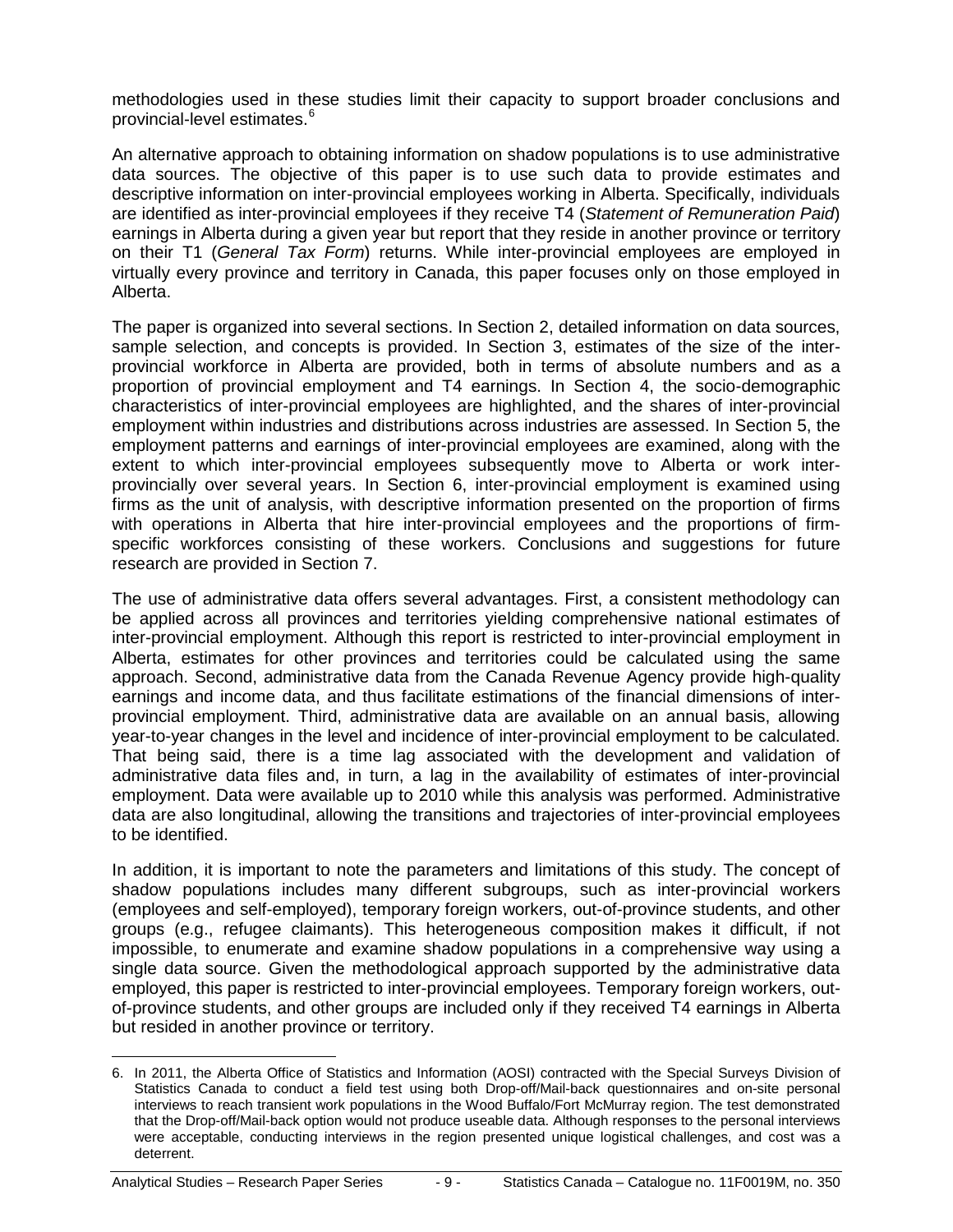This has particular implications for the self-employed. Specifically, unincorporated selfemployed individuals cannot be identified or included in the estimates of inter-provincial employment because they do not issue themselves a T4 slip—the data source from which the province or territory of employment is determined. Incorporated self-employed individuals may be included, but only if they issue themselves a T4 slip in Alberta. Given the information available, it is not possible to distinguish incorporated self-employed individuals from the general population of wage-and-salary employees or to determine the share of incorporated self-employed workers doing business in Alberta who are included (or excluded) from the analysis. Overall, the estimates of inter-provincial employment in Alberta are considered to be conservative to the extent that unincorporated self-employed workers and an unknown subset of incorporated self-employed individuals who work in Alberta but reside elsewhere cannot be included. It is for this reason that the term inter-provincial employees is used, emphasizing the T4 basis of the definition.

A second limitation is the absence of information on the distribution of inter-provincial employees within Alberta. There is a great deal of interest in the size of the inter-provincial workforce at sub-provincial levels of geography—that is, in specific municipalities. At issue is the need to enumerate non-permanent populations that draw on local services and infrastructure. However, while sub-provincial information on place of residence is available from the T1 tax return, sub-provincial information on place of work is not available from the T4 slip. In short, it is possible to determine whether inter-provincial employees from Newfoundland and Labrador reside in Cornerbrook, Gander, or St. John's, but it is not possible to determine whether their employment in Alberta is located in Fort McMurray, Calgary, or Canmore. This remains a data gap.

Finally, the T4 slip and the T1 tax return provide information on earnings and income on an annual basis only. Information is not collected on the number of hours worked each week or the number of weeks worked during the year. Hence, hourly wages or weekly earnings cannot be calculated. Furthermore, because start or stop date of jobs are not collected, the duration of employment in Alberta cannot be calculated below an annual level. Given the apparent prevalence of part-year employment among inter-provincial employees, such information would be useful to this analysis. Information on socio-economic characteristics, such as educational attainment, occupation of employment, and immigration status, is not collected on either the T4 slip or the T1 form, so that inter-provincial employees cannot be examined along these lines.

### <span id="page-9-0"></span>**2 Data sources, sample selection, and concepts**

#### **Component data sources**

An integrated (or linked) data base consisting of information from four different sources is used for this study. The four component data sources are the following:

#### T4 File

The T4 File contains tax information filed by employers who have paid an employee any of the following types of income: employment income (e.g., wages or salaries); commissions; taxable allowances and benefits; fishing income; or any other payments for services rendered during the year. Information on the province or territory of employment is drawn from Field 10 on each T4 (*Statement of Remuneration Paid*) slip. The Canada Revenue Agency's *Employers' Guide: Filing the T4 Slip and Summary* provides the following instructions to employers completing the T4 slip regarding the province or territory of employment: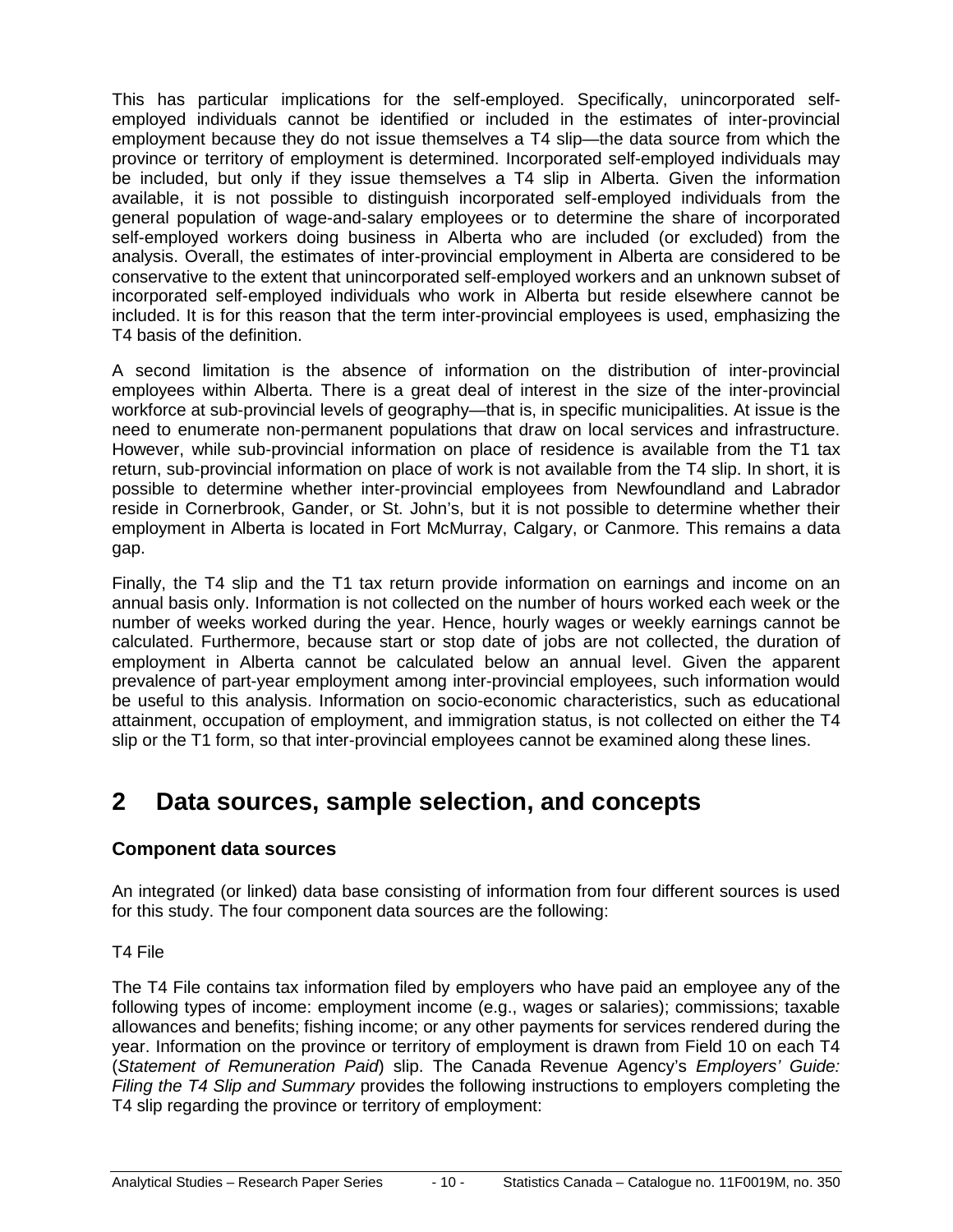"Enter one of the following abbreviations to indicate where the employee reported to work…The province or territory of employment you enter depends on where your employee has to report for work…For any employee who worked in or whose employment was located in more than one province or territory in the year, complete separate T4 slips. For each location, indicate the total remuneration paid to the employee and the related deductions…." (p. 9)

#### T1 Family File (T1FF)

The T1 Family File (T1FF) is an administrative data file constructed from information submitted on annual personal income tax returns (i.e., T1, *General Tax Form*). In addition, the T1FF contains information from the Canada Child Tax Benefit and the T4, *Statement of Remuneration Paid*, allowing data to be tabulated for individuals as well as for census families. The province/territory-of-residence variable on the T1FF indicates each tax filer's reported province or territory of residence as at December 31 of the tax year. At the time this analysis was done, the T1FF was available up to 2010.

#### T1 Historical (T1H) file

The T1 Historical file is an administrative data file constructed from information submitted on annual personal income tax returns (i.e., T1, *General Tax Form*). The T1H file includes information from T1 late filers and from re-assessed tax files. Because the inter-provincial workforce is highly mobile, individuals in this group may be more likely than individuals in the general population to file their tax returns late. For this reason, the T1H file is used in addition to the T1FF in order to increase the match rate between the T4 and T1 files and to ensure that late tax filers are taken into account in estimates of inter-provincial employment. At the time this analysis was done, the T1H file was available up to 2008.

#### Longitudinal Employment Analysis Program (LEAP)

The LEAP file contains information on annual employment, annual payroll, and industry for all incorporated and unincorporated business enterprises in Canada that have paid at least one employee. The file provides information on the industries in which T4 recipients are employed; the industries in which T4 recipients are employed are an important consideration in this analysis.

#### **Data selection and data file**

Data from these four sources were first linked together to create a set of integrated, crosssectional files for the years 2003 to 2010. This process consists of several steps. First, a standard set of protocols was run to identify and rectify cases where individuals changed Social Insurance Numbers (SINs) over the period. T4 records that contained missing or incomplete SINs were also identified, with 0.2% to 0.4% of them excluded from the file for this reason.

Next, individuals who received one or more T4 slips from employment in Alberta were identified and retained. Each of these T4 records was then linked to the T1FF using the SINs available on both files. An initial match rate of about 88% to 90% was made for the years 2003 to 2010. Additional information was then drawn from the T1H—including late tax filers—increasing the match rate to about 93% to 95% for the years up to 2008.<sup>[7](#page-10-0)</sup>

An analysis of the unmatched T4 records showed that youth and individuals with low earnings were overrepresented within this group. To address this issue and increase T4–T1FF match rates, individuals under 1[8](#page-10-1) years of age and individuals who had total T4 earnings<sup>8</sup> of less than

<span id="page-10-0"></span> <sup>7.</sup> See Table 36 in Section 8, "Appendix Tables," for detailed numbers.

<span id="page-10-1"></span><sup>8.</sup> In 2002 dollars.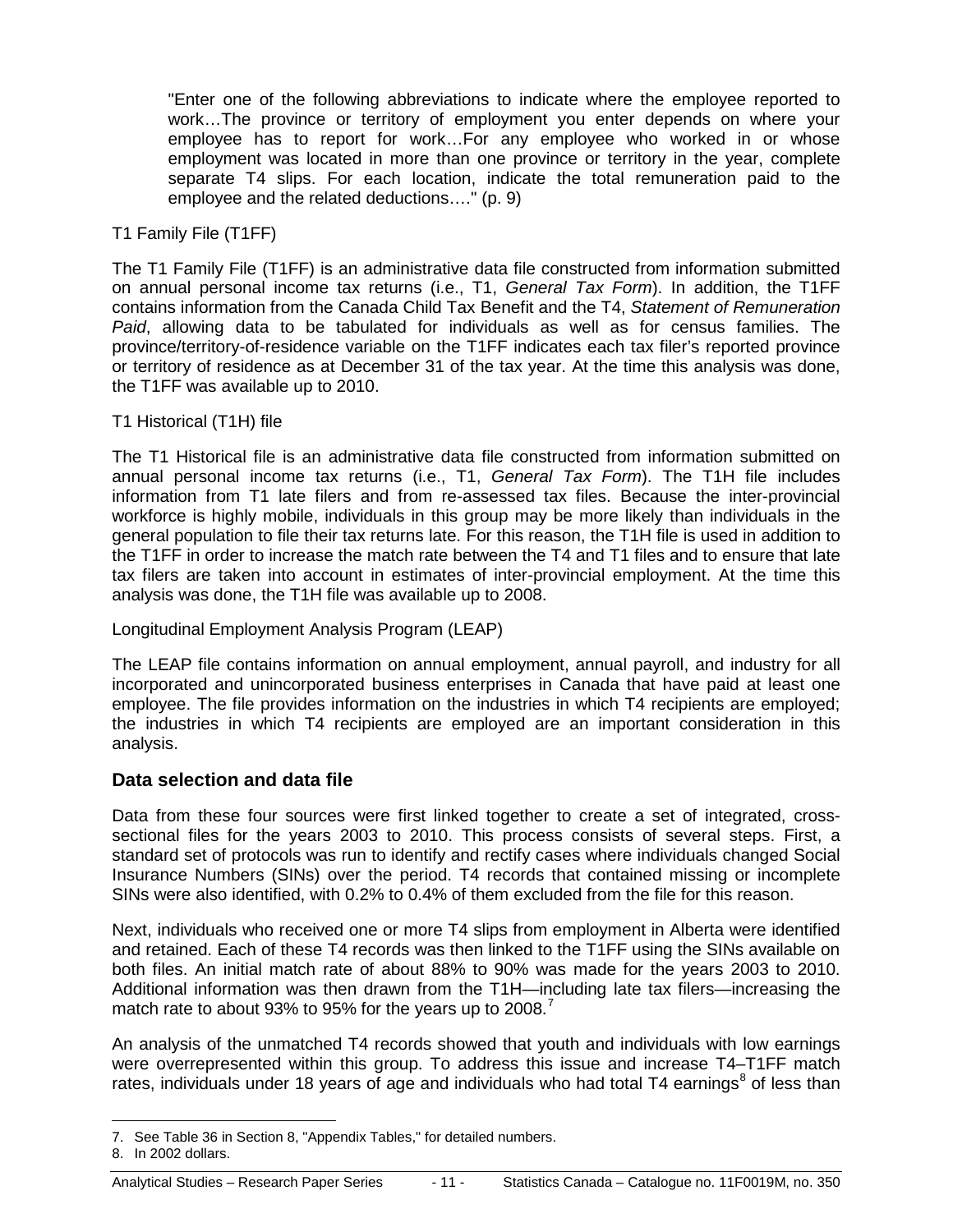\$1,000 were excluded from the sample. Such exclusions are often used in analyses of labour supply. Applying these selection criteria increased the match rate between the T4 File and the T1FF or the T1H file to about 97% to 98% between 2004 and 2008. Counts and match rates are shown in Table 1.

The first column in Table 1 shows that the total number of individuals with T4 records<sup>[9](#page-11-0)</sup> from Alberta ranged from 1.7 million in 2003 to just over 2.1 million in 2008. These observations are identified as 'the Alberta workforce' in the analysis and are used as the denominator for calculating the incidence of inter-provincial employment in the province.<sup>[10](#page-11-1)</sup>

#### **Table 1**

**Individuals with T4s from Alberta — Match rates with T1FF and T1H data, 2003 to 2010**

| Total number<br>of individuals |           |         |              |                                                                                |                     | Not matched with<br>either T1FF or T1H |
|--------------------------------|-----------|---------|--------------|--------------------------------------------------------------------------------|---------------------|----------------------------------------|
| counts                         | counts    | percent | counts       | percent                                                                        | counts              | percent                                |
| 1,699,726                      | 1,561,317 | 91.9    | 1.661.344    | 97.7                                                                           | 38.382              | 2.3                                    |
| 1.751.171                      | 1.621.039 | 92.6    | 1.715.092    | 97.9                                                                           | 36.079              | 2.1                                    |
| 1,842,175                      | 1.691.250 | 91.8    | 1.791.292    | 97.2                                                                           | 50,883              | 2.8                                    |
| 1.979.160                      | 1.796.713 | 90.8    | 1,912,021    | 96.6                                                                           | 67.139              | 3.4                                    |
| 2.069.730                      | 1.878.744 | 90.8    | 2.002.906    | 96.8                                                                           | 66.824              | 3.2                                    |
| 2.134.746                      | 1.942.447 | 91.0    | 2.059.347    | 96.5                                                                           | 75.399              | 3.5                                    |
| 2.082.685                      | 1.885.838 | 90.5    | 1,885,838    | 90.5                                                                           | 196.847             | 9.5                                    |
| 2,081,109                      | 1,882,978 | 90.5    | 1,882,978    | 90.5                                                                           | 198,131             | 9.5                                    |
|                                |           |         | T1FF matched | Note: T1EE and T1H rator respectively to T1 Family File and T1 Historical file | T1FF or T1H matched |                                        |

**Note:** T1FF and T1H refer respectively to *T1 Family File* and *T1 Historical file*. **Source:** Statistics Canada, Inter-provincial Workforce Database.

The vast majority of individuals who received T4 earnings in Alberta reported on their T1 tax returns that Alberta was their province of residence.<sup>[11](#page-11-2)</sup> Of the nearly 2.1 million Alberta T4 recipients in 2008, slightly fewer than 1.9 million resided in the province that year, while about 166,000 resided in another province or territory (Table 2, bottom panel). The number of observations with missing province or territory of residence information on T1 tax returns is inconsequential, at 0.03% to 0.11% of the sample. These observations were included as part of the Alberta workforce throughout the analysis.

<span id="page-11-1"></span><span id="page-11-0"></span> <sup>9.</sup> Individuals may have more than one T4 record; i.e., individuals may receive more than one T4 slip.

<sup>10.</sup> All individuals with one or more Alberta T4 are included in this group regardless of whether their T4s were matched with a T1FF record or a T1H record.

<span id="page-11-2"></span><sup>11.</sup> When province of residence information is missing on the T1FF, the filer's postal code is used to derive province of residence. If the filer's postal code is missing, the postal code of co-resident family members is used to derive province of residence.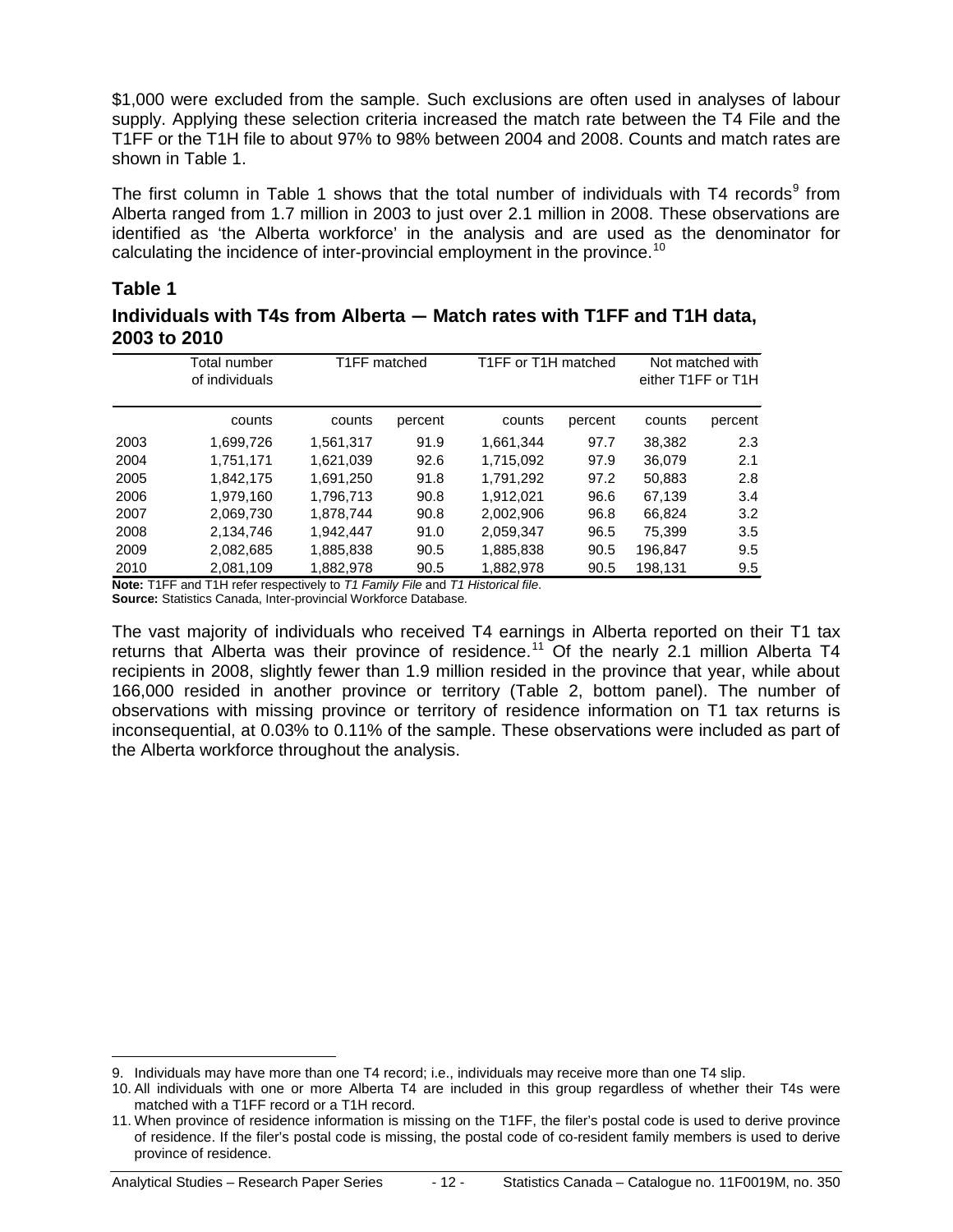|                     | Alberta residents | Not Alberta<br>residents | Unknown place of<br>residence | Total     |
|---------------------|-------------------|--------------------------|-------------------------------|-----------|
|                     |                   | counts                   |                               |           |
| T4-T1FF matched     |                   |                          |                               |           |
| 2003                | 1,482,408         | 78,505                   | 404                           | 1,561,317 |
| 2004                | 1,538,785         | 81,832                   | 422                           | 1,621,039 |
| 2005                | 1,598,040         | 92,615                   | 595                           | 1,691,250 |
| 2006                | 1,674,796         | 121,128                  | 789                           | 1,796,713 |
| 2007                | 1,732,092         | 145,459                  | 1,193                         | 1,878,744 |
| 2008                | 1,787,692         | 152,883                  | 1,872                         | 1,942,447 |
| 2009                | 1,759,578         | 124,559                  | 1,701                         | 1,885,838 |
| 2010                | 1,765,127         | 115,934                  | 1,917                         | 1,882,978 |
| T4-T1FF-TIH matched |                   |                          |                               |           |
| 2003                | 1,575,173         | 85,674                   | 497                           | 1,661,344 |
| 2004                | 1,625,881         | 88,675                   | 536                           | 1,715,092 |
| 2005                | 1,689,883         | 100,521                  | 888                           | 1,791,292 |
| 2006                | 1,779,077         | 131,909                  | 1,035                         | 1,912,021 |
| 2007                | 1,842,546         | 158,831                  | 1,529                         | 2,002,906 |
| 2008                | 1,891,564         | 165,612                  | 2,171                         | 2,059,347 |

### **Table 2 Matched Alberta data by residency status, 2003 to 2010**

**Note:** T1FF and T1H refer respectively to *T1 Family File* and *T1 Historical file*.

**Source:** Statistics Canada, Inter-provincial Workforce Database.

#### **Identifying inter-provincial employees**

Although one might identify inter-provincial employees as all individuals who received T4 earnings from Alberta but reported a different province or territory of residence on their T1 tax returns, such an approach would include individuals who moved out of the province during the year (i.e., out-migrants). As shown in Figure 1, out-migrants can be identified as individuals who: (*i*) had T4 earnings in Alberta in year *t* but resided in another province or territory at the end of year *t*; **and** (*ii*) who resided in Alberta in the previous year (<sup>t</sup> -1 ); **and** (*iii*) who were still residing outside of Alberta the following year (*t+1*). Defined in this way, the estimated number of annual out-migrants from Alberta ranged from about 19,000 to about 23,000 between 2004 and 2006, and from about 27,000 to about  $35,000$  between 2007 and 2009.<sup>[12](#page-12-0)</sup> Inter-provincial employees can then be defined as all individuals who, in year *t*, worked in Alberta but resided in another province or territory **minus** all out-migrants from Alberta. This is the "**Base definition**" of inter-provincial employees used in the analysis.

#### **Figure 1**

### **Identifying out-migrants — Approach 1 (Base definition)**

|                              | t-1                 |             | $t + 1$     |
|------------------------------|---------------------|-------------|-------------|
| <b>Province of work</b>      | Alberta or<br>other | Alberta     | Not Alberta |
| <b>Province of residence</b> | Alberta             | Not Alberta | Not Alberta |

<span id="page-12-0"></span> <sup>12.</sup> Estimates of the total number of persons 18 years of age or older out-migrating from Alberta over a similar period ranged from 37,800 to 43,100 between 2004/2005 and 2010/2011 (from July 1 of one year to June 30 of the next) (CANSIM table 051-0012). These estimates include all persons 18 years of age or older regardless of earnings or employment status, while the estimates of out-migration presented in the text above are limited to individuals who had T4 earnings of more than \$1,000.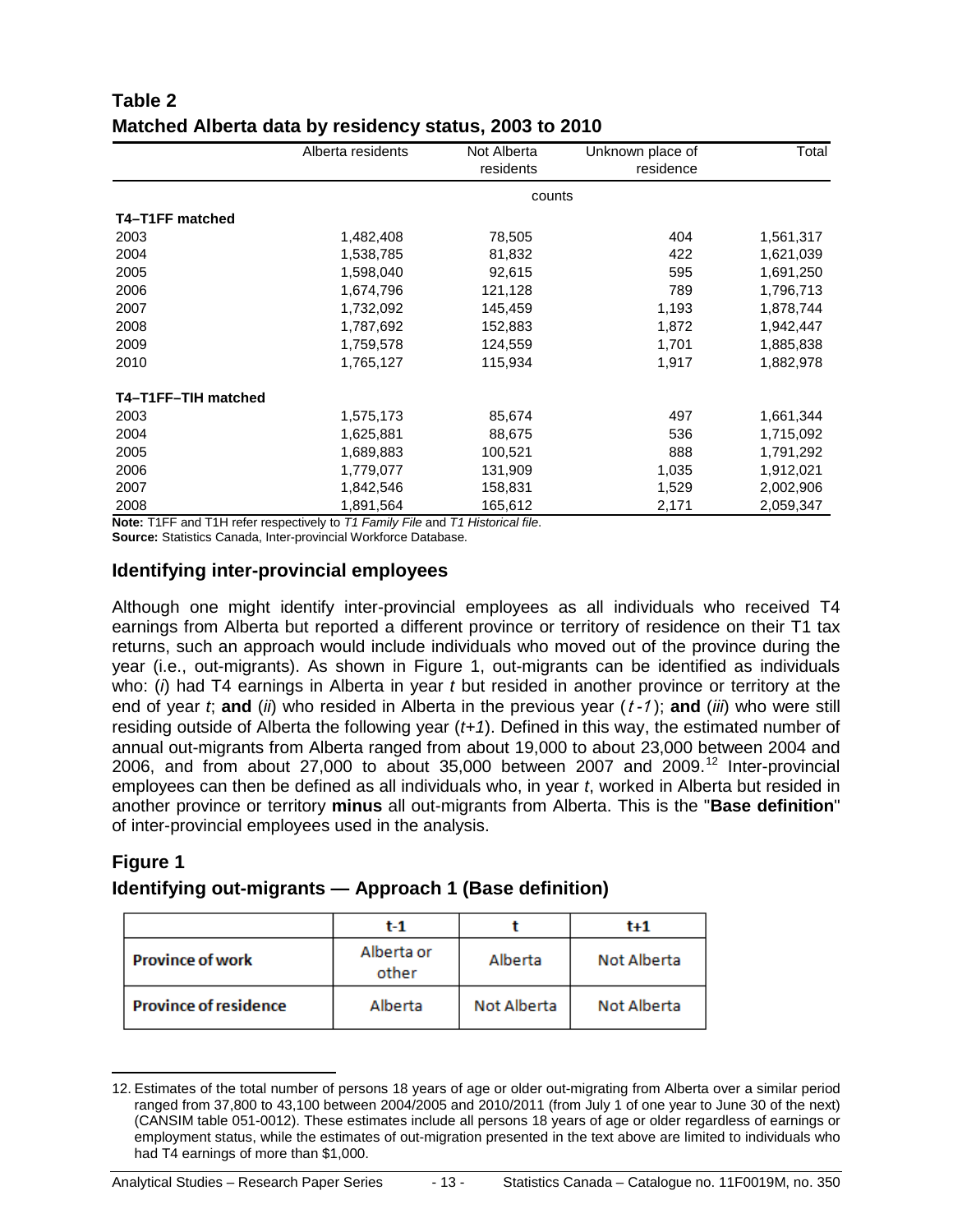The definition of out-migrants can be enlarged—and in turn the definition of inter-provincial employees made more restrictive—by considering place of work and residence in year t-1 and year *t*, but disregarding individuals' characteristics in year *t+1* (see Figure 2). Specifically, outmigrants can be identified as individuals who: (*i*) resided in Alberta in year <sup>t</sup> -1 **but** (*ii*) moved to another province or territory the following year (i.e., year *t*). Whether or not they remained in that province or territory the following year is not considered. Again, inter-provincial employees can be defined as all individuals who, in year *t*, worked in Alberta but resided in another province or territory **minus** out-migrants identified in this more encompassing way. This group is labeled **"Base definition excluding Alberta residents at**  $t - 1$ **" in the analysis.** 

### **Figure 2 Identifying out-migrants — Approach 2**

|                              | $t-1$               |             | $t+1$ |
|------------------------------|---------------------|-------------|-------|
| <b>Province of work</b>      | Alberta or<br>other | Alberta     |       |
| <b>Province of residence</b> | Alberta             | Not Alberta |       |

Finally, the most encompassing definition of out-migrants (and, in turn, the most restrictive definition of inter-provincial employees) takes into account individuals whose province or territory of residence at  $t - 1$  is missing on the T4-T1FF-T1H data. Out-migrants are identified as those whose province or territory of residence indicates they moved out of Alberta (i.e., those identified in Figure 2) as well as those for whom complete information is not available in order to make such a determination (see Figure 3). Again, inter-provincial employees can be defined as all individuals who, in year *t*, worked in Alberta but resided in other province or territory **minus** individuals identified as out-migrants in this way. This group is labelled "**Base definition excluding Alberta and unknown residents at**  $t - 1$  **in the analysis.** 

### **Figure 3**

### **Identifying out-migrants — Approach 3**

|                              | $t-1$                 |             | $t+1$ |
|------------------------------|-----------------------|-------------|-------|
| <b>Province of work</b>      | Alberta or<br>other   | Alberta     |       |
| <b>Province of residence</b> | Missing or<br>Alberta | Not Alberta |       |

Overall, approaches 1 through 3 define out-migrants in an increasingly inclusive way and, in turn, provide increasingly restrictive definitions and estimations of inter-provincial employees. The sensitivity of inter-provincial employment estimates to alternative definitions can thus be assessed.

## <span id="page-13-0"></span>**3 Estimates of inter-provincial employment in Alberta**

Estimates of the absolute number and percentage of inter-provincial employees in Alberta are shown in Table 3. The top panel is based on matched T4**–**T1FF data and shows that the number of inter-provincial employees increased from about 62,000 to about 122,000 between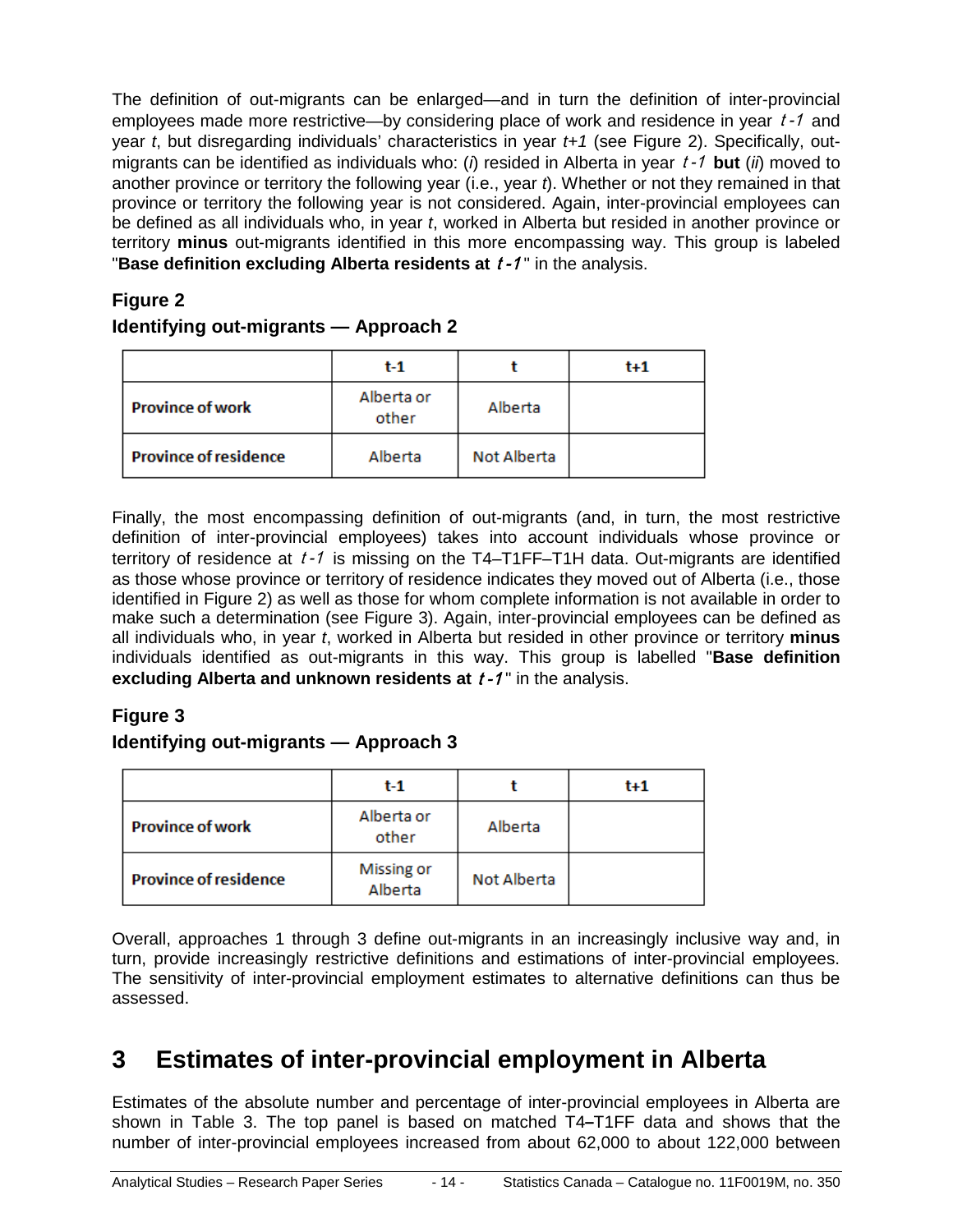2004 and 2008, and then declined to about 97,000 in 2009 (Base definition). The more restrictive definitions yield estimates that are about  $4,000$  to 10,000 lower in most years.<sup>[13](#page-14-0)</sup> However, the T4**–**T1FF data do not include late tax filers and, hence, underestimate the number of inter-provincial employees in the province.

#### **Table 3**

| Estimated number and percentage of inter-provincial employees in Alberta, |  |
|---------------------------------------------------------------------------|--|
| 2004 to 2010                                                              |  |

|                    | Base definition      |                     | Base definition excluding<br>Alberta residents at t-1 |                  | Base definition excluding<br>Alberta and unknown<br>residents at t-1 |         |
|--------------------|----------------------|---------------------|-------------------------------------------------------|------------------|----------------------------------------------------------------------|---------|
|                    | counts               | percent             | counts                                                | percent          | counts                                                               | percent |
| <b>T4-T1FF</b>     |                      |                     |                                                       |                  |                                                                      |         |
| matched            |                      |                     |                                                       |                  |                                                                      |         |
| 2004               | 62,232               | 3.6                 | 58,433                                                | 3.3              | 55,574                                                               | 3.2     |
| 2005               | 73,726               | 4.0                 | 70,375                                                | 3.8              | 67,387                                                               | 3.7     |
| 2006               | 98,160               | 5.0                 | 94,817                                                | 4.8              | 90,627                                                               | 4.6     |
| 2007               | 110,377              | 5.3                 | 105,638                                               | 5.1              | 101,167                                                              | 4.9     |
| 2008               | 122,454              | 5.7                 | 116,544                                               | 5.5              | 112,109                                                              | 5.3     |
| 2009               | 97,436               | 4.7                 | 91,610                                                | 4.4              | 82,451                                                               | 4.0     |
| 2010               |                      |                     | 88,954                                                | 4.3              | 79,833                                                               | 3.8     |
| <b>T4-T1FF-T1H</b> |                      |                     |                                                       |                  |                                                                      |         |
| matched            |                      |                     |                                                       |                  |                                                                      |         |
| 2004               | 67,333               | 3.8                 | 63,199                                                | 3.6              | 59,234                                                               | 3.4     |
| 2005               | 79,895               | 4.3                 | 76,195                                                | 4.1              | 71,769                                                               | 3.9     |
| 2006               | 106,726              | 5.4                 | 103,051                                               | 5.2              | 97,037                                                               | 4.9     |
| 2007               | 120,704              | 5.8                 | 115,530                                               | 5.6              | 107,777                                                              | 5.2     |
| 2008               | 133,061 <sup>1</sup> | $6.2^{\frac{1}{2}}$ | 125,970                                               | 5.9              | 119,279                                                              | 5.6     |
| 2009               | 105,876 <sup>1</sup> | $5.1^1$             | 99,408 <sup>1</sup>                                   | $4.8^{\text{1}}$ | 87,908 <sup>1</sup>                                                  | $4.2^1$ |

1. Preliminary estimate.

**Note:** T1FF and T1H refer respectively to *T1 Family File* and *T1 Historical file*. The late-filer adjustment factor is derived from the average of the ratios of the T4**–**T1FF**–**T1H matched data to the T4**–**T1FF matched data for all available years. Specific adjustment factors are used for each definition of inter-provincial employees.

**Source:** Statistics Canada, Inter-provincial Workforce Database.

The bottom panel of Table 3, which is based on T4**–**T1FF**–**T1H data, includes late filers and yields annual estimates of inter-provincial employment which are 8.2% to 9.4% higher than those based on T4**–**T1FF data alone. In short, the inclusion of late tax filers and re-assessed tax files increases the number of inter-provincial employees in Alberta by about 4,000 to 10,000 each year. Taking this into account, the number of inter-provincial employees in the province increased from about 67,000 to about 121,000 between 2004 and 2007 (Base definition). Although the T1H file is not yet available to allow for extending the series to 2008 and 2009, the application of a 'late-filer adjustment' to T4**–**T1FF data yields estimates of 133,000 and 106,000 inter-provincial employees in Alberta in 2008 and 2009, respectively.<sup>[14](#page-14-1)</sup> Chart 1 places these estimates in context, showing that for most years the number of inter-provincial employees in Alberta was considerably higher than the number of new residents moving to the province.<sup>[15](#page-14-2)</sup>

<span id="page-14-0"></span> <sup>13.</sup> The only exception is 2009, with a difference of almost 15,000 between the base definition (Approach 1) and the most restrictive definition (Approach 3).

<span id="page-14-1"></span><sup>14.</sup> Between 2004 and 2007, the inclusion of late tax filers from the T1H file increased the number of inter-provincial employees in Alberta estimated from the T1FF by an average of 8.66% (Base definition). The T1FF estimates of inter-provincial employment for 2008 and 2009 were thus multiplied by 1.0866 to estimate the total inter-provincial employment in Alberta in those years. The 'late tax filer adjustment' factors for the more restrictive definitions of inter-provincial employment were 1.0862 and 1.0667.

<span id="page-14-2"></span><sup>15.</sup> The number of in-migrants to Alberta is from CANSIM table 051-0018.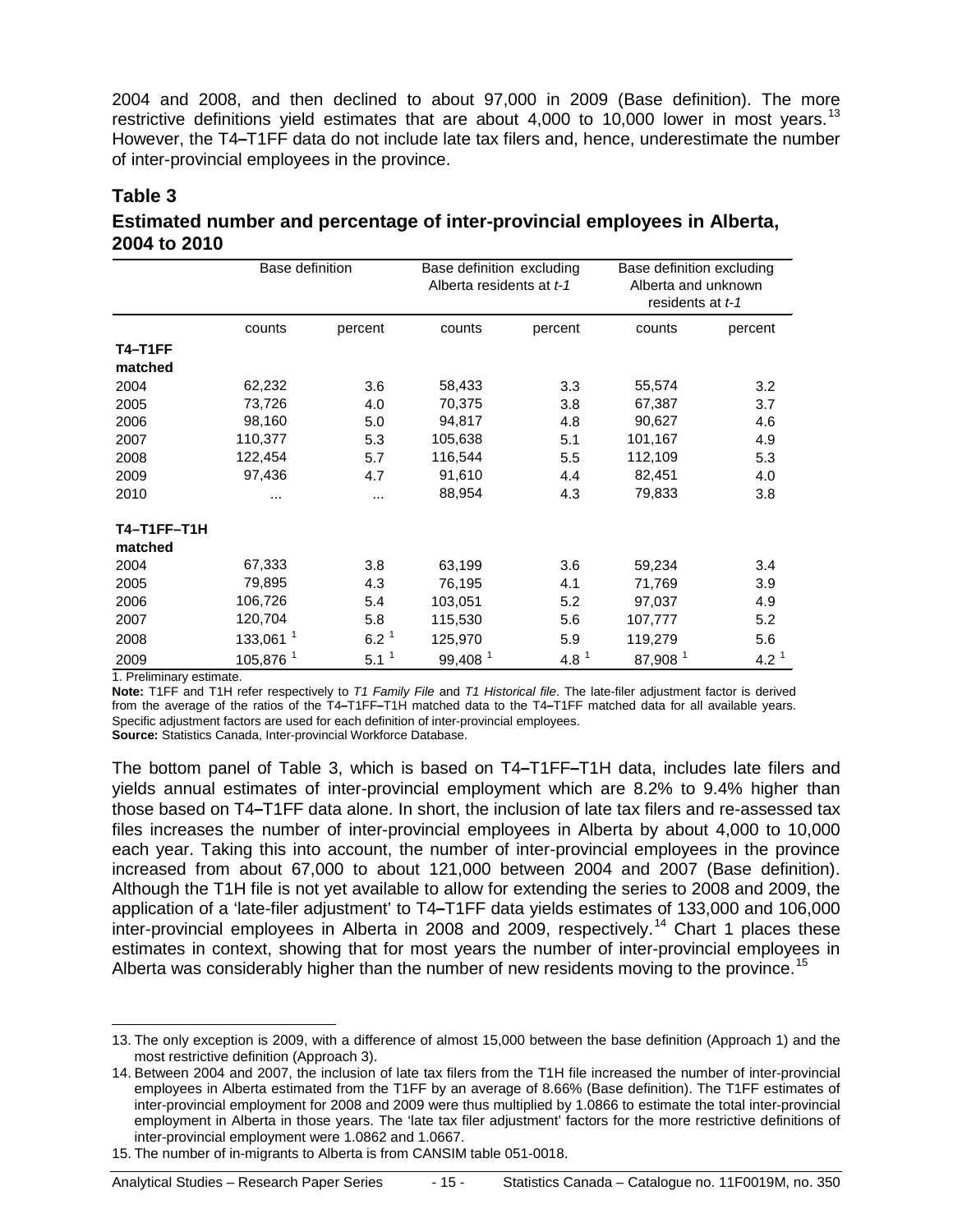



**Note:** Alberta in-migrants are restricted to those aged 18 or more regardless of earnings. **Sources:** Statistics Canada, Inter-provincial Workforce Database and CANSIM table 51-0018.

In the measurement of inter-provincial employment, the municipality of Lloydminster is a special case as it spans the Alberta**–**Saskatchewan border. In this study, Lloydminster residents on the Alberta side are counted in the Alberta workforce provided they have at least one Alberta T4, while Lloydminster residents on the Saskatchewan side are counted as inter-provincial employees if they have at least one Alberta T4. This latter group includes about 2,800 to 3,600 individuals each year, accounting for about 2% to 4% of inter-provincial employees. Individuals residing on the Alberta side of Lloydminster who have T4 earnings from Saskatchewan are inter-provincial employees in that province, but are beyond the scope of the analysis.

In proportional terms, the share of the Alberta workforce who are inter-provincial employees increased from 3.8% to 6.2% between 2004 and 2008, and then declined to 5.1% by 2009 (Base definition, T4–T1FF–T1H data; Table 3, bottom panel). The two more restrictive definitions of 'inter-provincial employment' yield estimates that are 0.2 percentage points to 0.3 percentage points lower (Approach 2) and 0.4 percentage points to 0.9 percentage points lower (Approach 3). [16](#page-15-0)

The value of T4 earnings received by inter-provincial employees in Alberta increased from about \$1.3 billion to about \$4.1 billion between 2004 and 2008, and then declined to about \$3.3 billion in 2009 (Base definition, T4–T1FF–T1H data; Table 4, bottom panel). In relative terms, this accounted for 3.6% of total T4 earnings paid in Alberta in 2008 and for 3.0% of total T4 earnings paid in Alberta in 2009. Again, the use of the two more restrictive definitions yields estimates

<span id="page-15-0"></span> <sup>16.</sup> The denominator for these percentages includes all Alberta employees with T4 records, including those whose T4s could not be matched to either the T1FF or the T1H file. While included in the denominator, unmatched records cannot be included in the numerator because the province of residence cannot be determined; hence, these percentages are conservative. An alternative strategy is to exclude all unmatched Alberta T4s from the percentage calculation. This leaves the numerator unchanged, but reduces the denominator (i.e., the number of workers in Alberta with T4s) by 2.1% to 3.5%. This approach yields estimates that are 0.1 percentage points to 0.6 percentage points higher than those shown in Table 3. These supplementary estimates are shown in Appendix Table 37.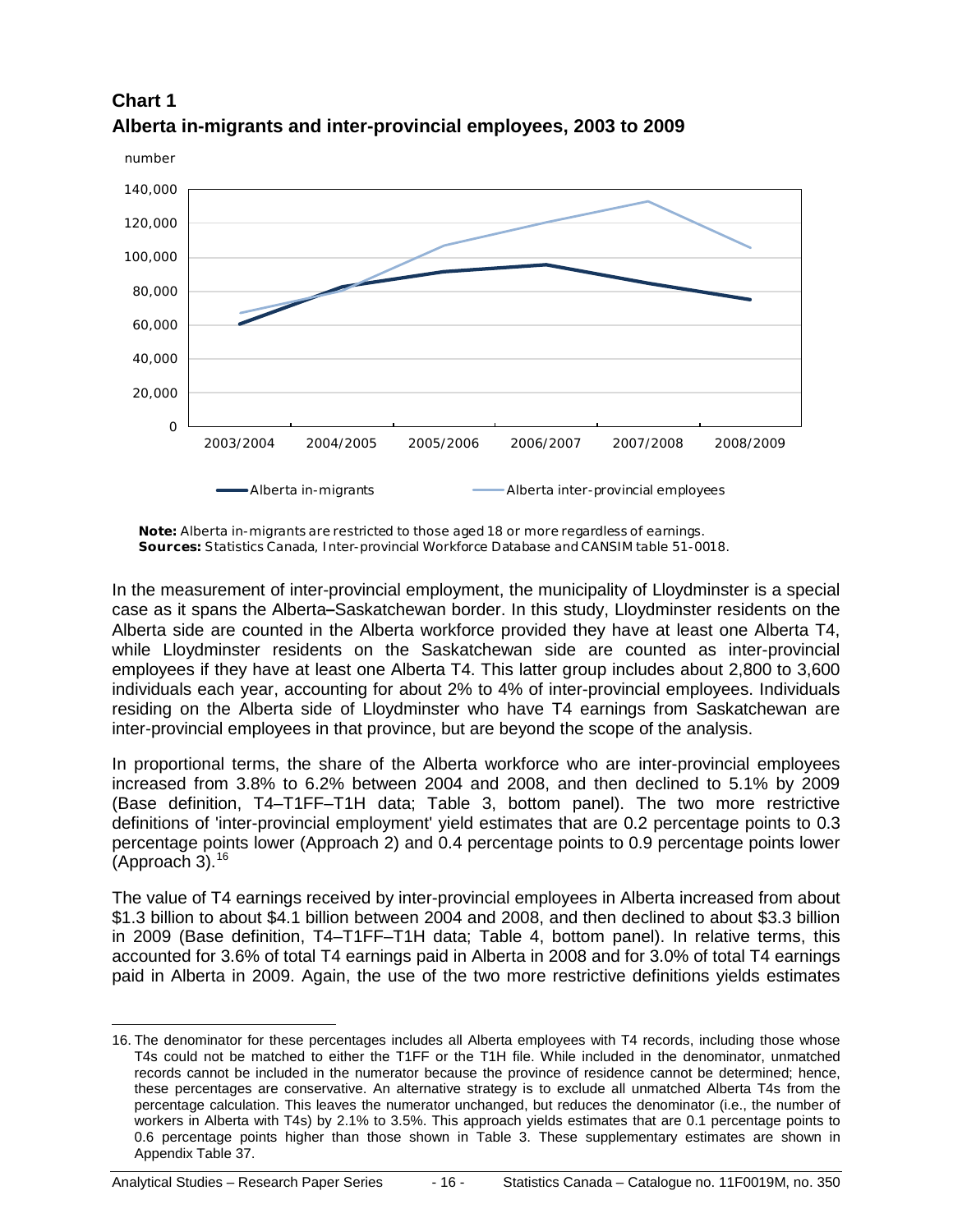that are 0.1 percentage points to 0.2 percentage points lower (Approach 2) and 0.1 percentage points to 0.3 percentage points lower (Approach 3).

#### **Table 4**

|                    | Base definition        |                     | Base definition<br>excluding Alberta<br>residents at t-1 |                       | Base definition excluding<br>Alberta and unknown<br>residents at t-1 |                  |
|--------------------|------------------------|---------------------|----------------------------------------------------------|-----------------------|----------------------------------------------------------------------|------------------|
|                    | \$ millions<br>(2009)  | percent             | \$ millions<br>(2009)                                    | percent               | \$ millions<br>(2009)                                                | percent          |
| T4-T1FF            |                        |                     |                                                          |                       |                                                                      |                  |
| matched            |                        |                     |                                                          |                       |                                                                      |                  |
| 2004               | 1,204.1                | 1.5                 | 1,134.5                                                  | 1.4                   | 1,105.4                                                              | 1.4              |
| 2005               | 1,629.0                | 1.9                 | 1,557.5                                                  | 1.8                   | 1,522.8                                                              | 1.7              |
| 2006               | 2,302.3                | 2.3                 | 2,224.9                                                  | 2.2                   | 2,169.9                                                              | 2.2              |
| 2007               | 2,916.5                | 2.7                 | 2,800.5                                                  | 2.6                   | 2,746.7                                                              | 2.5              |
| 2008               | 3,859.3                | 3.4                 | 3,696.9                                                  | 3.2                   | 3,638.4                                                              | 3.2              |
| 2009               | 3,113.5                | 2.9                 | 2,967.0                                                  | 2.7                   | 2,780.0                                                              | 2.6              |
| 2010               |                        | .                   | 3,226.6                                                  | 2.9                   | 3,021.5                                                              | 2.8              |
| <b>T4-T1FF-T1H</b> |                        |                     |                                                          |                       |                                                                      |                  |
| matched            |                        |                     |                                                          |                       |                                                                      |                  |
| 2004               | 1,278.6                | 1.6                 | 1,202.2                                                  | 1.5                   | 1,158.5                                                              | 1.5              |
| 2005               | 1,736.8                | 2.0                 | 1,658.3                                                  | 1.9                   | 1,602.1                                                              | 1.8              |
| 2006               | 2,452.1                | 2.5                 | 2,366.4                                                  | 2.4                   | 2,282.7                                                              | 2.3              |
| 2007               | 3,123.9                | 2.9                 | 2,996.7                                                  | 2.8                   | 2,887.2                                                              | 2.7              |
| 2008               | 4,114.3 $1$            | $3.6^{\frac{1}{2}}$ | 3,912.1                                                  | 3.4                   | 3,807.3                                                              | 3.3              |
| 2009               | $3,319.2$ <sup>1</sup> | $3.0^{\frac{1}{2}}$ | $3,154.6$ <sup>1</sup>                                   | $\overline{1}$<br>2.9 | 2,918.8 <sup>1</sup>                                                 | 2.7 <sup>1</sup> |

#### **Estimated T4 earnings and T4 earnings as a percentage of total Alberta T4 earnings of inter-provincial employees in Alberta, 2004 to 2010**

1. Preliminary estimate.

**Note:** T1FF and T1H refer respectively to *T1 Family File* and *T1 Historical file*. The late-filer adjustment factor is derived from the average of the ratios of the T4**–**T1FF**–**T1H matched data to the T4**–**T1FF matched data for all available years. Specific adjustment factors are used for each definition of inter-provincial employees. **Source:** Statistics Canada, Inter-provincial Workforce Database.

The fact that inter-provincial employees in Alberta accounted for 6.2% of the provincial workforce but for only 3.6% of provincial T4 earnings in 2008 reflects a variety of factors, including the socio-demographic characteristics of inter-provincial employees, the industries in which they worked, and the extent to which they worked in both Alberta and their province or territory of residence during the year. It is to these characteristics that the study now turns.

Information on family characteristics is not available on the T1H file. Consequently, the analysis below is based on the T4**–**T1FF matched data. Also, because the characteristics of interprovincial employees do not differ appreciably across the three definitions described in Section 2, information is presented using only the base definition for ease of presentation.

### <span id="page-16-0"></span>**4 Socio-demographic characteristics of inter-provincial employees**

#### **Sex, age, and family characteristics**

Given the industrial composition of Alberta's economy and the greater likelihood of geographic mobility among younger employees, one might expect inter-provincial employees in the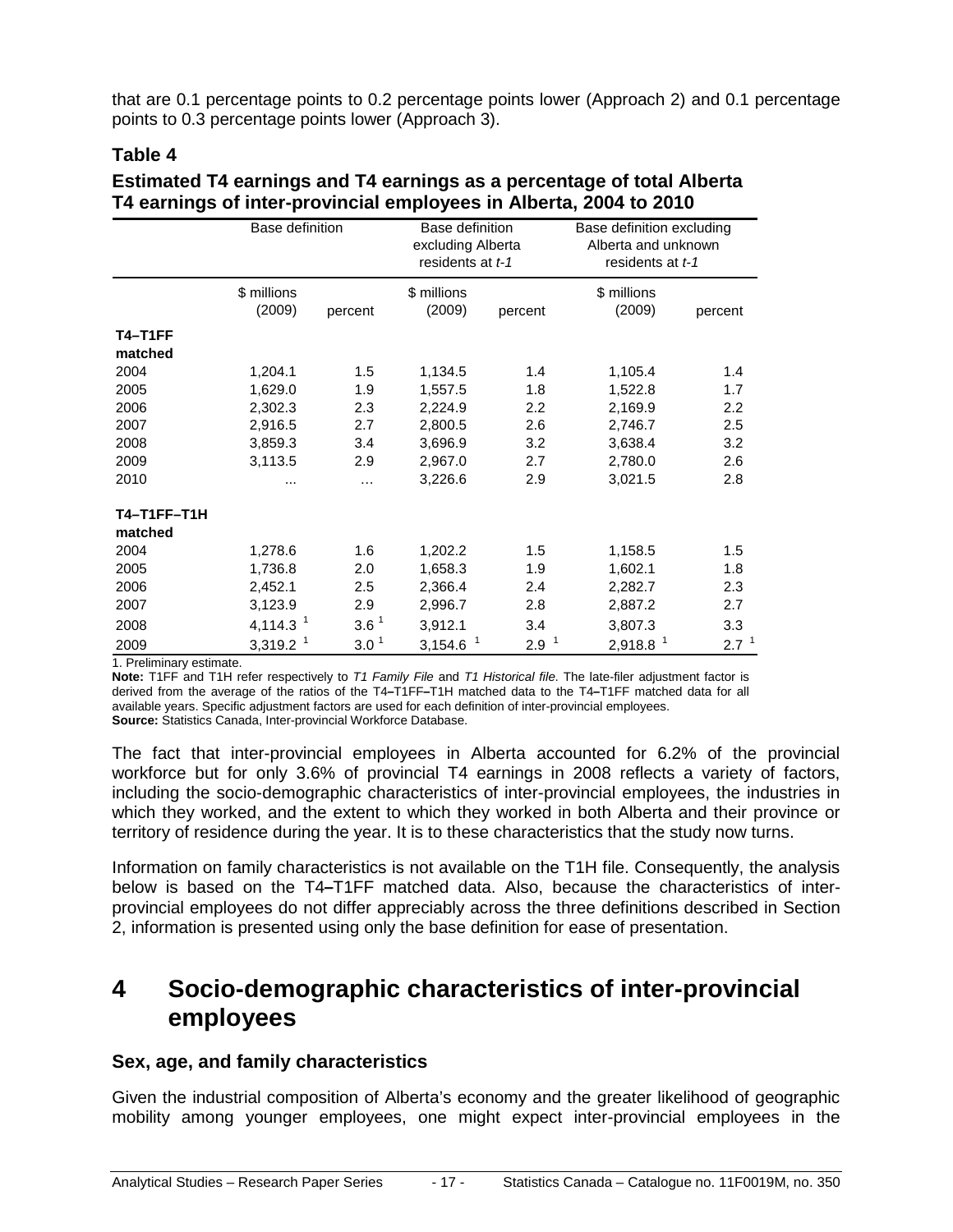province to be predominantly young and male.<sup>[17](#page-17-0)</sup> This is largely the case. Each year from 2005 to 2009, 71% to 74% of inter-provincial employees in Alberta were men, while this was the case for just over one-half of Alberta resident employees (Table 5).

#### **Table 5**

**Gender composition of inter-provincial employees and Alberta resident employees, 2004 to 2009**

|              | Men                           |                               | Women                         |                               |
|--------------|-------------------------------|-------------------------------|-------------------------------|-------------------------------|
|              | Inter-provincial<br>employees | Alberta resident<br>employees | Inter-provincial<br>employees | Alberta resident<br>employees |
|              |                               | percent                       |                               |                               |
| 2004         | 67.3                          | 52.5                          | 32.7                          | 47.5                          |
| 2005         | 71.3                          | 52.8                          | 28.7                          | 47.2                          |
| 2006         | 71.9                          | 53.0                          | 28.1                          | 47.0                          |
| 2007         | 71.9                          | 53.0                          | 28.1                          | 47.0                          |
| 2008         | 73.5                          | 53.2                          | 26.5                          | 46.8                          |
| 2009<br>____ | 72.6                          | 52.9<br>.                     | 27.4                          | 47.1                          |

**Source:** Statistics Canada, Inter-provincial Workforce Database.

Similarly, during the 2004-to-2009 period, over one-half of inter-provincial employees in Alberta were under 35 years of age, with the largest share aged 18 to 24 (Table 6). However, over the period, there was a significant shift in the age composition of inter-provincial employees, with the share aged 18 to 24 declining by 14.3 percentage points and the share aged 45 or older increasing by 9.5 percentage points. In short, as the size of the inter-provincial workforce increased through the 2000s, it was older individuals who joined the ranks. This may be attributable to changes in labour demand (i.e., the types of workers that employers sought), to changes in labour supply (i.e., the types of individuals willing to travel to Alberta for work), or to some combination of both. The general aging of the workforce is a further consideration, as can be seen by looking at the corresponding numbers for Alberta resident employees (Table 6, bottom panel).

<span id="page-17-0"></span> <sup>17.</sup> Unless specified otherwise, the base definition of inter-provincial employees, Alberta resident employees, and T4–T1FF matched data are used throughout the rest of the report.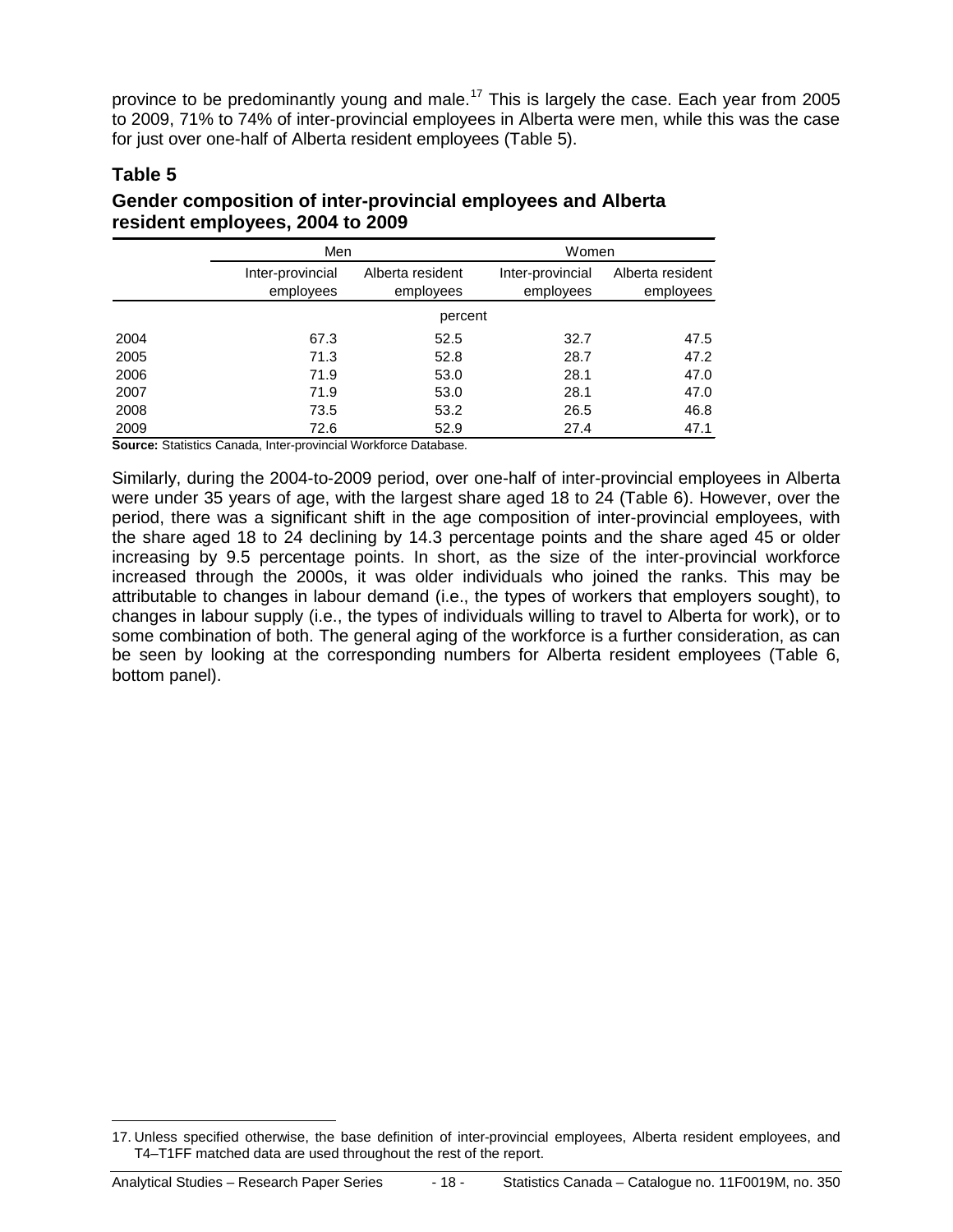#### **Table 6 Age composition of inter-provincial employees and Alberta resident employees, 2004 to 2009**

|                             | 18 to 24 | 25 to 34 | 35 to 44 | 45 to 54 | 55 to 64 | 65 years |
|-----------------------------|----------|----------|----------|----------|----------|----------|
|                             | years    | years    | years    | years    | years    | or over  |
|                             |          |          | percent  |          |          |          |
| Inter-provincial employees  |          |          |          |          |          |          |
| 2004                        | 41.8     | 22.9     | 14.8     | 12.7     | 6.5      | 1.3      |
| 2005                        | 38.1     | 23.2     | 15.5     | 14.3     | 7.7      | 1.3      |
| 2006                        | 37.5     | 22.8     | 16.0     | 14.8     | 7.5      | 1.4      |
| 2007                        | 35.3     | 22.9     | 15.9     | 16.0     | 8.3      | 1.5      |
| 2008                        | 31.9     | 23.7     | 16.5     | 16.9     | 9.3      | 1.7      |
| 2009                        | 27.5     | 25.5     | 17.1     | 17.7     | 10.4     | 1.9      |
| Percentage point difference |          |          |          |          |          |          |
| between 2004 and 2009       | $-14.3$  | 2.5      | 2.3      | 5.0      | 3.9      | 0.6      |
| Alberta resident employees  |          |          |          |          |          |          |
| 2004                        | 17.0     | 23.0     | 24.3     | 22.8     | 10.9     | 2.0      |
| 2005                        | 17.2     | 23.0     | 23.4     | 23.0     | 11.3     | 2.1      |
| 2006                        | 17.1     | 23.1     | 22.7     | 23.0     | 11.7     | 2.3      |
| 2007                        | 16.9     | 23.4     | 22.1     | 23.0     | 12.1     | 2.5      |
| 2008                        | 16.4     | 23.8     | 21.6     | 22.9     | 12.5     | 2.8      |
| 2009                        | 15.3     | 24.1     | 21.4     | 22.9     | 13.2     | 3.0      |
| Percentage point difference |          |          |          |          |          |          |
| between 2004 and 2009       | $-1.8$   | 1.1      | $-2.8$   | 0.1      | 2.3      | 1.0      |

**Source:** Statistics Canada, Inter-provincial Workforce Database.

There is a noticeable difference in the age profiles of male and female inter-provincial employees, with females more likely to be younger (Table 7). In 2008, for example, 68% of female inter-provincial employees were aged 35 or less while this was the case for 51% of males. In comparison, 40% of men and women in Alberta were under the age of 35. A difference of a similar magnitude was evident in other years as well (e.g., 74% and 60%, respectively, in 2004).

#### **Table 7**

#### **Percentage of employees aged 35 or under by gender, 2004, 2008, and 2009**

|      | Inter-provincial employees |         | Alberta resident employees |      |  |  |  |  |  |
|------|----------------------------|---------|----------------------------|------|--|--|--|--|--|
|      | Women                      | Men     |                            | Men  |  |  |  |  |  |
|      |                            | percent |                            |      |  |  |  |  |  |
| 2004 | 74.1                       | 60.3    | 40.0                       | 40.1 |  |  |  |  |  |
| 2008 | 67.8                       | 51.2    | 40.1                       | 40.3 |  |  |  |  |  |
| 2009 | 65.3                       | 48.3    | 39.5                       | 39.3 |  |  |  |  |  |

**Source:** Statistics Canada, Inter-provincial Workforce Database.

The increasing age profile of inter-provincial employees was reflected in a changing marital profile of this group over the period (Table 8). Between 2004 and 2009, the share of interprovincial employees who were married or living common-law increased by 10 percentage points, from 38% to 48%, with a larger shift evident among men (11 percentage points) than women (6.5 percentage points). The share of Alberta resident employees who were married remained unchanged over this period, at about 63%.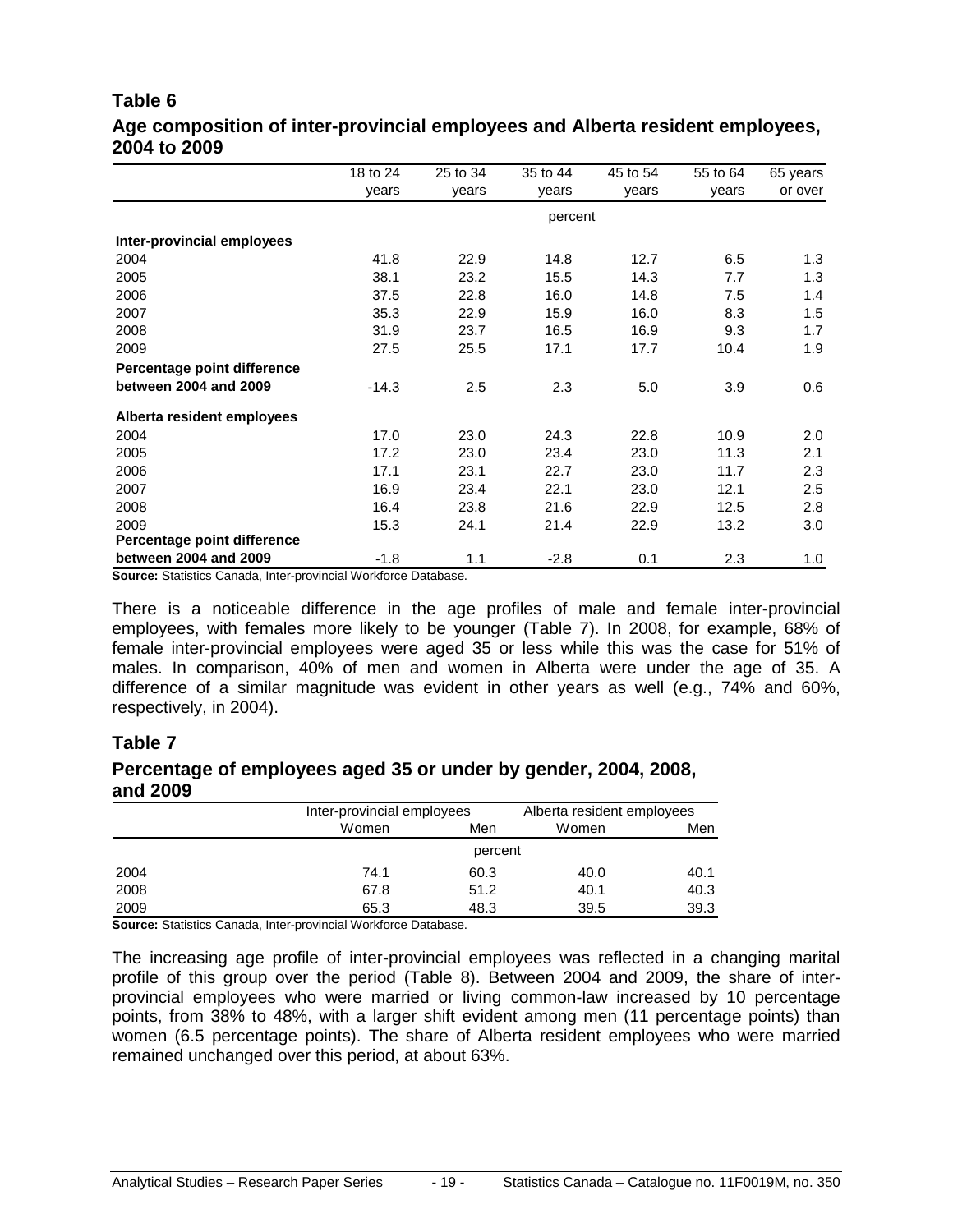#### **Table 8**

|              | Married / Living common-law |                  | Single           |                  |
|--------------|-----------------------------|------------------|------------------|------------------|
|              | Inter-provincial            | Alberta resident | Inter-provincial | Alberta resident |
|              | employees                   | employees        | employees        | employees        |
|              |                             | percent          |                  |                  |
| <b>Total</b> |                             |                  |                  |                  |
| 2004         | 37.7                        | 63.2             | 62.3             | 36.8             |
| 2005         | 40.1                        | 62.9             | 59.9             | 37.1             |
| 2006         | 40.4                        | 62.8             | 59.6             | 37.2             |
| 2007         | 42.5                        | 63.0             | 57.5             | 37.0             |
| 2008         | 44.6                        | 63.1             | 55.4             | 36.9             |
| 2009         | 48.1                        | 64.0             | 51.9             | 36.0             |
| Men          |                             |                  |                  |                  |
| 2004         | 40.7                        | 63.5             | 59.3             | 36.5             |
| 2005         | 43.3                        | 63.0             | 56.7             | 37.0             |
| 2006         | 43.6                        | 62.8             | 56.4             | 37.2             |
| 2007         | 46.1                        | 63.1             | 53.9             | 36.9             |
| 2008         | 48.3                        | 63.2             | 51.7             | 36.8             |
| 2009         | 51.9                        | 64.6             | 48.1             | 35.4             |
| Women        |                             |                  |                  |                  |
| 2004         | 31.5                        | 62.8             | 68.5             | 37.2             |
| 2005         | 32.3                        | 62.8             | 67.7             | 37.2             |
| 2006         | 32.1                        | 62.8             | 67.9             | 37.2             |
| 2007         | 33.2                        | 62.9             | 66.8             | 37.1             |
| 2008         | 34.7                        | 62.9             | 65.3             | 37.1             |
| 2009         | 37.9                        | 63.4             | 62.1             | 36.6             |

#### **Composition of inter-provincial employees and Alberta resident employees by marital status, 2004 to 2009**

**Source:** Statistics Canada, Inter-provincial Workforce Database.

#### **Province or territory of origin**

A number of factors are liable to influence the likelihood that individuals residing in other provinces or territories seek employment in Alberta. Geographic distance is one consideration. Over the 2004-to-2009 period, residents of British Columbia continued to account for the largest share of inter-provincial employees in Alberta (Chart 2), and their absolute number increased over the 2004-to-2008 period (Chart 3). Similarly, a substantial share of inter-provincial employees came from Saskatchewan. Combined, these two neighbouring provinces accounted for 59% of Alberta's inter-provincial employees in 2004, although this share declined to 43% by 2008 as employees from other provinces and territories arrived in larger numbers.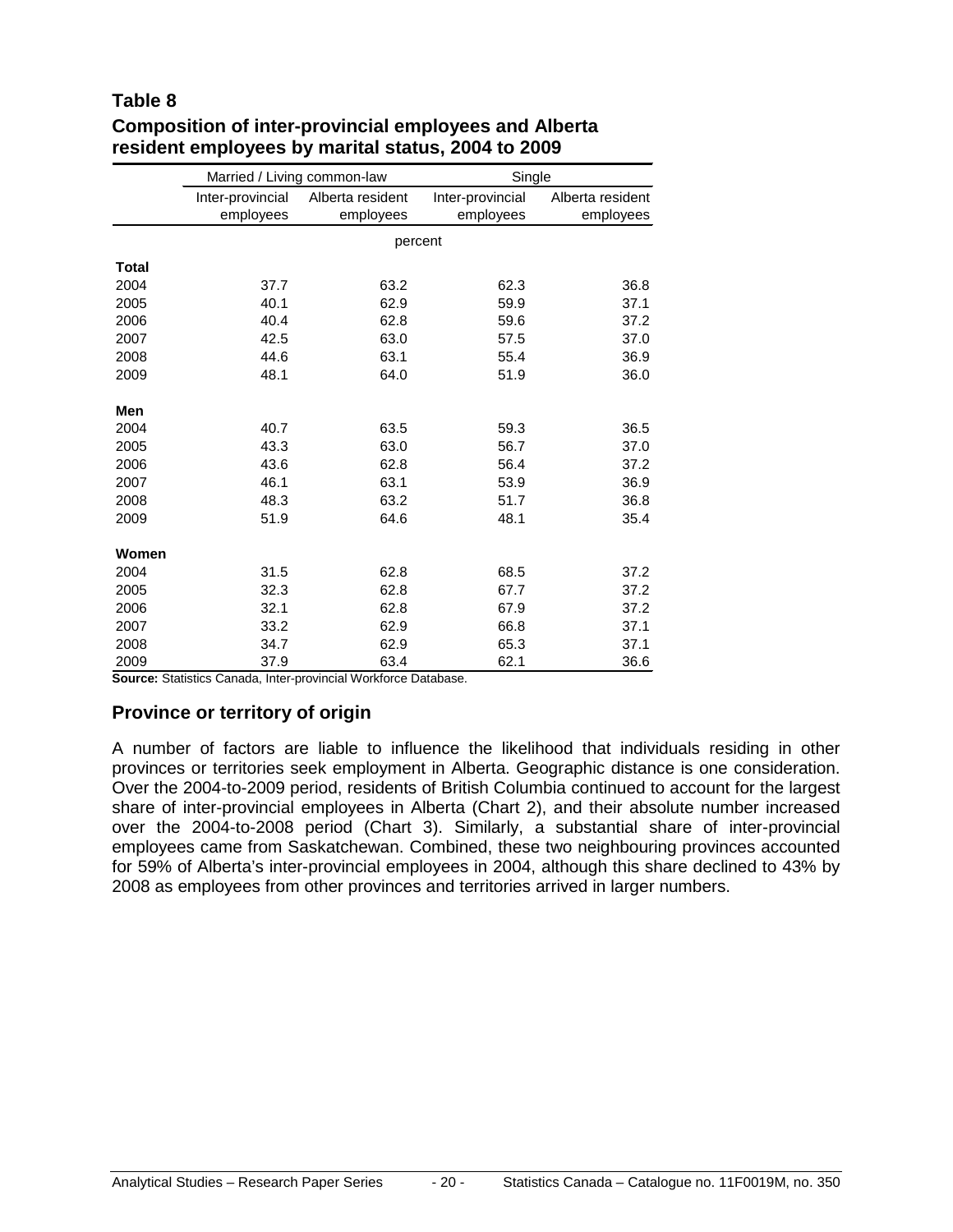#### **Chart 2**

#### **Proportion of inter-provincial employees in Alberta by province or territory of residence, 2004 and 2008**



**Source:** Statistics Canada, Inter-provincial Workforce Database.

In spite of the distance between Atlantic Canada and Alberta, the number of inter-provincial employees from that region increased almost three-fold between 2004 and 2008. The largest increase was among those from Newfoundland and Labrador, although considerable increases were also evident among those from Prince Edward Island, New Brunswick, and Nova Scotia. By 2008, Atlantic Canadians comprised 26.3% of inter-provincial employees in Alberta, up from 13.4% in 2004.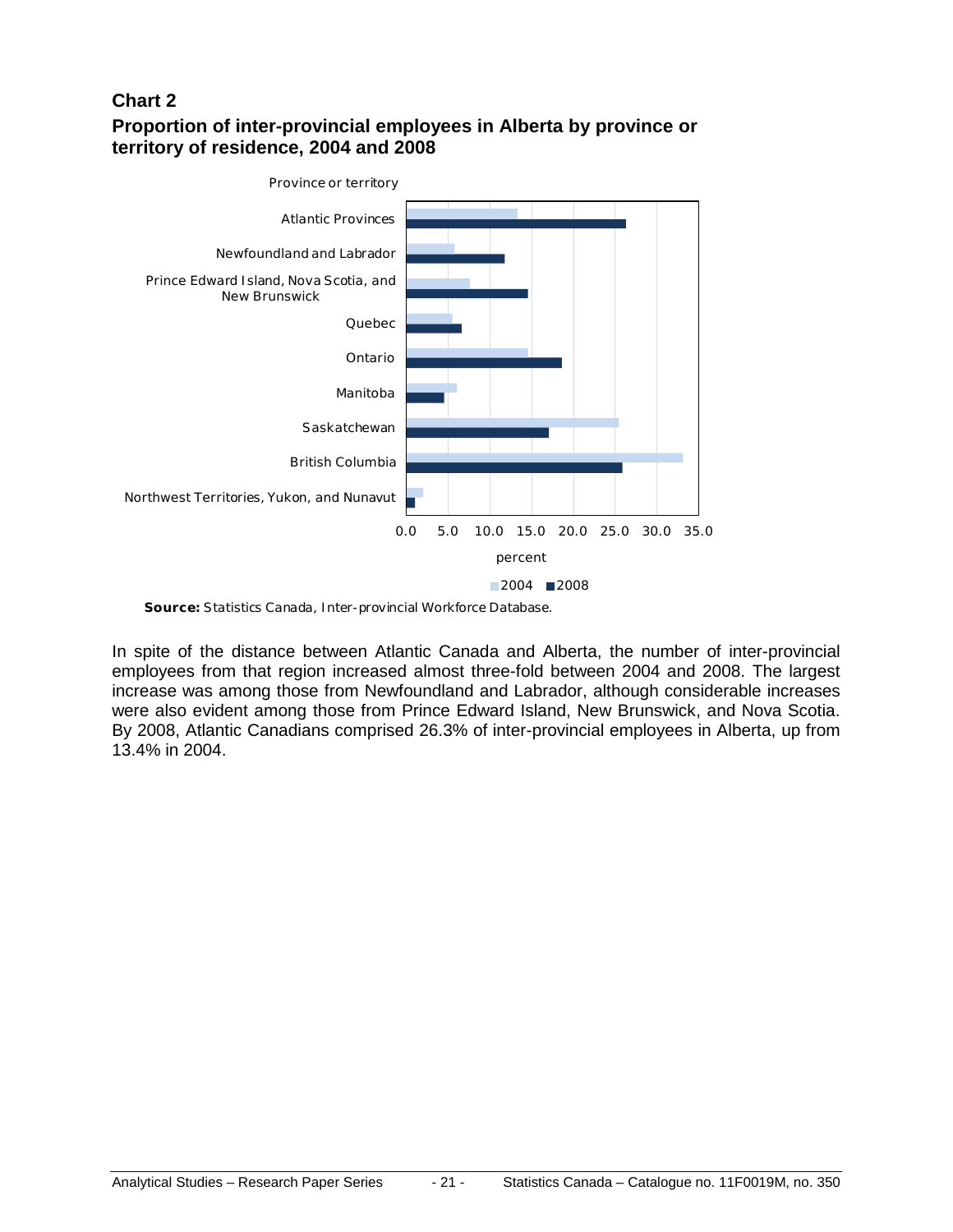#### **Chart 3 Number of inter-provincial employees in Alberta by province or territory of residence, 2004 to 2009**

Number of inter-provincial employees



**Source:** Statistics Canada, Inter-provincial Workforce Database.

The number and share of inter-provincial employees arriving from Ontario also increased over the period. Interestingly, in spite of the similarities between Ontario and Quebec in terms of population size and distance from Alberta, much smaller numbers of inter-provincial employees came from Quebec. Whether this reflects barriers associated with language, trades certification, or other factors cannot be determined from the data employed.

Inter-provincial employment can also be considered in terms of the employed population in the province or territory of origin. In other words, what proportion of employed individuals in, say, Newfoundland and Labrador, received T4 earnings from Alberta? Table 9 shows the ratio of inter-provincial employees in Alberta to the employed population in the province or territory of residence. In 2008, 5.3% of employed individuals residing in Newfoundland and Labrador received T4 earnings from Alberta, while this was the case for 2.6% and 3.8% of employed individuals residing in Prince Edward Island and Saskatchewan, respectively.<sup>[18](#page-21-0)</sup>

<span id="page-21-0"></span> <sup>18.</sup> In Table 9, estimates of the number of inter-provincial employees from each province of residence have not been adjusted for late tax filers or re-assessed files using the T1H. Hence, the estimates are likely to be conservative.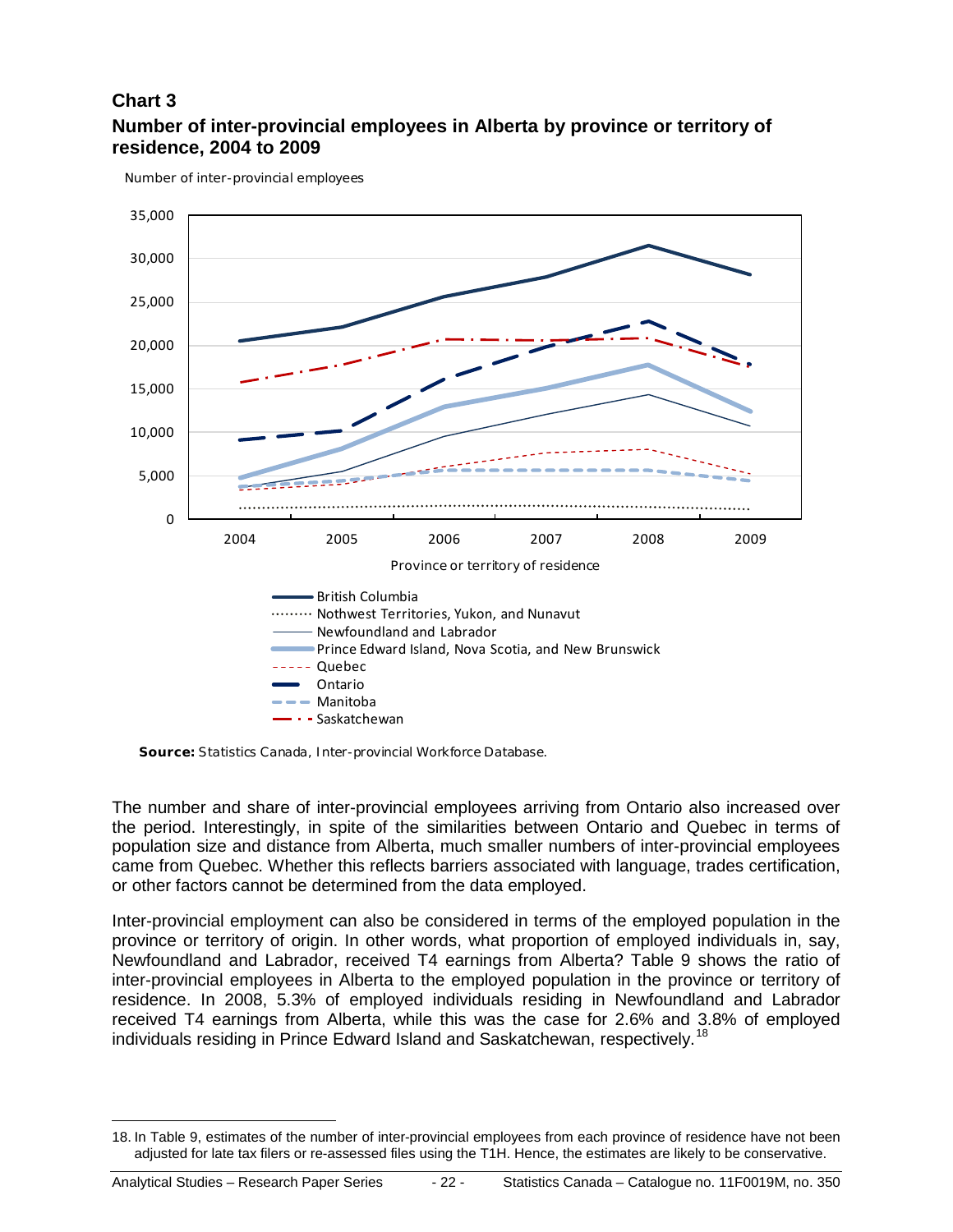#### **Table 9 Ratio of inter-provincial employees in Alberta to employment in province or territory of residence, 2004 to 2009**

|                              | 2004 | 2005 | 2006    | 2007 | 2008 | 2009 |
|------------------------------|------|------|---------|------|------|------|
|                              |      |      | percent |      |      |      |
| Canada                       | 0.4  | 0.5  | 0.6     | 0.7  | 0.8  | 0.6  |
| Newfoundland and Labrador    | 1.4  | 2.1  | 3.7     | 4.6  | 5.3  | 4.0  |
| Prince Edward Island         | 0.7  | 1.1  | 2.0     | 2.3  | 2.6  | 1.8  |
| Nova Scotia                  | 0.5  | 0.8  | 1.3     | 1.5  | 1.7  | 1.2  |
| <b>New Brunswick</b>         | 0.4  | 0.7  | 1.1     | 1.4  | 1.6  | 1.1  |
| Quebec                       | 0.1  | 0.1  | 0.1     | 0.2  | 0.2  | 0.1  |
| Ontario                      | 0.1  | 0.2  | 0.2     | 0.3  | 0.3  | 0.3  |
| Manitoba                     | 0.6  | 0.7  | 0.9     | 0.9  | 0.9  | 0.7  |
| Saskatchewan                 | 3.3  | 3.5  | 4.0     | 3.9  | 3.8  | 3.2  |
| <b>British Columbia</b>      | 1.0  | 1.0  | 1.1     | 1.2  | 1.3  | 1.2  |
| <b>Northwest Territories</b> | 2.1  | 2.2  | 2.2     | 2.1  | 1.9  | 1.8  |
| Yukon                        | 1.9  | 2.2  | 2.2     | 2.2  | 1.9  | 1.6  |
| Nunavut                      | 0.5  | 0.7  | 0.8     | 0.7  | 0.7  | 0.5  |

**Source:** Statistics Canada, Inter-provincial Workforce Database.

#### **Industry of employment**

Within Alberta, the incidence of inter-provincial employment varies considerably across industries. At the peak, in 2008, inter-provincial employees accounted for 14.1% of employment in Alberta's construction industry, 11.5% of employment in oil, gas extraction and support activities, 10.2% of employment in agriculture, forestry, and fishing, and 9% of employment in accommodation and food services (Table 10). Between 2004 and 2008, the growth of interprovincial employment was particularly large within construction, increasing from 6.7% to 14.1%. It declined by 2.5 percentage points, to 11.6%, in 2009.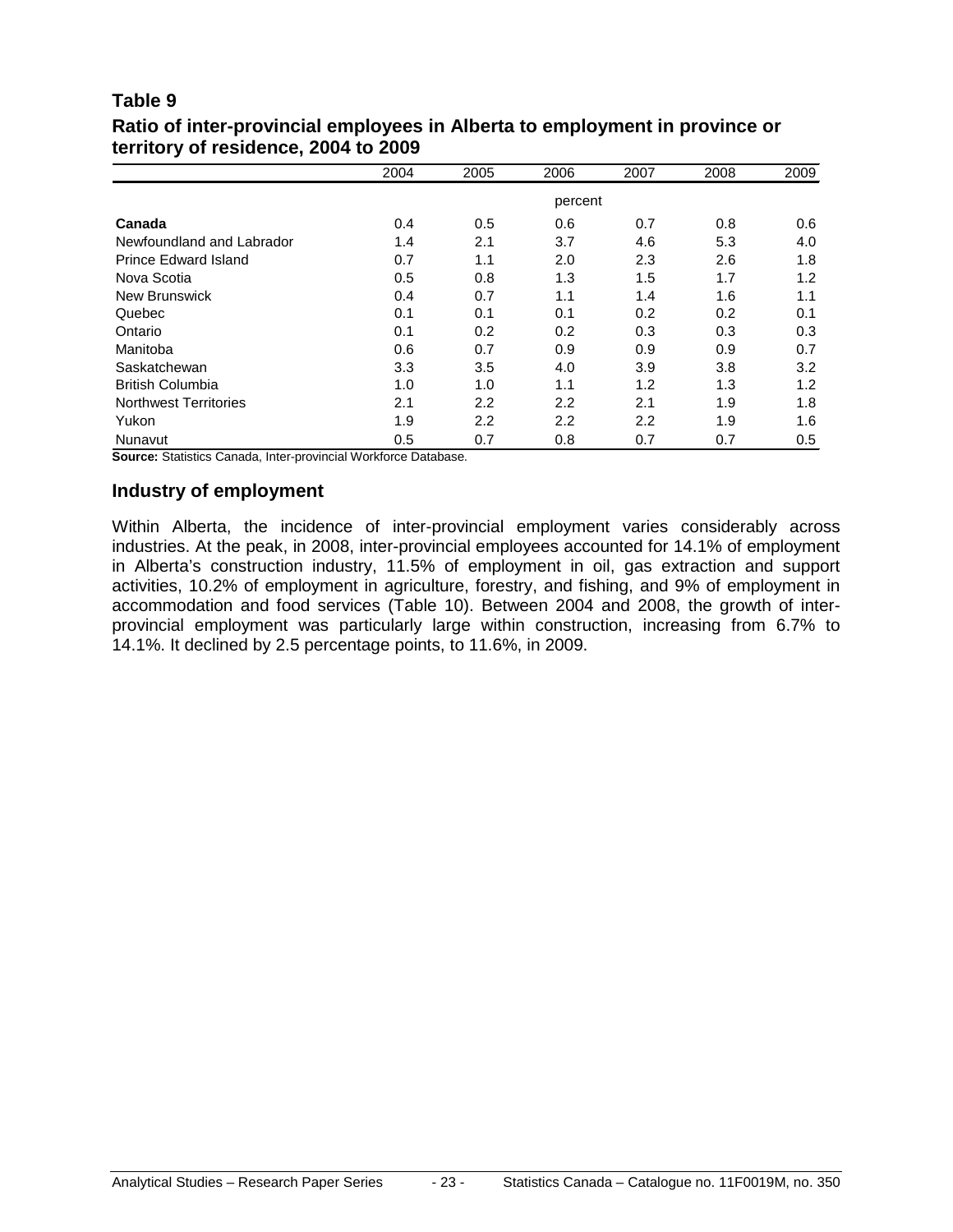#### **Table 10 Inter-provincial employment as a percentage of employment within industries, 2004, 2008, and 2009**

|                                                   | 2004          | 2008          | 2009 |
|---------------------------------------------------|---------------|---------------|------|
|                                                   |               | percent       |      |
| Total                                             | 3.6           | 5.7           | 4.7  |
| Construction                                      | 6.7           | 14.1          | 11.6 |
| Oil, Gas Extraction and support activities        | 7.1           | 11.5          | 9.3  |
| Agriculture, Forestry, Fishing                    | 7.3           | 10.2          | 9.4  |
| Mining                                            | 3.8           | 9.3           | 3.3  |
| Accommodation and Food Services                   | 7.3           | 9.0           | 6.8  |
| Administrative and Support, Waste Management, and |               |               |      |
| <b>Remediation Services</b>                       | 4.4           | 7.7           | 6.1  |
| Management of Companies and Enterprises           | 4.2           | 7.6           | 5.4  |
| Unknown industry                                  | 5.2           | 6.2           | 4.3  |
| Transportation and Warehousing                    | 3.9           | 6.0           | 5.4  |
| Professional, Scientific, and Technical Services  | 3.1           | 4.8           | 3.5  |
| <b>Other Services</b>                             | 2.7           | 4.0           | 3.4  |
| Information, Culture, and Recreation              | 3.7           | 3.8           | 3.4  |
| <b>Retail Trade</b>                               | 2.8           | 3.7           | 3.1  |
| <b>Wholesale Trade</b>                            | 1.9           | 3.1           | 3.1  |
| Finance and Insurance; Real Estate and Leasing    | $2.2^{\circ}$ | 3.1           | 2.7  |
| Manufacturing                                     | 2.2           | 2.9           | 2.4  |
| <b>Educational Services</b>                       | 2.1           | 2.6           | 2.2  |
| <b>Utilities</b>                                  | 1.0           | $2.2^{\circ}$ | 1.4  |
| <b>Health Care and Social Assistance</b>          | 1.3           | 1.8           | 1.5  |
| <b>Public Administration</b>                      | 1.3           | 1.7           | 1.9  |

**Note:** The dominant industry code is assigned to the business enterprise. If individuals were employed in more than one industry in Alberta, the industry in which they received the T4 slip for the highest single amount is selected. **Source:** Statistics Canada, Inter-provincial Workforce Database.

When measured in terms of T4 earnings, inter-provincial employees accounted for 9.9% of T4 earnings paid in Alberta's construction industry in 2008—up from 3.2% in 2004. In 2008, interprovincial employees accounted for about 4% to 6% of T4 earnings in several other industries, including: oil, gas extraction and support activities; mining; management and remediation services;<sup>[19](#page-23-0)</sup> agriculture, forestry, and fishing; and accommodation and food services (Table 11).

<span id="page-23-0"></span> <sup>19.</sup> Within the Management and Remediation Services category, the largest shares of inter-provincial employees were employed in Employment Services (e.g., temporary help agencies), Services to Building and Dwellings (e.g., janitorial services), and Investigation and Security Services (e.g., security services and locksmiths).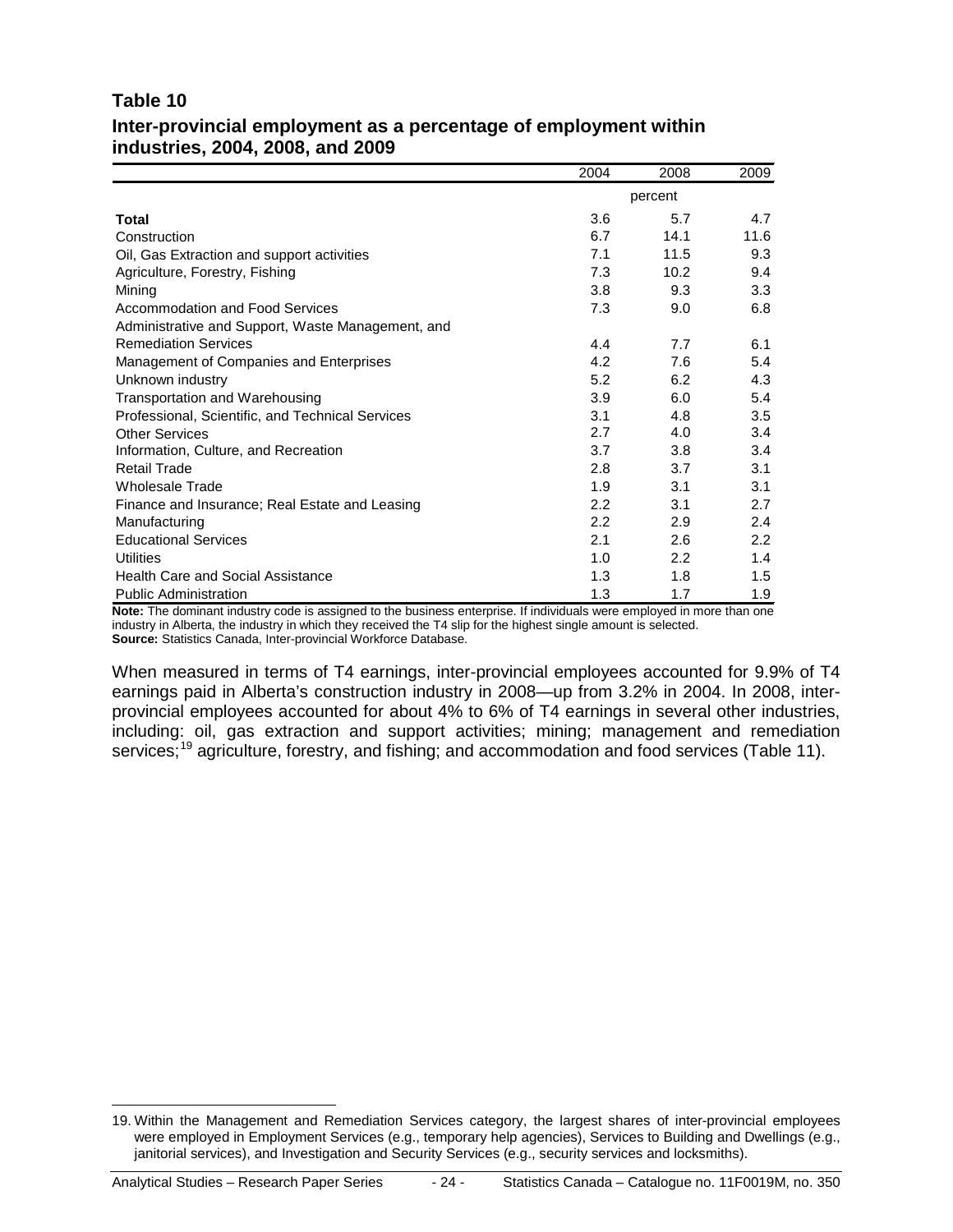#### **Table 11 Percentage of T4 earnings within industries paid to inter-provincial employees, 2004, 2008, and 2009**

|                                                   | 2004 | 2008    | 2009 |
|---------------------------------------------------|------|---------|------|
|                                                   |      | percent |      |
| Total                                             | 1.5  | 3.4     | 2.9  |
| Construction                                      | 3.2  | 9.9     | 8.5  |
| Mining                                            | 1.9  | 5.7     | 1.7  |
| Oil, Gas Extraction and support activities        | 2.8  | 5.2     | 4.6  |
| Administrative and Support, Waste Management, and |      |         |      |
| <b>Remediation Services</b>                       | 1.7  | 5.2     | 3.9  |
| Agriculture, Forestry, Fishing                    | 3.2  | 4.9     | 4.8  |
| Accommodation and Food Services                   | 3.0  | 4.7     | 3.7  |
| Unknown industry                                  | 2.3  | 3.8     | 2.5  |
| Transportation and Warehousing                    | 2.2  | 3.8     | 4.0  |
| Management of Companies and Enterprises           | 2.3  | 3.6     | 1.6  |
| <b>Other Services</b>                             | 1.2  | 2.6     | 1.8  |
| Professional, Scientific, and Technical Services  | 1.4  | 2.5     | 1.8  |
| <b>Wholesale Trade</b>                            | 1.1  | 1.9     | 2.5  |
| Manufacturing                                     | 1.1  | 1.5     | 1.6  |
| <b>Utilities</b>                                  | 0.5  | 1.4     | 0.8  |
| Finance and Insurance; Real Estate and Leasing    | 1.2  | 1.3     | 1.5  |
| Information, Culture, and Recreation              | 1.2  | 1.3     | 1.2  |
| <b>Retail Trade</b>                               | 0.9  | 1.2     | 1.2  |
| <b>Public Administration</b>                      | 0.5  | 0.8     | 0.9  |
| <b>Educational Services</b>                       | 0.5  | 0.7     | 0.6  |
| <b>Health Care and Social Assistance</b>          | 0.4  | 0.6     | 0.5  |

**Note:** The dominant industry code is assigned to the business enterprise. If individuals were employed in more than one industry in Alberta, the industry in which they received the T4 slip for the highest single amount is selected. **Source:** Statistics Canada, Inter-provincial Workforce Database.

Looking at the distribution of inter-provincial employees **across** industries, the largest shares were employed in (*1*) construction, (*2*) oil, gas extraction and support activities, (*3*) accommodation and food services, and (*4*) retail trade (Table 12). In 2004, over half (51.3%) of inter-provincial employees were employed in these four industries, with this share reaching 57.6% in 2008. The share of Alberta resident employees in these industries was 31% and 33% in 2004 and 2008, respectively. Over the period from 2004 to 2009, the largest shares of Alberta resident employees were found in retail trade, health care and social assistance, manufacturing, and construction.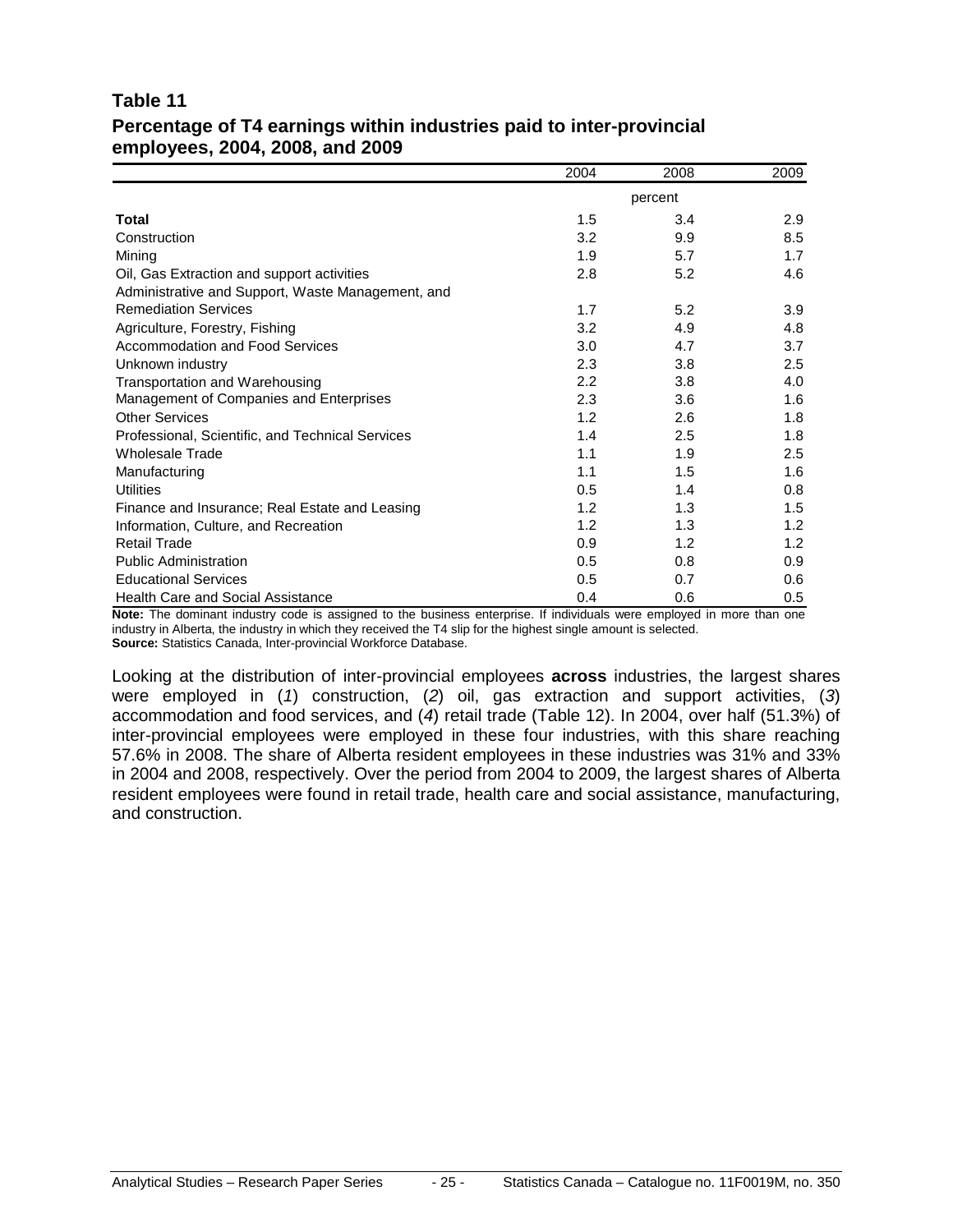#### **Table 12 Distribution of inter-provincial employees and Alberta resident employees across industries, 2004, 2008, and 2009**

|                                                                  | 2004                 |                     | 2008                 |                     | 2009                 |                     |
|------------------------------------------------------------------|----------------------|---------------------|----------------------|---------------------|----------------------|---------------------|
|                                                                  | Inter-<br>provincial | Alberta<br>resident | Inter-<br>provincial | Alberta<br>resident | Inter-<br>provincial | Alberta<br>resident |
|                                                                  | employees            | employees           | employees            | employees           | employees            | employees           |
|                                                                  |                      |                     | percent              |                     |                      |                     |
| Industry name                                                    |                      |                     |                      |                     |                      |                     |
| Construction                                                     | 15.9                 | 7.9                 | 26.4                 | 9.4                 | 26.0                 | 9.3                 |
| Oil, Gas Extraction and support activities                       | 12.0                 | 5.8                 | 13.8                 | 6.5                 | 13.0                 | 6.2                 |
| Accommodation and Food Services                                  | 14.4                 | 6.2                 | 10.3                 | 5.9                 | 9.6                  | 6.1                 |
| <b>Retail Trade</b>                                              | 9.0                  | 11.3                | 7.1                  | 11.0                | 7.5                  | 11.3                |
| Administrative and Support, Waste<br>Management, and Remediation |                      |                     |                      |                     |                      |                     |
| Services                                                         | 5.8                  | 4.4                 | 6.2                  | 4.3                 | 5.7                  | 4.2                 |
| Professional, Scientific, and Technical                          |                      |                     |                      |                     |                      |                     |
| Services                                                         | 5.6                  | 6.6                 | 5.6                  | 7.1                 | 4.7                  | 6.6                 |
| Transportation and Warehousing                                   | 5.3                  | 4.8                 | 4.9                  | 4.6                 | 5.2                  | 4.5                 |
| Manufacturing                                                    | 5.4                  | 8.8                 | 3.9                  | 8.0                 | 3.7                  | 7.5                 |
| <b>Other Services</b>                                            | 3.5                  | 4.6                 | 3.1                  | 4.5                 | 3.2                  | 4.4                 |
| <b>Educational Services</b>                                      | 4.0                  | 7.1                 | 2.8                  | 6.7                 | 3.0                  | 6.9                 |
| <b>Wholesale Trade</b>                                           | 2.6                  | 5.0                 | 2.6                  | 4.8                 | 3.1                  | 4.8                 |
| Finance and Insurance; Real Estate and                           |                      |                     |                      |                     |                      |                     |
| Leasing                                                          | 3.0                  | 5.0                 | 2.6                  | 4.9                 | 2.7                  | 4.8                 |
| <b>Health Care and Social Assistance</b>                         | 2.8                  | 8.4                 | 2.4                  | 8.4                 | 2.7                  | 8.9                 |
| Agriculture, Forestry, Fishing                                   | 2.9                  | 1.4                 | 2.0                  | 1.1                 | 2.4                  | 1.2                 |
| <b>Public Administration</b>                                     | 2.7                  | 7.5                 | 2.0                  | 7.2                 | 2.9                  | 7.6                 |
| Information, Culture, and Recreation                             | 3.5                  | 3.3                 | 1.9                  | 3.0                 | 2.2                  | 3.0                 |
| Management of Companies and                                      |                      |                     |                      |                     |                      |                     |
| Enterprises                                                      | 0.9                  | 0.7                 | 1.1                  | 0.8                 | 1.1                  | 0.9                 |
| Unknown industry                                                 | 0.3                  | 0.2                 | 0.7                  | 0.6                 | 0.8                  | 0.9                 |
| Mining                                                           | 0.2                  | 0.2                 | 0.4                  | 0.2                 | 0.1                  | 0.2                 |
| <b>Utilities</b>                                                 | 0.2                  | 0.8                 | 0.3                  | 0.9                 | 0.2                  | 0.9                 |
| Total                                                            | 100.0                | 100.0               | 100.0                | 100.0               | 100.0                | 100.0               |

**Note:** The dominant industry code is assigned to the business enterprise. If individuals were employed in more than one industry in Alberta, the industry in which they received the T4 slip for the highest single amount is selected.

**Source:** Statistics Canada, Inter-provincial Workforce Database.

When considered in terms of T4 earnings, two industries—construction; and oil, gas extraction and support activities—accounted for over one-half (57%) of all T4 earnings paid to interprovincial employees in 2008, compared to 24% of T4 earnings paid to Alberta resident employees (Table 13). This reflects the fact that these are high-paying industries and employ the largest shares of inter-provincial employees.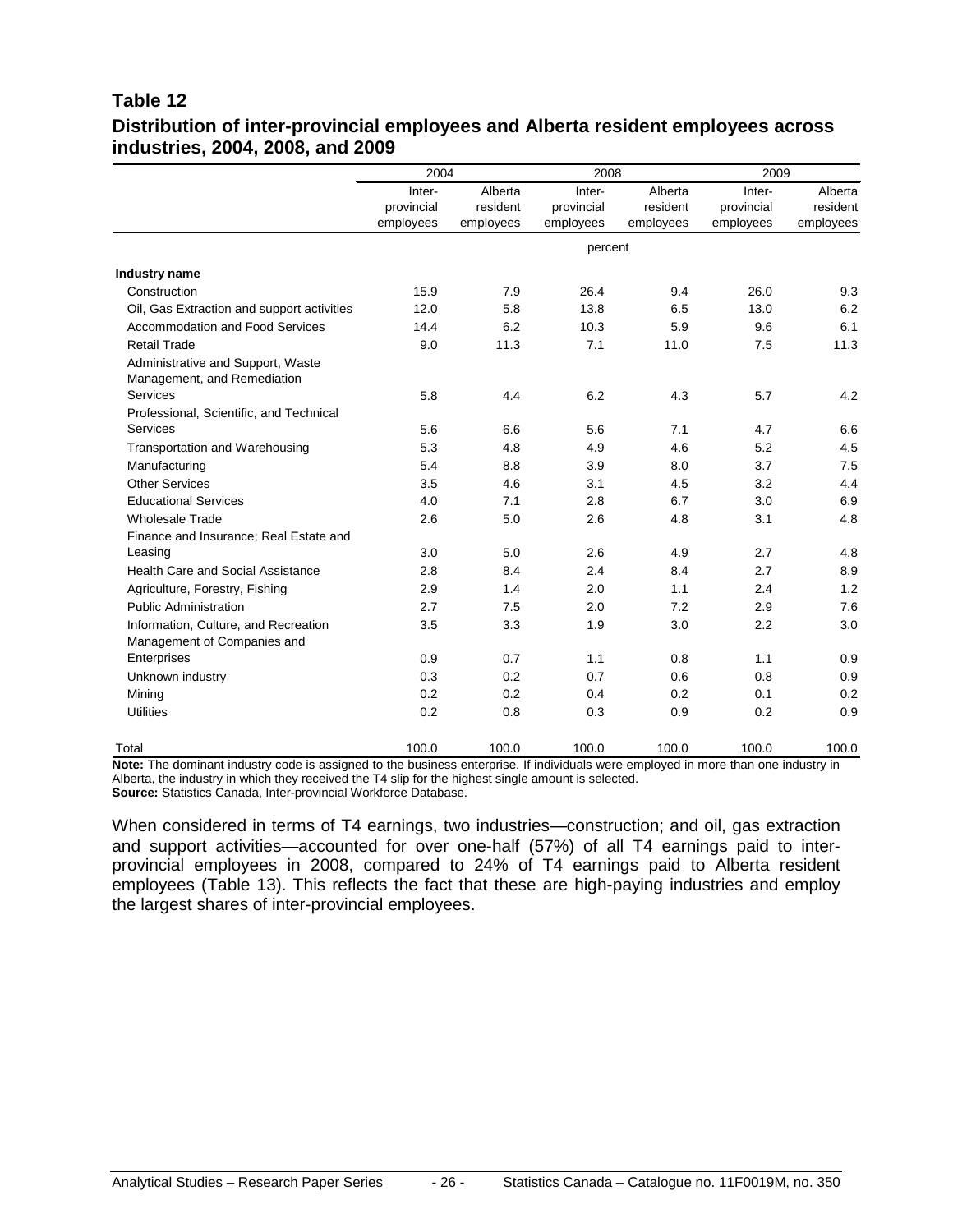#### **Table 13 T4 earnings distribution of inter-provincial employees and Alberta resident employees by industry, 2004, 2008, and 2009**

|                                                                  | 2004                 |                     | 2008                 |                     | 2009                 |                     |
|------------------------------------------------------------------|----------------------|---------------------|----------------------|---------------------|----------------------|---------------------|
|                                                                  | Inter-<br>provincial | Alberta<br>resident | Inter-<br>provincial | Alberta<br>resident | Inter-<br>provincial | Alberta<br>resident |
|                                                                  | employees            | employees           | employees            | employees           | employees            | employees           |
|                                                                  |                      |                     | percent              |                     |                      |                     |
| Industry name                                                    |                      |                     |                      |                     |                      |                     |
| Construction                                                     | 18.3                 | 8.3                 | 35.4                 | 10.8                | 34.2                 | 10.6                |
| Oil, Gas Extraction and support activities                       | 22.5                 | 12.2                | 21.3                 | 13.6                | 19.6                 | 12.2                |
| Professional, Scientific, and Technical                          |                      |                     |                      |                     |                      |                     |
| Services                                                         | 7.5                  | 8.5                 | 6.3                  | 8.9                 | 5.0                  | 8.2                 |
| <b>Transportation and Warehousing</b>                            | 7.8                  | 5.2                 | 5.3                  | 4.6                 | 6.6                  | 4.6                 |
| Administrative and Support, Waste<br>Management, and Remediation |                      |                     |                      |                     |                      |                     |
| Services                                                         | 3.3                  | 3.0                 | 5.2                  | 3.2                 | 4.4                  | 3.2                 |
| Manufacturing                                                    | 7.0                  | 9.9                 | 3.9                  | 9.1                 | 4.8                  | 8.5                 |
| Accommodation and Food Services                                  | 5.0                  | 2.4                 | 3.5                  | 2.3                 | 3.4                  | 2.4                 |
| <b>Wholesale Trade</b>                                           | 4.0                  | 5.8                 | 3.1                  | 5.4                 | 5.1                  | 5.7                 |
| <b>Other Services</b>                                            | 2.3                  | 3.1                 | 2.5                  | 3.2                 | 1.8                  | 3.0                 |
| <b>Retail Trade</b>                                              | 4.1                  | 6.8                 | 2.3                  | 6.5                 | 2.7                  | 6.6                 |
| Finance and Insurance; Real Estate and                           |                      |                     |                      |                     |                      |                     |
| Leasing                                                          | 4.7                  | 6.0                 | 2.2                  | 5.8                 | 2.8                  | 5.6                 |
| Management of Companies and                                      |                      |                     |                      |                     |                      |                     |
| Enterprises                                                      | 1.9                  | 1.3                 | 1.8                  | 1.6                 | 1.0                  | 1.7                 |
| <b>Public Administration</b>                                     | 2.6                  | 8.0                 | 1.7                  | 7.2                 | 2.6                  | 8.1                 |
| <b>Health Care and Social Assistance</b>                         | 2.0                  | 7.5                 | 1.2                  | 6.9                 | 1.4                  | 7.9                 |
| <b>Educational Services</b>                                      | 2.0                  | 6.7                 | 1.1                  | 5.6                 | 1.3                  | 6.3                 |
| Information, Culture, and Recreation                             | 2.4                  | 2.9                 | 1.0                  | 2.5                 | 1.1                  | 2.5                 |
| Agriculture, Forestry, Fishing                                   | 1.8                  | 0.9                 | 1.0                  | 0.7                 | 1.1                  | 0.7                 |
| Mining                                                           | 0.3                  | 0.2                 | 0.5                  | 0.3                 | 0.2                  | 0.3                 |
| <b>Utilities</b>                                                 | 0.4                  | 1.3                 | 0.5                  | 1.4                 | 0.4                  | 1.5                 |
| Unknown industry                                                 | 0.2                  | 0.1                 | 0.4                  | 0.3                 | 0.4                  | 0.5                 |
| Total                                                            | 100.0                | 100.0               | 100.0                | 100.0               | 100.0                | 100.0               |

**Note:** The dominant industry code is assigned to the business enterprise. If individuals were employed in more than one industry in Alberta, the industry in which they received the T4 slip for the highest single amount is selected. **Source:** Statistics Canada, Inter-provincial Workforce Database.

There are large differences in the distributions of male and female inter-provincial employees across industries. In 2009, one-half of all male inter-provincial employees were employed in just two industries—construction; and oil, gas extraction and support activities—while about onethird of all female inter-provincial employees (36%) were employed in two different industries accommodation and food services; and retail trade (Table 14).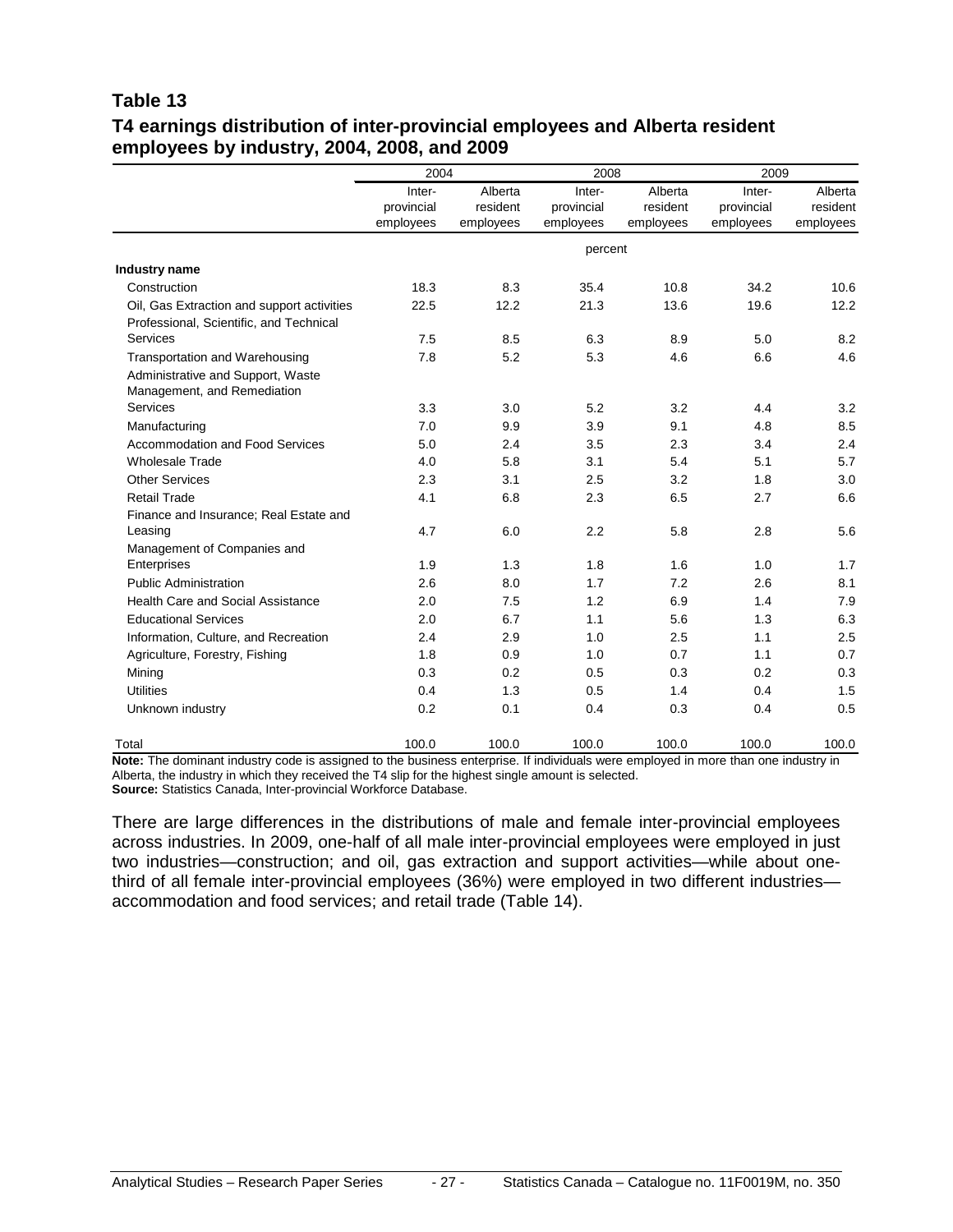#### **Table 14 Distribution of inter-provincial employees across industries (top ten in 2009) by gender, 2004, 2008, and 2009**

|                                                   | 2004             | 2008    | 2009 |
|---------------------------------------------------|------------------|---------|------|
|                                                   |                  | percent |      |
| Men                                               |                  |         |      |
| Construction                                      | 22.2             | 33.8    | 33.6 |
| Oil, Gas Extraction and support activities        | 16.9             | 17.7    | 16.7 |
| Professional, Scientific, and Technical Services  | 6.3              | 6.0     | 4.7  |
| Administrative and Support, Waste Management, and |                  |         |      |
| <b>Remediation Services</b>                       | 6.1              | 5.9     | 5.4  |
| Accommodation and Food Services                   | 8.5              | 5.5     | 5.3  |
| Transportation and Warehousing                    | 6.8              | 5.4     | 5.7  |
| Manufacturing                                     | 6.7              | 4.5     | 4.4  |
| Retail Trade                                      | 5.3              | 4.0     | 4.6  |
| <b>Other Services</b>                             | 3.0              | 2.8     | 2.8  |
| <b>Wholesale Trade</b>                            | 2.9              | 2.6     | 3.3  |
| Women                                             |                  |         |      |
| Accommodation and Food Services                   | 26.8             | 23.4    | 21.2 |
| <b>Retail Trade</b>                               | 16.6             | 15.8    | 15.2 |
| <b>Health Care and Social Assistance</b>          | 7.0              | 7.2     | 7.8  |
| <b>Educational Services</b>                       | 7.5              | 6.3     | 6.6  |
| Administrative and Support, Waste Management, and |                  |         |      |
| <b>Remediation Services</b>                       | 5.2              | 6.9     | 6.3  |
| Construction                                      | 2.8              | 6.1     | 6.0  |
| Professional, Scientific, and Technical Services  | 4.1              | 4.5     | 4.7  |
| <b>Public Administration</b>                      | 3.9 <sup>°</sup> | 3.3     | 4.5  |
| Finance and Insurance; Real Estate and Leasing    | 4.4              | 4.2     | 4.4  |
| <b>Other Services</b>                             | 4.4              | 3.8     | 4.2  |

**Note:** The dominant industry code is assigned to the business enterprise. If individuals were employed in more than one industry in Alberta, the industry in which they received the T4 slip for the highest single amount is selected.

<span id="page-27-0"></span>**Source:** Statistics Canada, Inter-provincial Workforce Database.

## **5 Employment and earnings**

#### **Employment**

The employment patterns of inter-provincial employees may vary along a number of dimensions. For example, individuals may work on a full-time basis in Alberta over the entire year, on a '9-days-in/6-days-out' basis, on a part-year basis, or by taking on summer employment in Alberta and then returning home. Between these patterns, individuals may work in seasonal jobs in their province or territory of residence and commute to work in Alberta during the off-season. Although information on weeks worked during the year is not available on the data file, some insights can be gained by considering whether inter-provincial employees received T4 earnings only in Alberta or in both Alberta and other provinces and territories.

In 2004, 66% of inter-provincial employees received T4 earnings from Alberta **and** from another province or territory, while 34% received T4 earnings only from Alberta (Table 15). The share employed only in Alberta was slightly higher in 2008 (at 37.1%), and increased further to 44.8% in 2009.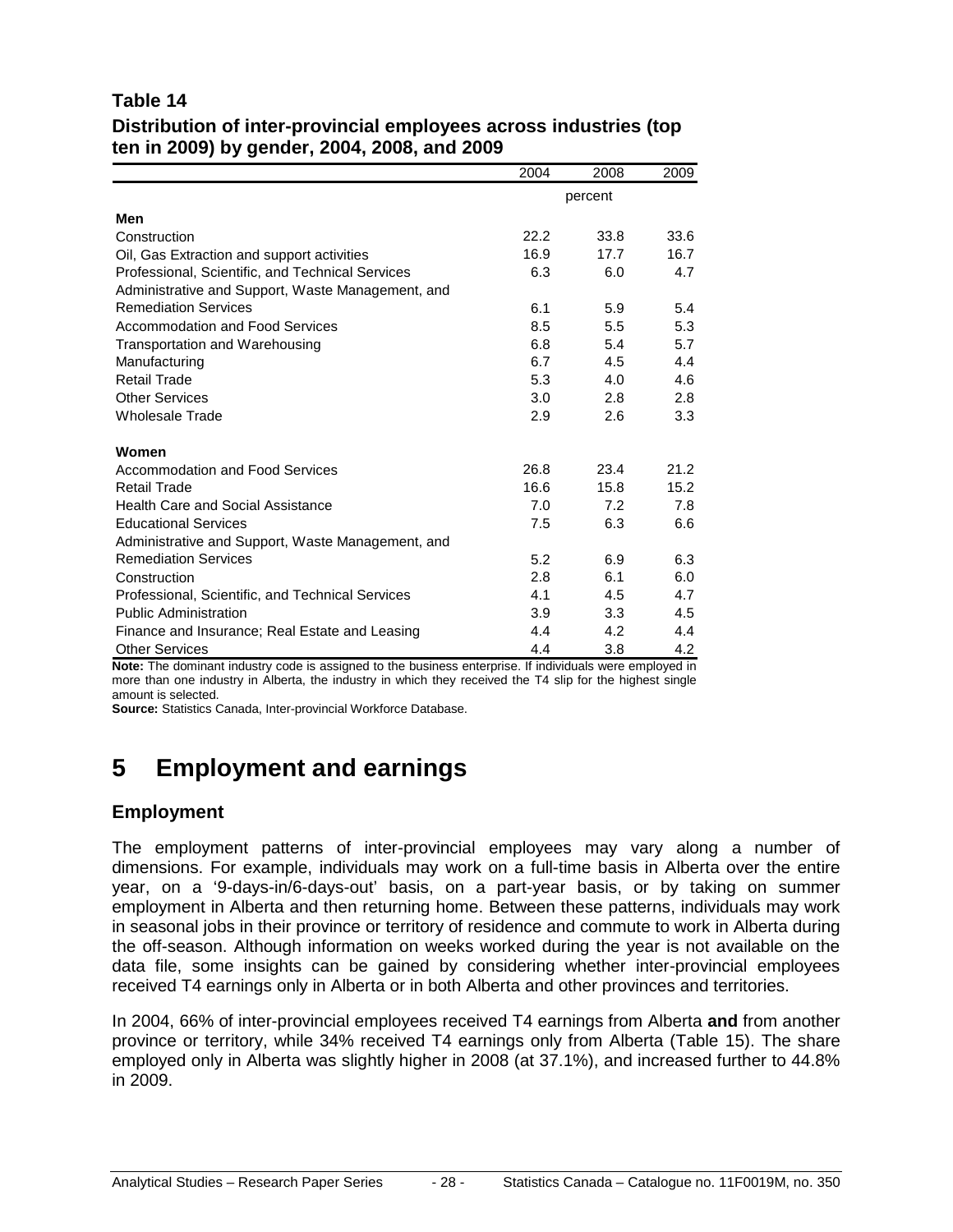In most years, there was little difference in the shares of men and women receiving T4s outside of Alberta.<sup>[20](#page-28-0)</sup> However, there was a strong correlation with age, as inter-provincial employees in older age groups were more likely than others to work exclusively in Alberta (i.e., to receive T4s only from Alberta). Indeed, there was a difference of at least 20 percentage points in this respect between inter-provincial employees aged 18 to 24 and inter-provincial employees aged 45 or older. This is reflected in differences across marital status as well. Across provinces and territories of residence, the share of inter-provincial employees receiving T4 earnings only from Alberta was highest among those from Saskatchewan and Newfoundland and Labrador, and lowest among those from Quebec and the Northwest Territories.

#### **Table 15**

#### **Percentage of inter-provincial employees who receive T4s only in Alberta or in Alberta and other provinces or territories, by socio-demographic characteristics, 2004, 2008 and 2009**

|                              | $\overline{2004}$ |                             | 2008        |                             | 2009        |                             |
|------------------------------|-------------------|-----------------------------|-------------|-----------------------------|-------------|-----------------------------|
|                              |                   | T4 earnings<br>from Alberta |             | T4 earnings<br>from Alberta |             | T4 earnings<br>from Alberta |
|                              | T4 earnings       | and other                   | T4 earnings | and other                   | T4 earnings | and other                   |
|                              | only from         | provinces or                | only from   | provinces or                | only from   | provinces or                |
|                              | Alberta           | territories                 | Alberta     | territories                 | Alberta     | territories                 |
|                              |                   |                             | percent     |                             |             |                             |
| Total                        | 34.0              | 66.0                        | 37.1        | 62.9                        | 44.8        | 55.2                        |
| Men                          | 34.2              | 65.8                        | 38.0        | 62.0                        | 46.2        | 53.8                        |
| Women                        | 33.4              | 66.6                        | 34.4        | 65.6                        | 41.0        | 59.0                        |
| Aged 18 to 24                | 25.0              | 75.0                        | 25.6        | 74.4                        | 31.5        | 68.5                        |
| Aged 25 to 34                | 33.9              | 66.1                        | 35.8        | 64.2                        | 42.6        | 57.4                        |
| Aged 35 to 44                | 41.1              | 58.9                        | 41.3        | 58.7                        | 49.7        | 50.3                        |
| Aged 45 to 54                | 43.2              | 56.8                        | 45.2        | 54.8                        | 52.8        | 47.3                        |
| Aged 55 to 64                | 51.2              | 48.8                        | 51.9        | 48.1                        | 58.9        | 41.1                        |
| Aged 65 or over              | 67.2              | 32.8                        | 66.9        | 33.1                        | 72.7        | 27.3                        |
| Married/Living common-       |                   |                             |             |                             |             |                             |
| law                          | 41.7              | 58.3                        | 43.5        | 56.5                        | 51.0        | 49.0                        |
| Single                       | 29.3              | 70.7                        | 31.8        | 68.2                        | 39.1        | 60.9                        |
| Newfoundland and             |                   |                             |             |                             |             |                             |
| Labrador                     | 44.3              | 55.7                        | 51.8        | 48.2                        | 55.3        | 44.7                        |
| <b>Prince Edward Island</b>  | 22.9              | 77.1                        | 29.1        | 70.9                        | 34.2        | 65.8                        |
| Nova Scotia                  | 28.3              | 71.7                        | 33.7        | 66.3                        | 40.9        | 59.1                        |
| New Brunswick                | 28.4              | 71.6                        | 37.2        | 62.8                        | 45.2        | 54.8                        |
| Quebec                       | 17.7              | 82.3                        | 23.0        | 77.0                        | 32.0        | 68.0                        |
| Ontario                      | 28.8              | 71.2                        | 32.3        | 67.7                        | 41.9        | 58.1                        |
| Manitoba                     | 28.2              | 71.8                        | 31.0        | 69.0                        | 36.2        | 63.8                        |
| Saskatchewan                 | 42.7              | 57.3                        | 43.6        | 56.4                        | 50.2        | 49.8                        |
| <b>British Columbia</b>      | 33.9              | 66.1                        | 36.1        | 63.9                        | 45.2        | 54.8                        |
| <b>Northwest Territories</b> | 17.5              | 82.5                        | 23.0        | 77.0                        | 23.5        | 76.5                        |
| Yukon                        | 21.0              | 79.0                        | 29.1        | 70.9                        | 28.4        | 71.6                        |
| Nunavut                      | X                 | X                           | x           | 81.9                        | x           | 81.6                        |

**Note:** All T4 records were included. Some records may show earnings equal to zero.

**Source:** Statistics Canada, Inter-provincial Workforce Database.

<span id="page-28-0"></span> <sup>20.</sup> However, in 2009, men were more likely than women to receive T4 earnings only in Alberta (46.2% and 41%, respectively).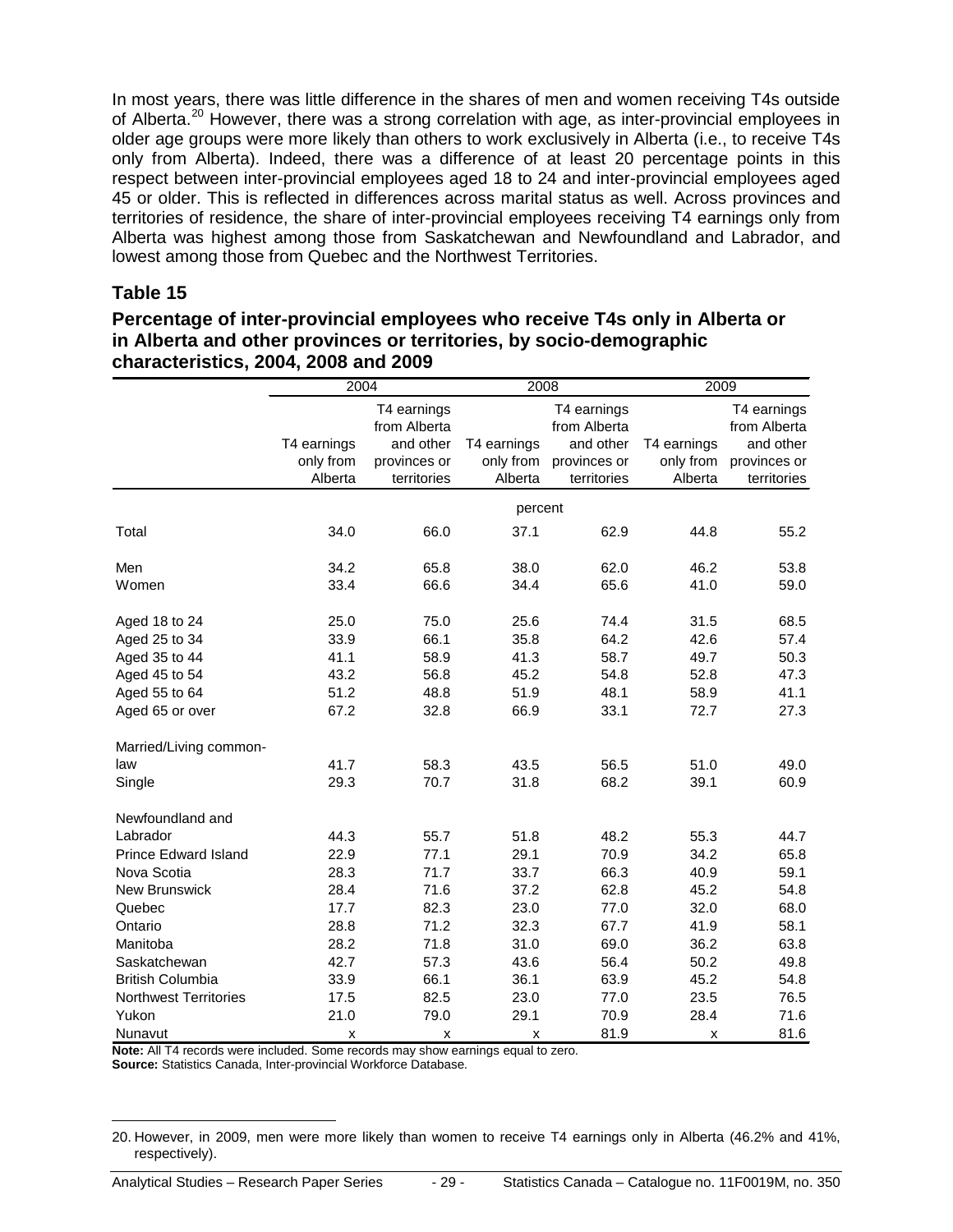A more detailed assessment of the role that Alberta employment plays in the total earnings of inter-provincial employees is provided in Table 16. By definition, individuals who received T4s only from Alberta received 100% of their T4 earnings from that province. However, among interprovincial employees who received T4s from Alberta and another province or territory, considerable variation is evident.

In 2008, 18.1% of inter-provincial employees received less than 25% of their total T4 earnings from Alberta. This was most often the case among women and younger individuals, particularly those aged 18 to 24. In terms of province or territory of residence, inter-provincial employees from Quebec, Manitoba, and the territories were more likely than those from other provinces to receive less than 25% of their total T4 earnings from Alberta.

For another one-quarter of inter-provincial employees (26.7%), T4 earnings from Alberta accounted for 25% to 74% of their total T4 earnings during the year. At the high end of the spectrum, over one-half (55.3%) of inter-provincial employees received more than 75% of their total T4 earnings from Alberta in 2008. This number increased to almost 61% in 2009. Strong attachment to the Alberta labour market, as evidenced by this earnings measure, was prevalent among employees in older age groups, particularly those aged 45 to 64, and among those from the Atlantic Provinces and Saskatchewan.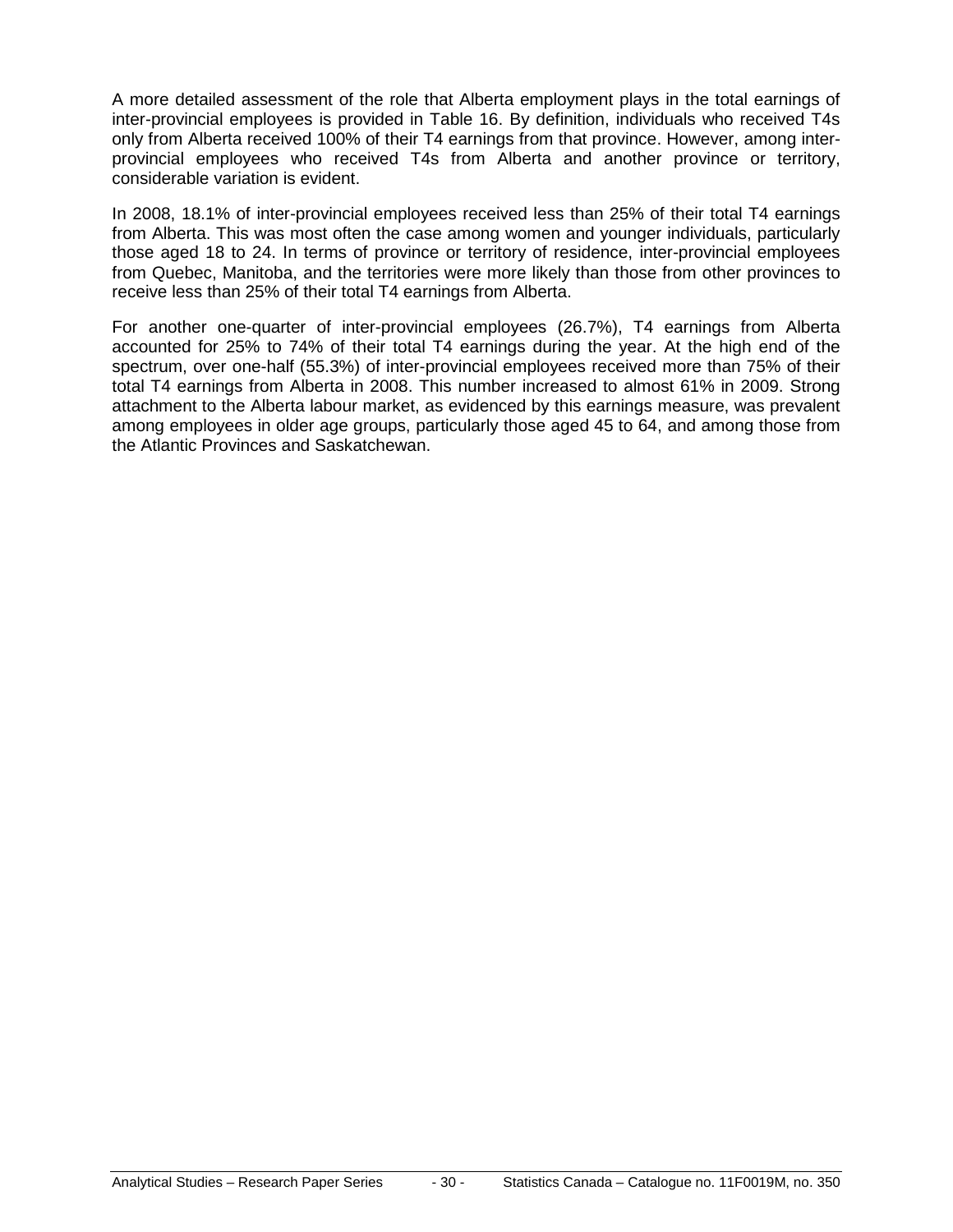#### **Table 16 Ratio of T4 earnings in Alberta to total T4 earnings among interprovincial employees, 2004, 2008, and 2009**

|                                | 2004     |                 |                | 2008   |          |        | 2009           |        |          |               |        |        |
|--------------------------------|----------|-----------------|----------------|--------|----------|--------|----------------|--------|----------|---------------|--------|--------|
|                                | $0\%$ to | $25%$ to<br>49% | 50% to<br>74%  | 75% to | $0\%$ to | 25% to | 50% to         | 75% to | $0\%$ to | 25% to<br>49% | 50% to | 75% to |
|                                | 24%      |                 |                | 100%   | 24%      | 49%    | 74%<br>percent | 100%   | 24%      |               | 74%    | 100%   |
|                                |          |                 |                |        |          |        |                |        |          |               |        |        |
| Total                          | 24.5     | 14.9            | 12.0           | 48.5   | 18.1     | 13.5   | 13.2           | 55.3   | 17.2     | 11.5          | 10.7   | 60.7   |
| Male                           | 23.4     | 14.9            | 12.1           | 49.6   | 16.4     | 13.4   | 13.3           | 56.9   | 15.5     | 11.4          | 10.6   | 62.5   |
| Female                         | 26.9     | 15.0            | 11.9           | 46.2   | 22.8     | 13.8   | 12.7           | 50.6   | 21.5     | 11.7          | 11.0   | 55.8   |
| Aged 18 to 24                  | 27.2     | 17.8            | 14.3           | 40.8   | 22.3     | 16.6   | 16.0           | 45.1   | 21.8     | 14.8          | 14.1   | 49.2   |
| Aged 25 to 34                  | 25.7     | 14.3            | 11.6           | 48.4   | 18.8     | 14.0   | 13.0           | 54.1   | 18.6     | 12.3          | 10.9   | 58.3   |
| Aged 35 to 44                  | 22.1     | 13.1            | 10.4           | 54.4   | 16.6     | 12.0   | 12.1           | 59.3   | 15.5     | 10.1          | 9.6    | 64.8   |
| Aged 45 to 54                  | 21.5     | 11.9            | 9.7            | 56.9   | 14.6     | 11.2   | 11.3           | 63.0   | 13.9     | 9.1           | 8.5    | 68.4   |
| Aged 55 to 64                  | 17.6     | 10.0            | 8.8            | 63.7   | 12.2     | 9.5    | 10.2           | 68.1   | 11.3     | 8.0           | 7.4    | 73.2   |
| Aged 65 or over                | 10.9     | x               | х              | 75.8   | 9.0      | 7.0    | 7.5            | 76.4   | 8.7      | 5.7           | 5.5    | 80.1   |
| Married/Living                 |          |                 |                |        |          |        |                |        |          |               |        |        |
| common-law                     | 22.5     | 12.4            | 10.2           | 54.9   | 16.0     | 11.9   | 11.7           | 60.4   | 15.3     | 10.0          | 9.2    | 65.6   |
| Single                         | 25.7     | 16.4            | 13.2           | 44.7   | 19.7     | 14.8   | 14.3           | 51.2   | 18.9     | 12.9          | 12.1   | 56.1   |
| Newfoundland                   |          |                 |                |        |          |        |                |        |          |               |        |        |
| and Labrador                   | 12.7     | 10.7            | 12.1           | 64.5   | 7.0      | 8.5    | 11.4           | 73.1   | 9.6      | 8.5           | 9.6    | 72.3   |
| <b>Prince Edward</b><br>Island | 21.7     | 24.4            | $\pmb{\times}$ | 40.8   | 13.3     | 15.1   | 16.2           | 55.4   | 15.6     | 14.0          | 13.4   | 57.0   |
| Nova Scotia                    | 18.5     | 15.7            | 15.0           | 50.8   | 11.9     | 13.0   | 14.7           | 60.4   | 13.3     | 11.0          | 11.6   | 64.1   |
|                                |          |                 |                |        |          |        |                |        |          |               |        |        |
| New Brunswick                  | 20.7     | 15.8            | 17.1           | 46.4   | 12.7     | 13.5   | 14.6           | 59.3   | 14.0     | 11.9          | 11.3   | 62.8   |
| Quebec                         | 29.7     | 23.6            | 16.2           | 30.4   | 23.7     | 20.2   | 16.3           | 39.8   | 20.5     | 16.2          | 14.1   | 49.3   |
| Ontario                        | 27.9     | 15.7            | 13.2           | 43.2   | 20.0     | 14.8   | 14.9           | 50.3   | 18.0     | 12.3          | 11.6   | 58.1   |
| Manitoba                       | 28.8     | 16.5            | 12.6           | 42.1   | 23.6     | 15.7   | 13.4           | 47.2   | 24.5     | 12.9          | 11.1   | 51.5   |
| Saskatchewan                   | 20.2     | 12.4            | 10.5           | 56.9   | 18.2     | 11.6   | 10.5           | 59.7   | 17.5     | 9.8           | 8.7    | 64.0   |
| <b>British Columbia</b>        | 26.9     | 15.0            | 11.2           | 46.9   | 21.6     | 13.9   | 12.8           | 51.7   | 18.3     | 11.7          | 10.6   | 59.4   |
| Northwest                      |          |                 |                |        |          |        |                |        |          |               |        |        |
| Territories,<br>Yukon, Nunavut | 42.7     | 15.8            | 10.3           | 31.2   | 36.6     | 15.1   | 12.0           | 36.3   | 38.2     | 15.8          | 9.3    | 36.7   |

**Note:** All T4 records were included. Some records may show earnings equal to zero. **Source:** Statistics Canada, Inter-provincial Workforce Database.

#### **Earnings**

Whether or not an inter-provincial employee received T4 earnings only in Alberta is an important consideration when one is examining the earnings distributions of this group. As shown in Table 17, the median earnings received in Alberta by all inter-provincial employees was \$16,347 in 2009, less than half of the median earnings received by Alberta resident employees (\$40,610). Median earnings are much lower among inter-provincial employees who worked in Alberta and other provinces or territories (at \$9,260) than among those who worked only in Alberta (at \$33,035). Differences in the age profiles of these groups (as shown in Table 15) and the likelihood of part-year employment account for at least part of this difference.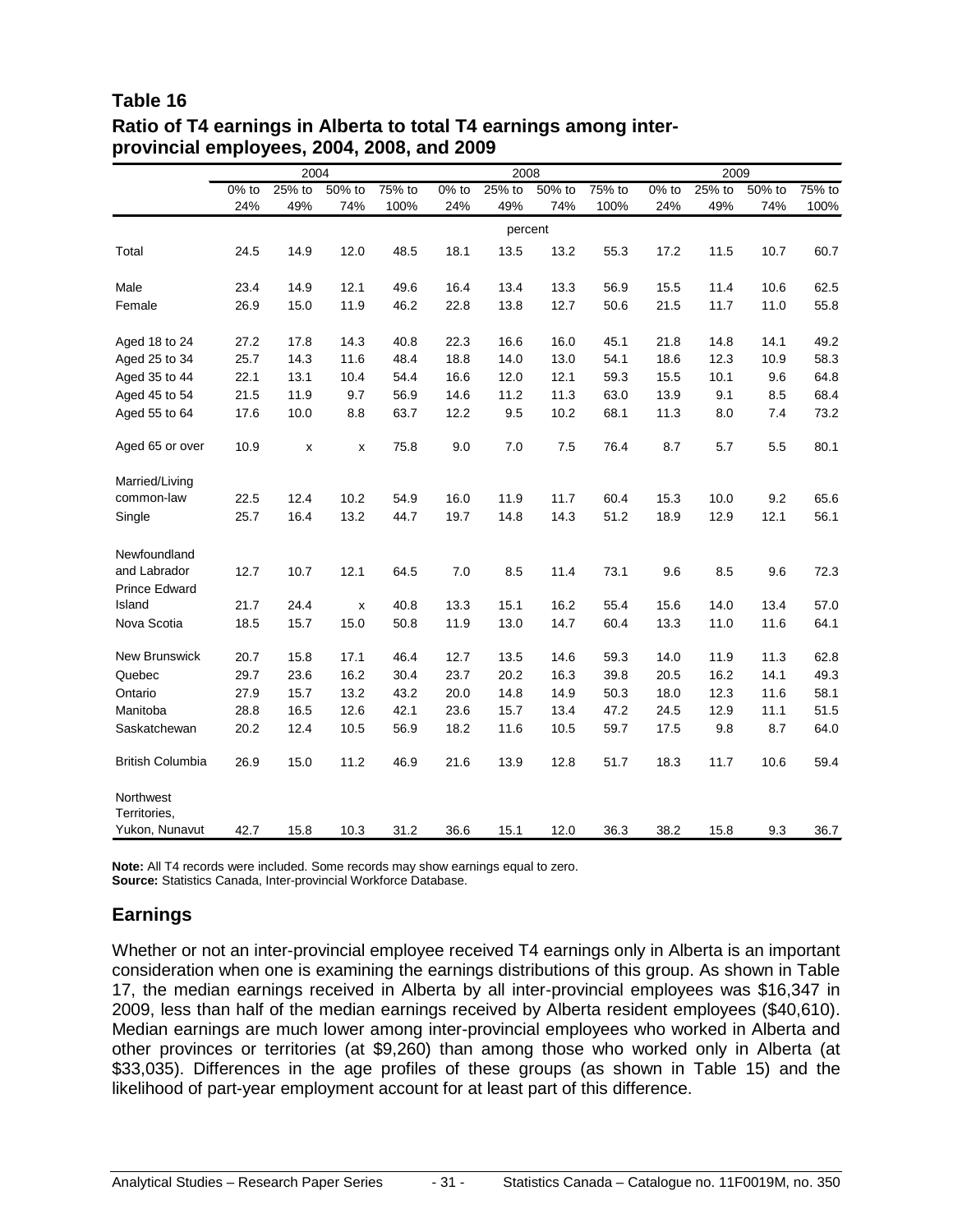### **Table 17 T4 earnings from Alberta, 2009**

|                                          | 25th       | Median       | 75th       | Mean   |
|------------------------------------------|------------|--------------|------------|--------|
|                                          | percentile |              | percentile |        |
|                                          |            | 2009 dollars |            |        |
| All                                      |            |              |            |        |
| Interprovincial employees                | 5,454      | 16,347       | 42,994     | 31,955 |
| Worked in Alberta and other provinces or |            |              |            |        |
| territories                              | 2,851      | 9,260        | 23,195     | 18,237 |
| Worked in Alberta only                   | 12,918     | 33,035       | 69,819     | 48,856 |
| Alberta resident employees               | 19,301     | 40,610       | 68,953     | 54,887 |
| Men                                      |            |              |            |        |
| Interprovincial employees                | 7,667      | 21,519       | 53,261     | 38,020 |
| Worked in Alberta and other provinces or |            |              |            |        |
| territories                              | 4,077      | 12,412       | 28,521     | 21,916 |
| Worked in Alberta only                   | 17,216     | 42,580       | 80,457     | 56,755 |
| Alberta resident employees               | 25,840     | 51,174       | 82,906     | 68,645 |
| Women                                    |            |              |            |        |
| Interprovincial employees                | 2,764      | 8,013        | 19,629     | 15,877 |
| Worked in Alberta and other provinces or |            |              |            |        |
| territories                              | 1,504      | 4,696        | 11,440     | 9,345  |
| Worked in Alberta only                   | 7,244      | 15,622       | 34,845     | 25,266 |
| Alberta resident employees               | 15,000     | 31,893       | 52,466     | 39,450 |

**Note:** Although total earnings are restricted to \$1,000 or more, some T4 records may show Alberta earnings equal to zero.

**Source:** Statistics Canada, Inter-provincial Workforce Database.

The earnings of female inter-provincial employees are relatively low, with the overall median (at \$8,013) about one-quarter of the median of female Alberta resident employees (at \$31,893). Again, female inter-provincial employees tend to be young and are disproportionately employed in accommodation and food services and retail trade—two low-paying industries. Among male inter-provincial employees, those who worked only in Alberta had earnings that were closer to those of Alberta resident employees, particularly towards the upper end of the earnings distribution. Indeed, at the 75<sup>th</sup> percentile, these male inter-provincial employees had received earnings comparable to those of Alberta residents (at \$80,457 and \$82,906, respectively).

Charts 4 and 5 show the distributions of inter-provincial employees and Alberta resident employees in terms of Alberta T4 earnings received in 2009. Inter-provincial employees who received T4 earnings in Alberta and another province or territory are highly concentrated towards the left (or lower end) of the distribution; this is particularly so among women.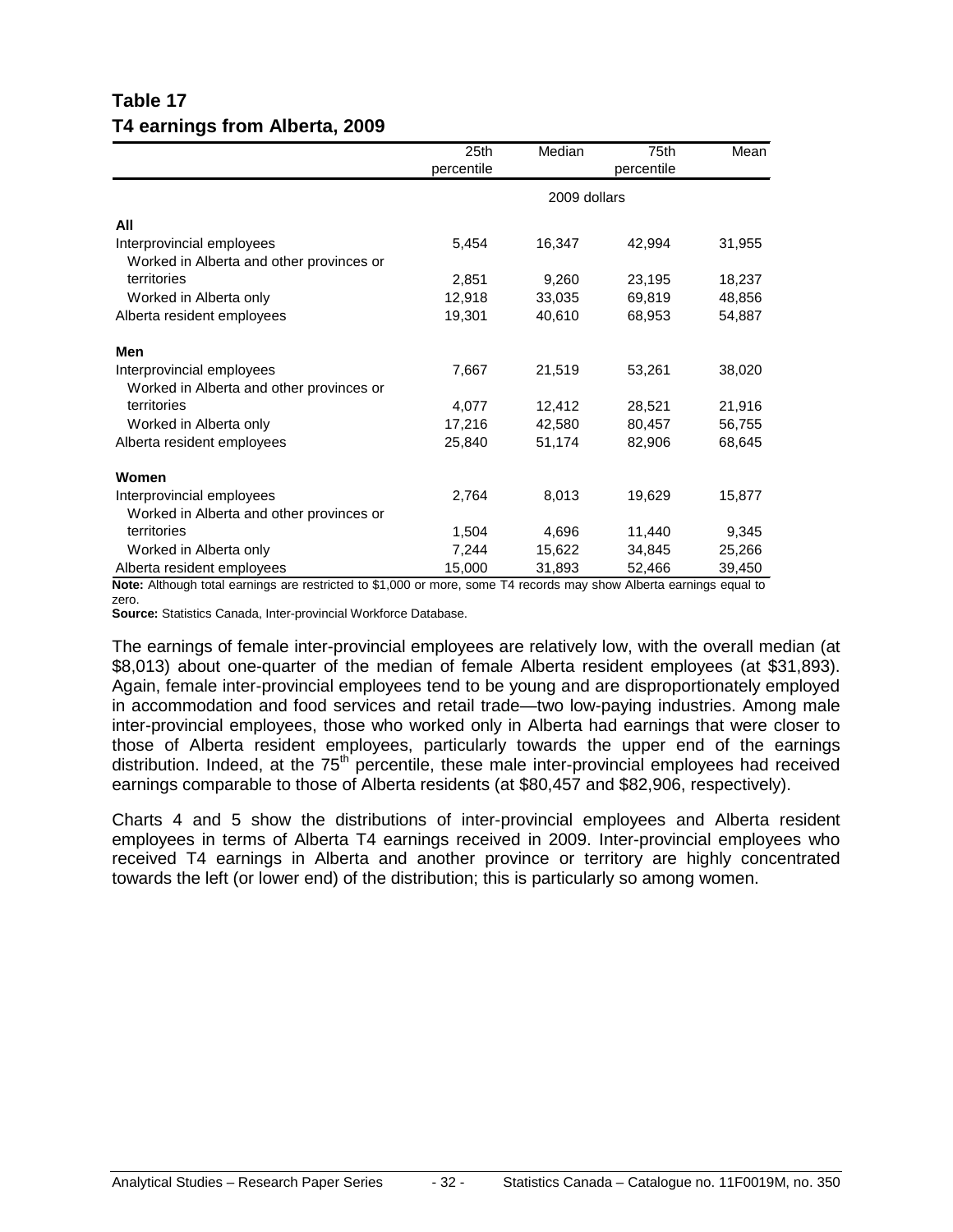#### **Chart 4**



**Distribution of Alberta T4 earnings of inter-provincial employees and Alberta resident employees, 2009 — Men**

**Source:** Statistics Canada, Inter-provincial Workforce Database.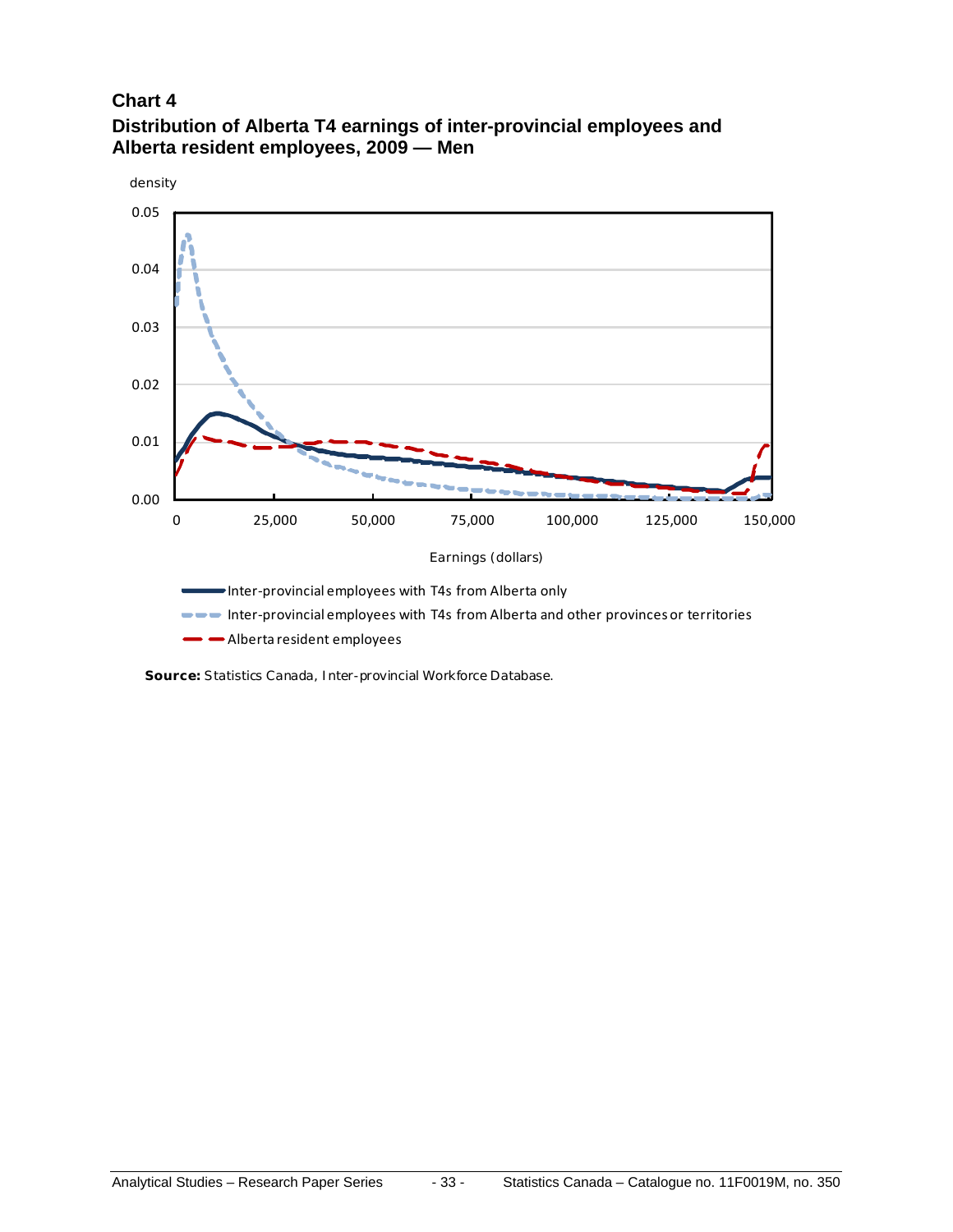#### **Chart 5**



#### **Distribution of Alberta T4 earnings of inter-provincial employees and Alberta resident employees, 2009 — Women**

 $\blacksquare$  Inter-provincial employees with T4 earnings from Alberta and other provinces and territories

**-----** Alberta resident employees

**Source:** Statistics Canada, Inter-provincial Workforce Database.

Differentiating between inter-provincial employees working partly and fully in Alberta in comparing earnings with Alberta resident employees is important. Other factors, such as age, gender, marital status, and working industry, need also to be taken into consideration.

Table 18 shows the difference in earnings between inter-provincial employees working in Alberta only and Alberta resident employees by age and gender, taking into account different socio-economic characteristics. It presents the results of 30 different regressions showing only the coefficient results on the dichotomous variable worked in Alberta only.

As observed in Table 17, male inter-provincial employees working only in Alberta earned \$11,890 less than male Alberta resident employees. In Table 18, when controls for age and marital status are used, this difference in earnings decreases. In other words, if inter-provincial employees and Alberta resident employees had the same age distribution and the same marital status composition, the earnings differential between the two groups would be \$10,098. However, when controls for industry composition and firm size are added, the difference in earnings between the two groups increases. Again, this means that, if inter-provincial employees were working in exactly the same industries and in firms of the same size as Alberta resident employees, they would be earning \$18,469 less. This remaining difference in earnings could be explained by other factors, such as education. However, given the limitation of administrative data, this information is not available.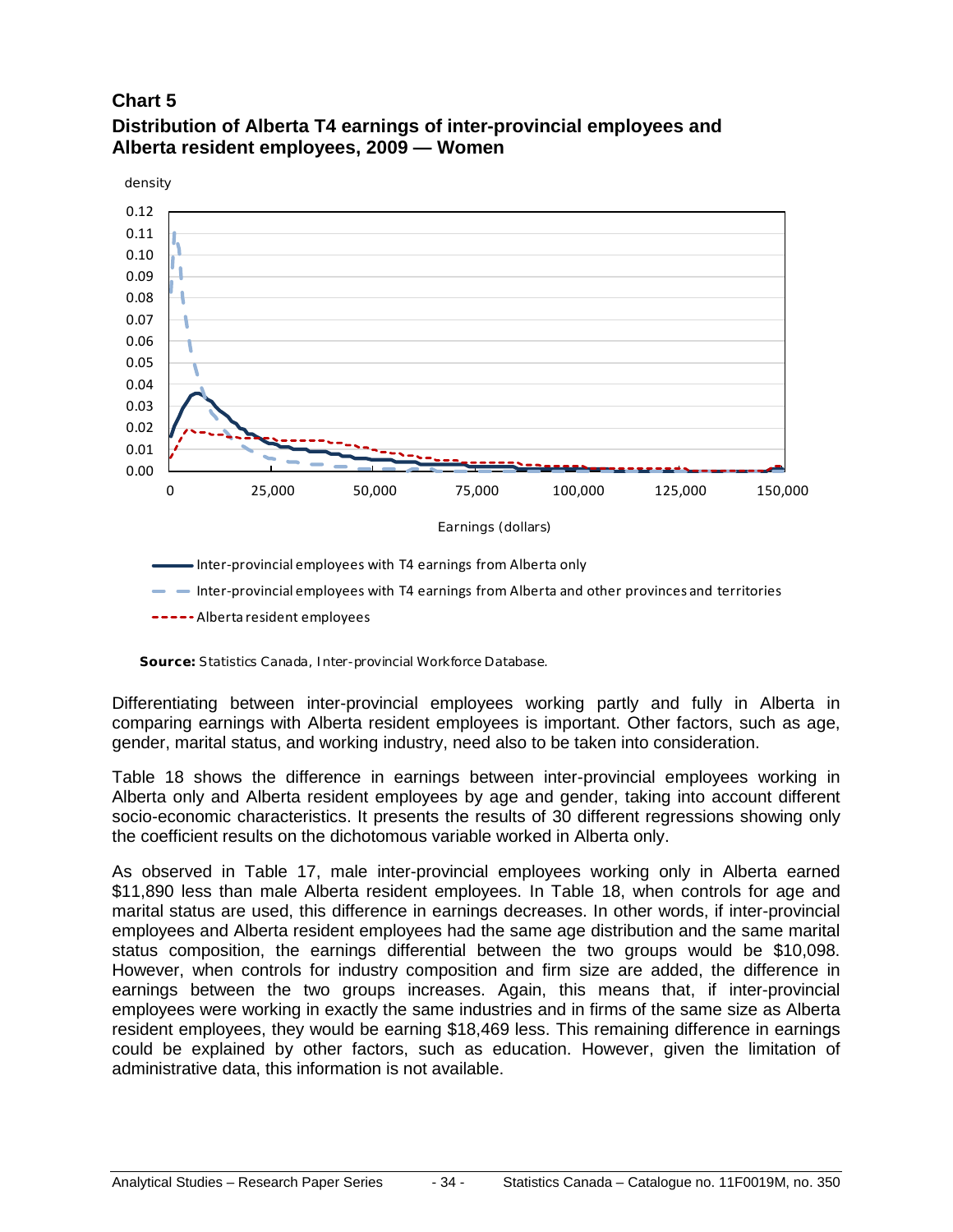#### **Table 18**

#### **Differences in earnings between inter-provincial employees working in Alberta only and Alberta resident employees, coefficients from earning regressions, 2009**

|                   | Controls     |           |                |           |           |  |  |  |
|-------------------|--------------|-----------|----------------|-----------|-----------|--|--|--|
|                   | Worked in    | Age       | Marital status | Industry  | Firm size |  |  |  |
|                   | Alberta only |           |                |           |           |  |  |  |
|                   |              |           | coefficient    |           |           |  |  |  |
| Men               | $-11,890$    | $-11.332$ | $-10,098$      | $-15,701$ | $-18,469$ |  |  |  |
| Aged less than 35 | $-3.539$     | $-3.176$  | $-2.257$       | $-6.591$  | $-8.416$  |  |  |  |
| Aged 35 or more   | $-16.744$    | $-16.970$ | $-15,662$      | $-21,667$ | $-25,256$ |  |  |  |
| Women             | $-14,183$    | $-10.741$ | $-10,836$      | $-9.480$  | $-9,925$  |  |  |  |
| Aged less than 35 | $-9.625$     | $-7.477$  | $-7.584$       | $-6.972$  | $-7.327$  |  |  |  |
| Aged 35 or more   | $-14.761$    | $-14.391$ | $-14.495$      | $-12.118$ | $-12.696$ |  |  |  |

**Note:** Results on "worked only in Alberta" coefficients from 30 different regressions. The models progressively add up controls. All coefficients presented are significant at the 1% level. The base group is represented by Alberta resident employees of average age who are married and employed in a firm with 1 to 19 employees in the manufacturing sector.

**Source:** Statistics Canada, Inter-provincial Workforce Database.

The difference in earnings between inter-provincial employees and Alberta resident employees is smaller for men younger than 35 (\$3,539) than for men aged 35 or older (\$16,744). For the two age groups, the difference is decreasing as controls for age and marital status are added. However, when controls for industry and firm size are applied, the difference in earnings between inter-provincial employees and Alberta resident employees increases again.

For women, a different pattern is observed. In contrast to men, as controls are added to the regressions, the differences in women's earnings decrease. For women, the difference in earnings between inter-provincial employees working only in Alberta and Alberta resident employees is \$14,183 as observed in Table 17. As controls for age and marital status are added, the difference decreases to \$10,836. Adding controls for industry and firm size decreases the gap in earnings to \$9,925. Although these factors can explain partly the difference in earnings between the two groups, other factors, such as education, also have to be taken into consideration.

#### **Earnings by industry**

Median T4 earnings from Alberta vary largely by industry. Again, the distinction between interprovincial employees who worked exclusively in Alberta and inter-provincial employees who worked in Alberta and elsewhere is important. Our discussion focuses on the former group.

Among male inter-provincial employees working only in Alberta, median earnings of those employed in construction—which accounted for one-third of male inter-provincial employment were \$51,200. This was comparable to the median earnings of Alberta resident men employed in that industry (at \$50,095). Towards the upper end of the earnings distribution (75<sup>th</sup> percentile), male inter-provincial employees in construction earned almost \$86,400.

In oil, gas extraction and support activities—which accounted for about 17% of male interprovincial employment—median earnings were just under \$60,000—considerably lower than the median earnings of Alberta resident men in that industry (at \$93,328). Towards the upper end of the earnings distribution (75<sup>th</sup> percentile) in oil, gas extraction and support activities, earnings were about \$96,000 and about \$145,000 among male inter-provincial employees and male Alberta resident employees, respectively.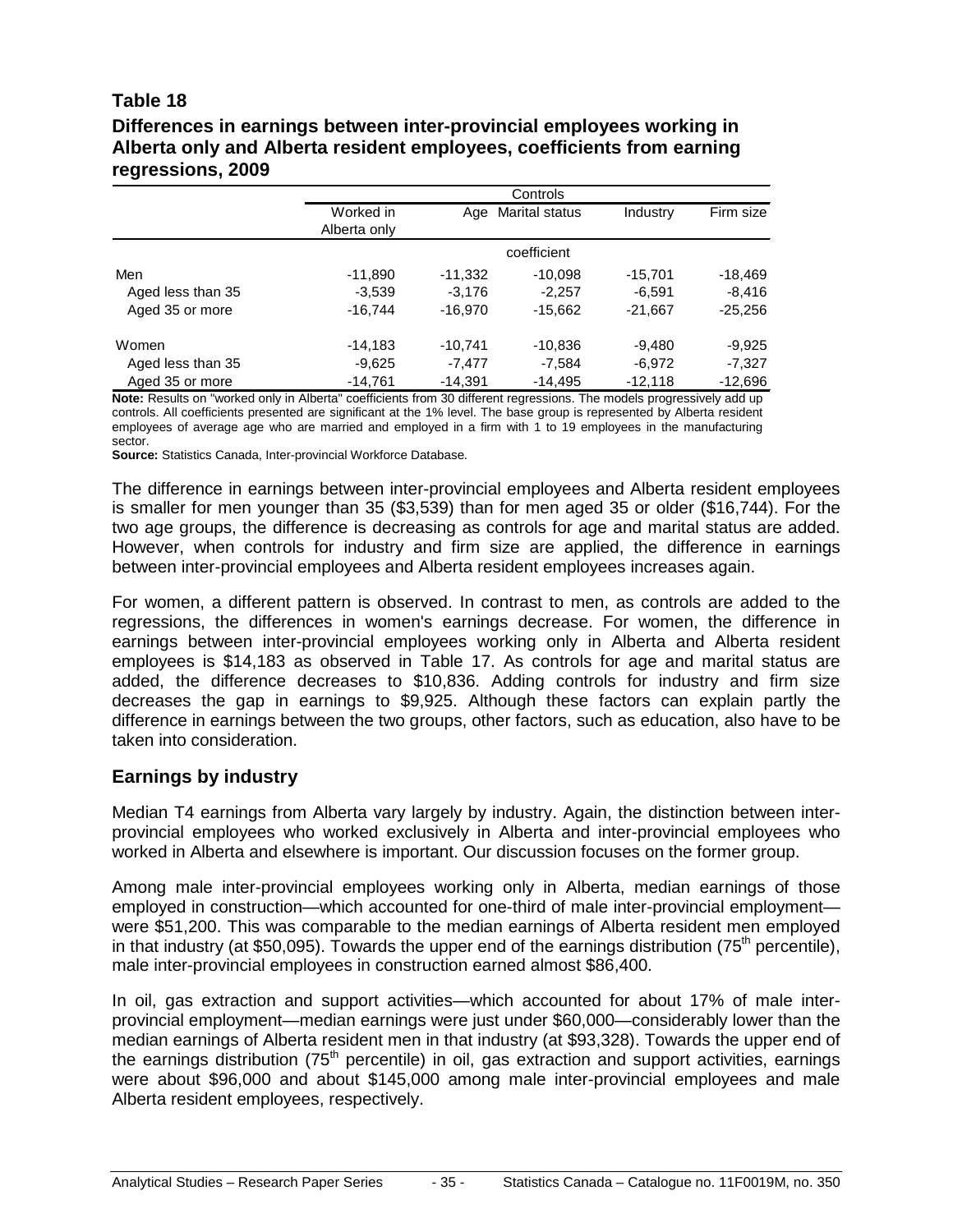Among female inter-provincial employees working only in Alberta, median earnings of those employed in accommodation and food services or in the retail trade were around \$10,000, somewhat lower than the median earnings of Alberta resident women employed in those industries. Female inter-provincial employees are concentrated in the two industries in which earnings are lowest.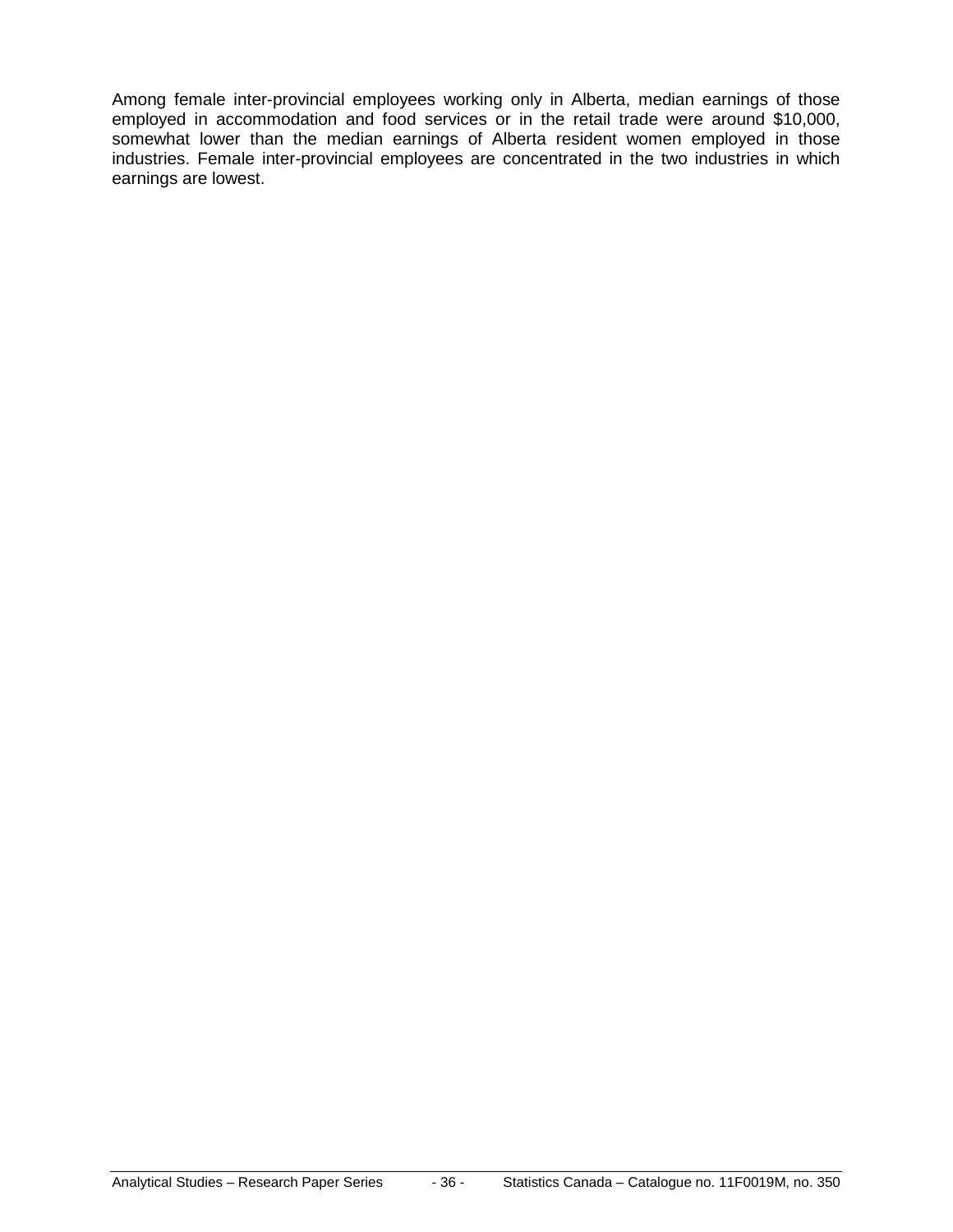#### **Table 19 T4 earnings of inter-provincial employees and Alberta resident employees by industry, 2009**

|                                                      | Inter-provincial employees who worked only in<br>Alberta |        |                    |        | Alberta resident employees |        |                    |         |
|------------------------------------------------------|----------------------------------------------------------|--------|--------------------|--------|----------------------------|--------|--------------------|---------|
|                                                      | 25th<br>percentile                                       | Median | 75th<br>percentile | Mean   | 25th<br>percentile         | Median | 75th<br>percentile | Mean    |
|                                                      |                                                          |        |                    |        | 2009 dollars               |        |                    |         |
| Men                                                  |                                                          |        |                    |        |                            |        |                    |         |
| Total                                                | 17,216                                                   | 42,580 | 80,457             | 56,755 | 25,840                     | 51,174 | 82,906             | 68,645  |
| Accommodation and Food                               |                                                          |        |                    |        |                            |        |                    |         |
| Services                                             | 6,751                                                    | 14,124 | 32,880             | 25,974 | 10,283                     | 21,173 | 32,869             | 27,188  |
| Administrative and Support,                          |                                                          |        |                    |        |                            |        |                    |         |
| Waste Management, and                                |                                                          |        |                    |        |                            |        |                    |         |
| <b>Remediation Services</b>                          | 11,927                                                   | 28,588 | 63,042             | 45,344 | 14,963                     | 33,792 | 59,473             | 48,573  |
|                                                      |                                                          |        |                    |        |                            |        |                    |         |
| Agriculture, Forestry, Fishing                       | 9,799                                                    | 14,850 | 24,307             | 22,032 | 15,454                     | 31,993 | 48,700             | 37,617  |
| Construction                                         | 23,977                                                   | 51,204 | 86,391             | 60,577 | 27,402                     | 50,095 | 78,962             | 66,099  |
| <b>Educational Services</b>                          | 4,673                                                    | 10,967 | 33,000             | 24,939 | 26,307                     | 62,646 | 85,763             | 61,450  |
| Finance and Insurance; Real                          |                                                          |        |                    |        |                            |        |                    |         |
| Estate and Leasing                                   | 11,888                                                   | 30,000 | 68,925             | 71,270 | 27,295                     | 52,854 | 92,037             | 94,655  |
| <b>Health Care and Social</b>                        |                                                          |        |                    |        |                            |        |                    |         |
| Assistance                                           | 9,118                                                    | 20,833 | 45,458             | 37,049 | 30,388                     | 54,298 | 87,524             | 73,501  |
| Information, Culture, and                            |                                                          |        |                    |        |                            |        |                    |         |
| Recreation                                           | 6,567                                                    | 16,634 | 48,500             | 40,081 | 16,831                     | 44,864 | 73,519             | 58,754  |
| Management of Companies and<br>Enterprises           | 14,141                                                   | 23,779 |                    | 49,919 |                            | 63,942 | 108,151            | 141,244 |
|                                                      | 17,272                                                   |        | 60,573<br>94,633   | 63,648 | 35,702                     | 53,229 | 82,507             | 68,857  |
| Manufacturing<br>Mining                              |                                                          | 45,152 |                    | x      | 34,153<br>52,824           | 77,197 | 94,801             | 82,183  |
| Oil, Gas Extraction and support                      | x                                                        | х      | х                  |        |                            |        |                    |         |
| activities                                           | 28,010                                                   | 59,937 | 95,840             | 69,909 | 54,579                     | 93,328 | 145,218            | 117,809 |
| <b>Other Services</b>                                | 10,375                                                   | 28,467 | 55,937             | 38,311 | 20,894                     | 41,164 | 62,500             | 48,680  |
| Professional, Scientific, and                        |                                                          |        |                    |        |                            |        |                    |         |
| <b>Technical Services</b>                            | 14,132                                                   | 30,681 | 69,222             | 49,591 | 36,000                     | 64,700 | 100,657            | 85,146  |
| <b>Public Administration</b>                         | 18,347                                                   | 43,992 | 61,732             | 44,181 | 46,939                     | 65,921 | 86,787             | 67,491  |
| <b>Retail Trade</b>                                  | 6,762                                                    | 15,268 | 34,091             | 26,864 | 13,198                     | 30,154 | 52,000             | 42,010  |
| Transportation and                                   |                                                          |        |                    |        |                            |        |                    |         |
| Warehousing                                          | 27,065                                                   | 53,333 | 83,037             | 61,609 | 30,051                     | 52,215 | 75,327             | 62,602  |
| Unknown industry                                     | 7,091                                                    | 19,129 | 38,329             | 29,430 | 11,050                     | 25,000 | 46,800             | 36,135  |
| <b>Utilities</b>                                     | 22,359                                                   | 57,156 | 108,504            | 70,689 | 66,386                     | 92,610 | 122,174            | 107,239 |
| Wholesale Trade                                      | 28,305                                                   | 66,364 | 130,065            | 86,317 | 35,802                     | 55,501 | 83,087             | 74,956  |
| Women                                                |                                                          |        |                    |        |                            |        |                    |         |
| Total                                                | 7,244                                                    | 15,622 | 34,845             | 25,266 | 15,000                     | 31,893 | 52,466             | 39,450  |
| Accommodation and Food                               |                                                          |        |                    |        |                            |        |                    |         |
| Services                                             | 5,294                                                    | 10,243 | 19,813             | 16,721 | 7,384                      | 14,708 | 25,112             | 18,693  |
| Administrative and Support,<br>Waste Management, and |                                                          |        |                    |        |                            |        |                    |         |
| <b>Remediation Services</b>                          | 9,186                                                    | 19,400 | 43,304             | 28,950 | 11,962                     | 26,311 | 43,523             | 32,755  |
| Agriculture, Forestry, Fishing                       | 7,591                                                    | 12,457 | 18,225             | 16,279 | 9,390                      | 19,798 | 33,878             | 25,294  |
| Construction                                         | 11,941                                                   | 25,164 | 51,647             | 35,843 | 17,500                     | 34,836 | 53,347             | 45,178  |
| <b>Educational Services</b>                          | 5,101                                                    | 10,713 | 29,378             | 21,756 | 19,396                     | 39,093 | 66,685             | 44,324  |

See note at end of table.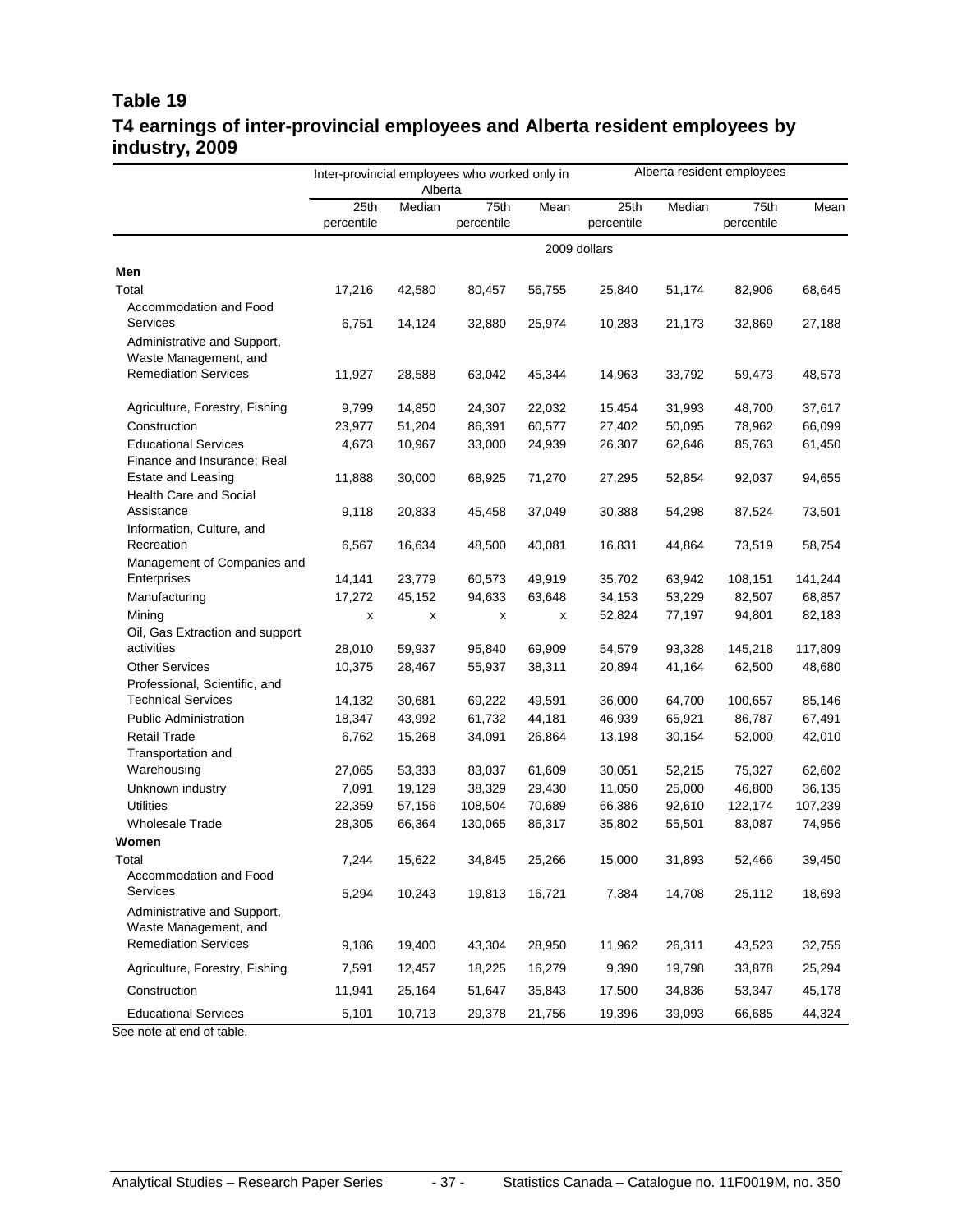#### **Table 19 T4 earnings of inter-provincial employees and Alberta resident employees by industry, 2009** (concluded)

|                                                          | Inter-provincial employees who worked only in<br>Alberta |                  |                    |                  | Alberta resident employees |                  |                    |                  |
|----------------------------------------------------------|----------------------------------------------------------|------------------|--------------------|------------------|----------------------------|------------------|--------------------|------------------|
|                                                          | 25th<br>percentile                                       | Median           | 75th<br>percentile | Mean             | 25th<br>percentile         | Median           | 75th<br>percentile | Mean             |
|                                                          |                                                          |                  |                    |                  | 2009 dollars               |                  |                    |                  |
| Finance and Insurance; Real<br><b>Estate and Leasing</b> | 10,047                                                   | 22,871           | 39,835             | 30,351           | 20,590                     | 36,265           | 52,907             | 43,601           |
| <b>Health Care and Social</b><br>Assistance              | 6,764                                                    | 14,123           | 28,576             | 20,802           | 22,368                     | 38,900           | 59,484             | 44,012           |
| Information, Culture, and<br>Recreation                  | 5,909                                                    | 10,912           | 24,765             | 21,226           | 10,316                     | 25,000           | 46,586             | 32,741           |
| Management of Companies and<br>Enterprises               | 7,703                                                    |                  |                    |                  |                            |                  |                    |                  |
| Manufacturing                                            | 11,551                                                   | 18,361<br>23,030 | 39,384<br>41,760   | 29,490<br>33,903 | 21,573<br>21,769           | 40,610<br>36,080 | 61,496<br>51,552   | 57,562<br>43,161 |
| Mining<br>Oil, Gas Extraction and support                | x                                                        | X                | X                  | X                | 27,058                     | 48,863           | 70,236             | 63,851           |
| activities                                               | 16,016                                                   | 31,824           | 53,683             | 44,009           | 37,692                     | 65,512           | 102,177            | 79,584           |
| <b>Other Services</b><br>Professional, Scientific, and   | 5,867                                                    | 11,270           | 24,234             | 18,110           | 11,500                     | 22,253           | 37,112             | 27,640           |
| <b>Technical Services</b>                                | 10,000                                                   | 20,688           | 42,000             | 31,872           | 20,685                     | 39,462           | 59,914             | 46,966           |
| <b>Public Administration</b>                             | 10,654                                                   | 20,566           | 49,355             | 29,985           | 29,687                     | 48,742           | 66,692             | 50,510           |
| Retail Trade<br><b>Transportation and</b>                | 4,799                                                    | 10,176           | 21,939             | 15,593           | 8,779                      | 18,749           | 32,500             | 23,924           |
| Warehousing                                              | 20,573                                                   | 36,781           | 46,925             | 37,025           | 20,085                     | 37,147           | 53,764             | 42,666           |
| Unknown industry                                         | 3,757                                                    | 9,300            | 20,973             | 18,551           | 7,560                      | 16,104           | 27,500             | 22,057           |
| <b>Utilities</b>                                         | x                                                        | х                | X                  | X                | 40,779                     | 59,215           | 83,009             | 69,572           |
| <b>Wholesale Trade</b>                                   | 10.403                                                   | 21,138           | 41,922             | 32,125           | 21,383                     | 36,514           | 51,198             | 43,439           |

**Note:** Although total earnings are restricted to \$1,000 or more, some T4 records may show Alberta earnings equal to zero. **Source:** Statistics Canada, Inter-provincial Workforce Database.

#### **Earnings before and after becoming inter-provincial employees**

Earnings are correlated with various personal and job characteristics, many of which are not directly observed on the administrative data files used for this analysis. For example, it may be that individuals who do not have viable employment options in their province or territory of residence, such as those with lower skill levels or no postsecondary credentials, are the most likely to seek employment elsewhere. Because the administrative data do not include information on educational attainment or occupation, it is difficult to take this into account directly.

Table 20 (for men) and Table 23 (for women) show annual median earnings of inter-provincial employees<sup>[21](#page-37-0)</sup> and of employees who never became inter-provincial employees in Alberta<sup>[22](#page-37-1)</sup> by age group. The top portion of each table shows annual median earnings in 2004 to 2006 before individuals became inter-provincial employees. With only a few exceptions, 'future' male interprovincial employees (Table 20) earned less in their province or territory of residence in the period from 2004 to 2006 than other employees. Overall, 'future' male inter-provincial

<span id="page-37-0"></span> <sup>21.</sup> Inter-provincial employees (base definition) in 2007 and/or 2008 are workers who did not work or live in Alberta between 2004 and 2006 and reported at least one year of positive T4 earnings between 2004 and 2006.

<span id="page-37-1"></span><sup>22.</sup> Those who are defined as 'other employees' are workers who did not live in Alberta at any time between 2004 and 2008, have positive T4 earnings in 2007 and/or 2008, and reported at least one year of positive T4 earnings between 2004 and 2006.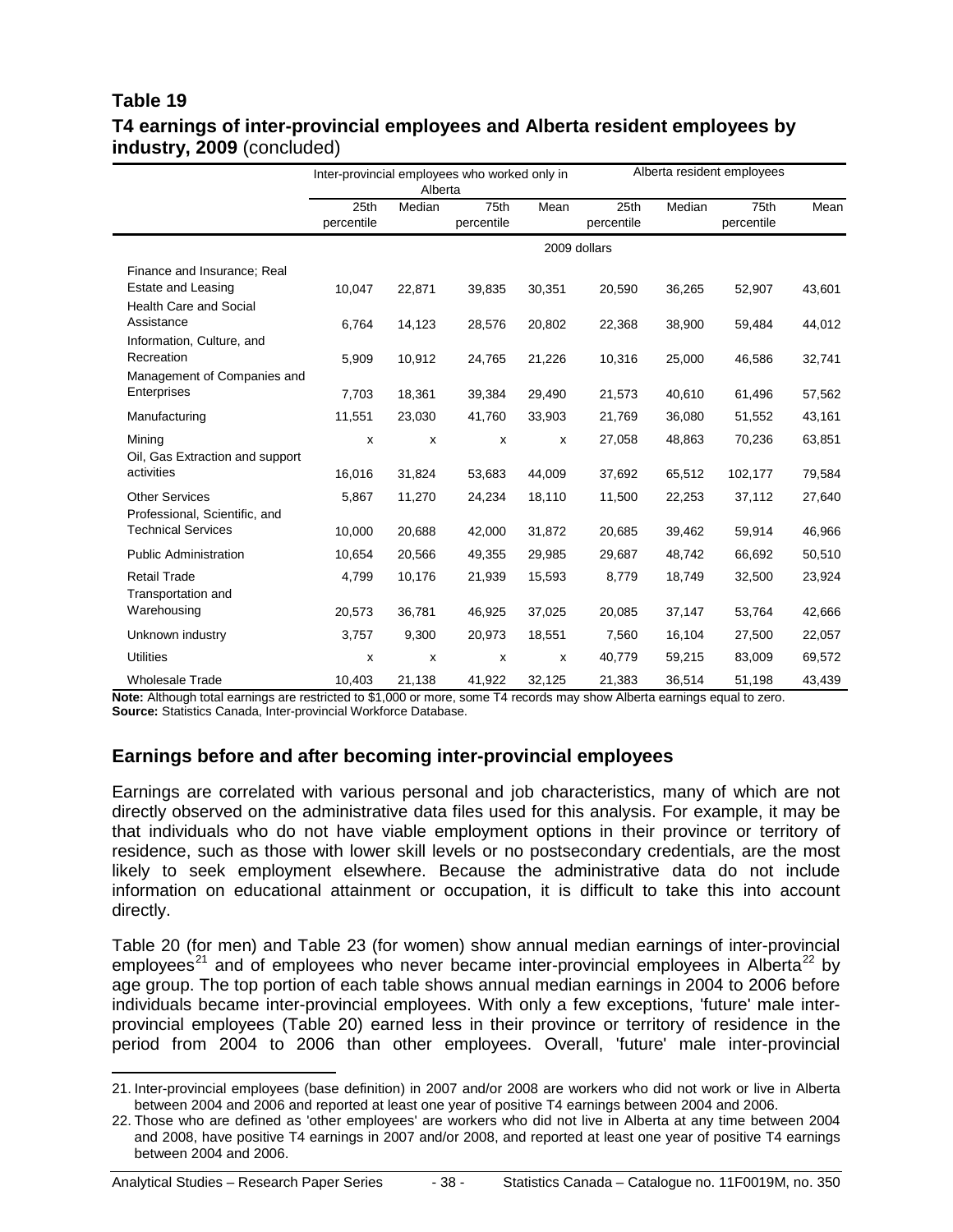employees aged 35 to 49 had median earnings of \$34,802 in the period from 2004 to 2006, compared with \$48,458 for other employees—a difference of \$13,655, or 39%. Large differences were also evident within other age groups.

The second part of Table 20 shows median earnings in 2007/2008, when inter-provincial employees were actually working in Alberta, and the bottom portion of the table shows the change in annual median earnings between 2004-to-2006 and 2007/2008—before and after entry into inter-provincial employment. Overall, the median earnings of men aged 35 to 49 who did not become inter-provincial employees increased by 5.2%, while the median earnings of men belonging to that age group who did so increased by 38.0%. Similarly, the median earnings of men in the younger and older age groups who became inter-provincial employees increased by 87.8% and 22.3%, respectively, over this period, while the median earnings of men in the younger and older age groups who did not become inter-provincial employees increased by a smaller proportion or did not increase at all.

The increase in median earnings associated with inter-provincial employment was largest among men residing in the Atlantic Provinces. Among those aged 35 to 49, median earnings were 42% to 79% higher in 2007/2008 than they were in 2004-to-2006. The median earnings of men in those provinces who did not become inter-provincial employees increased by 6% to 11%.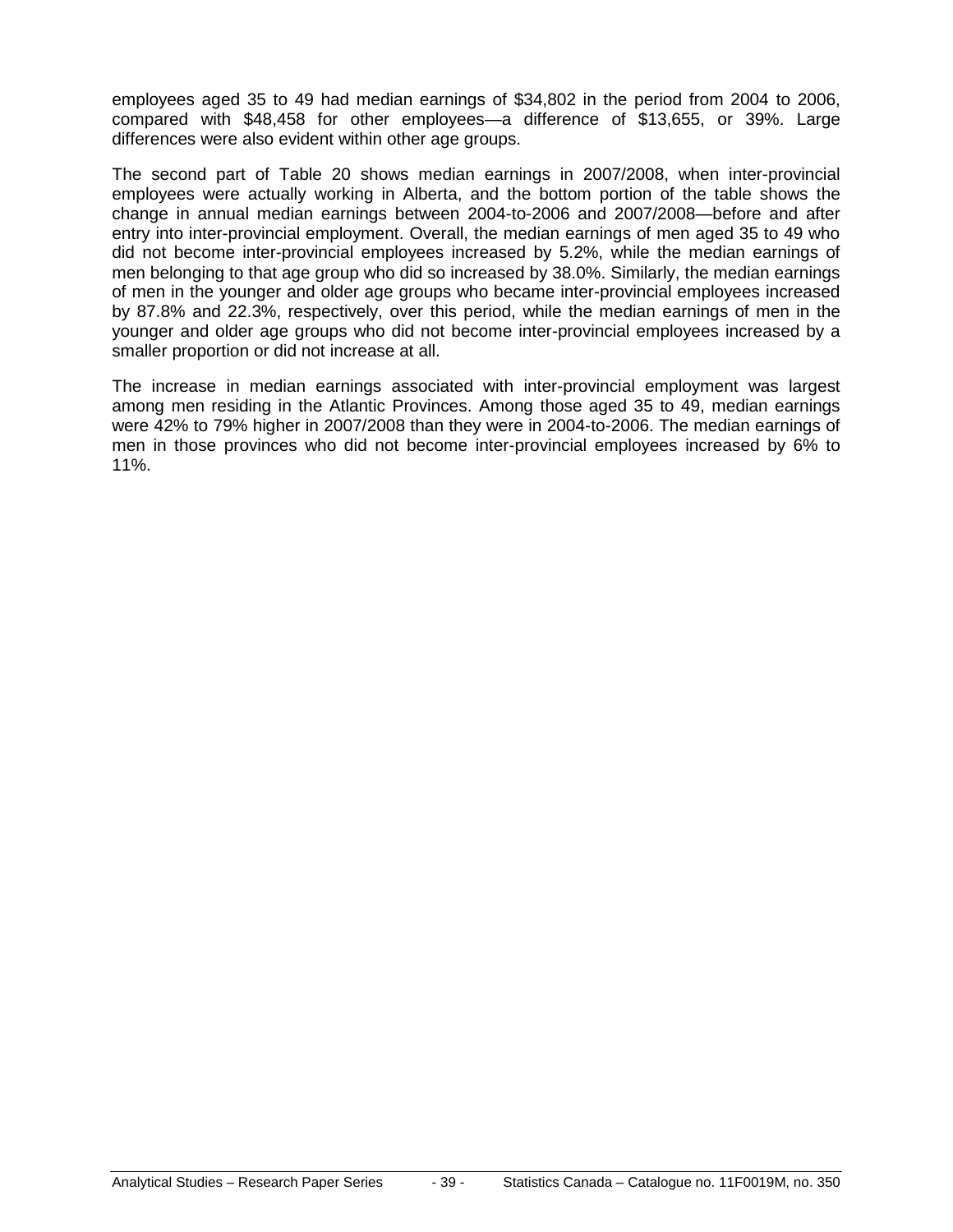#### **Table 20 Annual median earnings of inter-provincial employees and other employees, 2004 to 2006 and 2007/2008 — Men**

|                                                                                                                           | Aged 18 to 34 |              | Aged 35 to 49     |            | Aged 50 to 64 |            |  |  |
|---------------------------------------------------------------------------------------------------------------------------|---------------|--------------|-------------------|------------|---------------|------------|--|--|
|                                                                                                                           | Other         | Inter-       | Other             | Inter-     | Other         | Inter-     |  |  |
|                                                                                                                           | employees     | provincial   | employees         | provincial | employees     | provincial |  |  |
|                                                                                                                           |               | employees    |                   | employees  |               | employees  |  |  |
|                                                                                                                           |               |              | 2009 dollars      |            |               |            |  |  |
| Annual median earnings in 2004 to                                                                                         |               |              |                   |            |               |            |  |  |
| 2006                                                                                                                      |               |              |                   |            |               |            |  |  |
| Canada (without Alberta)                                                                                                  | 18,737        | 12,621       | 48,458            | 34,802     | 50,202        | 40,271     |  |  |
| Newfoundland and Labrador                                                                                                 | 11,956        | 12,109       | 35,857            | 25,555     | 36,874        | 27,197     |  |  |
| Prince Edward Island                                                                                                      | 13,601        | 13,821       | 34,091            | 25,742     | 33,355        | 26,499     |  |  |
| Nova Scotia                                                                                                               | 15,100        | 11,917       | 42,255            | 31,561     | 42,964        | 31,725     |  |  |
| New Brunswick                                                                                                             | 15,760        | 12,373       | 38,175            | 30,495     | 38,920        | 34,420     |  |  |
| Quebec                                                                                                                    | 18,902        | 9,334        | 42,961            | 34,517     | 44,310        | 42,153     |  |  |
| Ontario                                                                                                                   | 19,276        | 9,861        | 54,029            | 34,966     | 55,905        | 49,150     |  |  |
| Manitoba                                                                                                                  | 17,967        | 13,185       | 43,989            | 35,419     | 47,016        | 41,795     |  |  |
| Saskatchewan                                                                                                              | 19,236        | 16,882       | 47,250            | 43,776     | 47,393        | 43,305     |  |  |
| <b>British Columbia</b>                                                                                                   | 19,559        | 15,249       | 50,416            | 45,052     | 54,494        | 50,931     |  |  |
| Northwest Territories, Yukon,                                                                                             |               |              |                   |            |               |            |  |  |
| Nunavut                                                                                                                   | 18,738        | 12,797       | 50,942            | 35,600     | 60,149        | х          |  |  |
|                                                                                                                           |               | 2009 dollars |                   |            |               |            |  |  |
| Annual median earnings in                                                                                                 |               |              |                   |            |               |            |  |  |
| 2007/2008                                                                                                                 |               |              |                   |            |               |            |  |  |
| Canada (without Alberta)                                                                                                  | 26,361        | 23,701       | 50,980            | 48,018     | 48,366        | 49,265     |  |  |
| Newfoundland and Labrador                                                                                                 | 18,088        | 28,188       | 39,910            | 45,688     | 35,955        | 40,842     |  |  |
| <b>Prince Edward Island</b>                                                                                               | 18,057        | 22,619       | 35,973            | 32,251     | 32,011        | 44,691     |  |  |
| Nova Scotia                                                                                                               | 21,723        | 23,167       | 44,732            | 44,730     | 41,703        | 44,536     |  |  |
| New Brunswick                                                                                                             | 22,028        | 24,266       | 40,358            | 47,154     | 38,018        | 50,893     |  |  |
| Quebec                                                                                                                    | 25,037        | 15,728       | 44,624            | 41,968     | 42,024        | 48,094     |  |  |
| Ontario                                                                                                                   |               |              |                   |            |               |            |  |  |
|                                                                                                                           | 27,355        | 17,818       | 56,223            | 44,055     | 53,561        | 56,449     |  |  |
| Manitoba                                                                                                                  | 25,902        | 24,864       | 47,507            | 47,316     | 46,530        | 54,285     |  |  |
| Saskatchewan                                                                                                              | 29,337        | 31,771       | 52,019            | 54,190     | 47,750        | 48,878     |  |  |
| <b>British Columbia</b>                                                                                                   | 29,410        | 28,168       | 54,438            | 53,481     | 53,389        | 53,971     |  |  |
| Northwest Territories, Yukon,                                                                                             |               |              |                   |            |               |            |  |  |
| Nunavut                                                                                                                   | 29,765        | 21,941       | 59,557            | 43,443     | 64,441        | х          |  |  |
|                                                                                                                           |               |              | percentage change |            |               |            |  |  |
| Relative percentage change in                                                                                             |               |              |                   |            |               |            |  |  |
| annual median earnings between                                                                                            |               |              |                   |            |               |            |  |  |
| 2004-to-2006 and 2007/2008                                                                                                |               |              |                   |            |               |            |  |  |
| Canada (without Alberta)                                                                                                  | 40.7          | 87.8         | 5.2               | 38.0       | $-3.7$        | 22.3       |  |  |
| Newfoundland and Labrador                                                                                                 | 51.3          | 132.8        | 11.3              | 78.8       | $-2.5$        | 50.2       |  |  |
| <b>Prince Edward Island</b>                                                                                               | 32.8          | 63.7         | 5.5               | 25.3       | $-4.0$        | 68.7       |  |  |
| Nova Scotia                                                                                                               | 43.9          | 94.4         | 5.9               | 41.7       | $-2.9$        | 40.4       |  |  |
| <b>New Brunswick</b>                                                                                                      | 39.8          | 96.1         | 5.7               | 54.6       | $-2.3$        | 47.9       |  |  |
| Quebec                                                                                                                    | 32.5          | 68.5         | 3.9               | 21.6       | $-5.2$        | 14.1       |  |  |
| Ontario                                                                                                                   | 41.9          | 80.7         | 4.1               | 26.0       | $-4.2$        | 14.9       |  |  |
| Manitoba                                                                                                                  | 44.2          | 88.6         | 8.0               | 33.6       | $-1.0$        | 29.9       |  |  |
| Saskatchewan                                                                                                              | 52.5          | 88.2         | 10.1              | 23.8       | 0.8           | 12.9       |  |  |
| <b>British Columbia</b>                                                                                                   | 50.4          | 84.7         | 8.0               | 18.7       | $-2.0$        | 6.0        |  |  |
| Northwest Territories, Yukon,                                                                                             |               |              |                   |            |               |            |  |  |
| Nunavut                                                                                                                   | 58.8          | 71.5         | 16.9              | 22.0       | 7.1           |            |  |  |
| Note: 'Other employees' are defined as those who did not live in Alberta at any time between 2004 and 2008, have positive |               |              |                   |            |               | х          |  |  |

T4 earnings in 2007 and/or 2008, and reported at least one year of positive T4 earnings between 2004 and 2006. **Source:** Statistics Canada, Inter-provincial Workforce Database.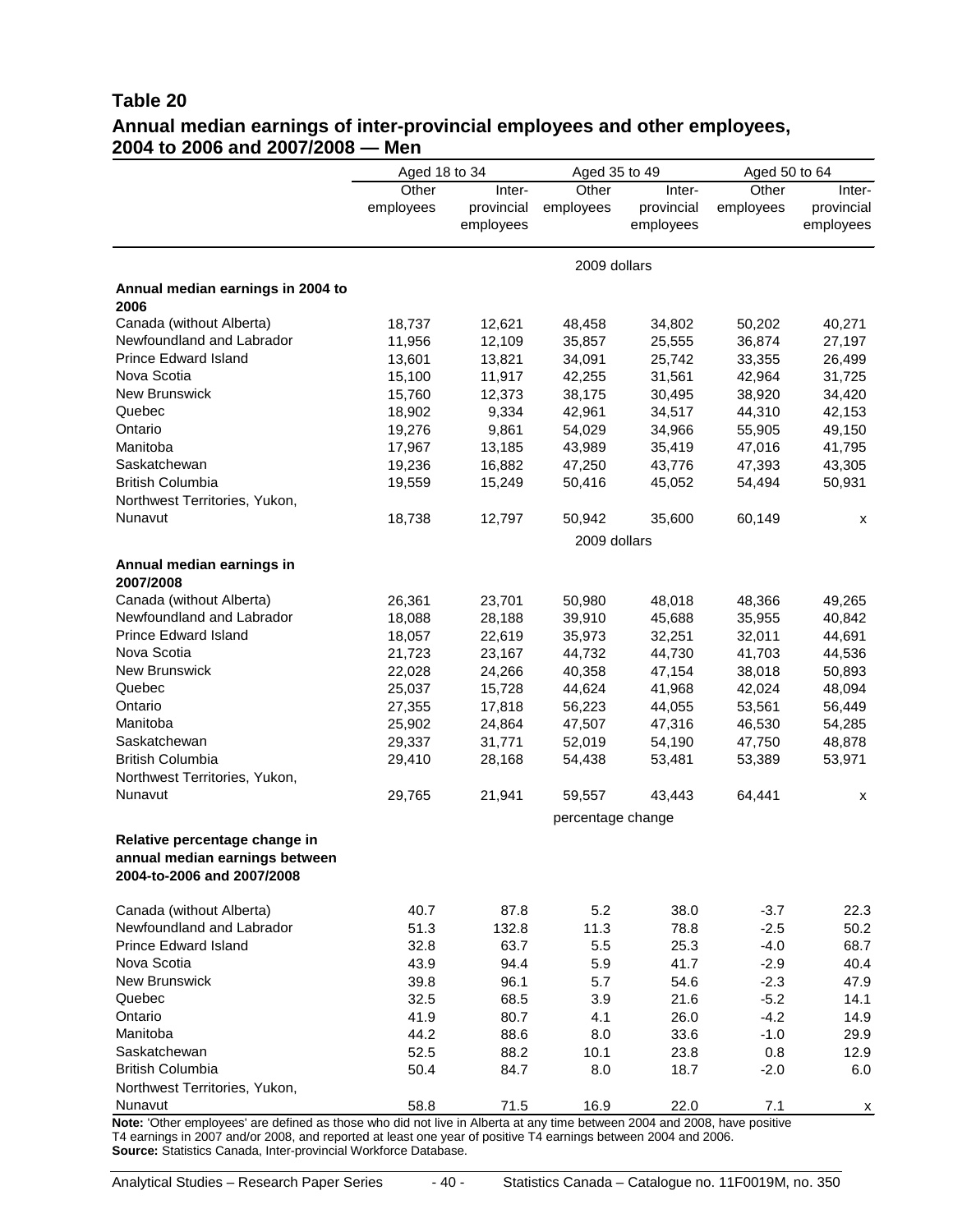The prospects for earning higher wages and salaries are no doubt an important consideration in decisions to work inter-provincially. Further detail on the absolute and relative earnings changes achieved by men who became inter-provincial employees in Alberta in 2007 or 2008 relative to their earnings in 2004-to-2006 are shown in Tables 21 and 22. As shown in Table 21, of the male inter-provincial employees whose initial earnings in their province or territory of residence were over \$50,000, about 42% experienced an increase in T4 earnings of more than \$25,000 following their entry into inter-provincial employment. Across all prior earnings categories, about 20% to about 39% of men saw gains of this magnitude. More broadly, 53% to 62% saw gains of \$10,000 or more. Similarly, most men saw significant gains in relative terms following entry into inter-provincial employment (Table 22).

#### **Table 21**

#### **Change in T4 earnings following inter-provincial employment in Alberta — Men**

|                                                       | Decrease in T4 earnings |                         |                   |                    | Increase in T4 earnings |                         |                         |                     |  |  |
|-------------------------------------------------------|-------------------------|-------------------------|-------------------|--------------------|-------------------------|-------------------------|-------------------------|---------------------|--|--|
|                                                       | More than<br>\$15,000   | \$15,000,<br>to \$5,000 | \$4,999 to<br>\$0 | $$0$ to<br>\$4.999 | \$5,000 to<br>\$9,999   | \$10,000 to<br>\$14,999 | \$15,000 to<br>\$24,999 | \$25,000 or<br>more |  |  |
|                                                       |                         | percent                 |                   |                    |                         |                         |                         |                     |  |  |
| Pre-earnings in province<br>or territory of residence |                         |                         |                   |                    |                         |                         |                         |                     |  |  |
| Less than \$10,000                                    | $\cdots$                | 0.8                     | 6.5               | 19.1               | 20.2                    | 15.8                    | 17.7                    | 19.9                |  |  |
| \$10,000 to \$14,999                                  | $\cdots$                | 6.1                     | 9.4               | 14.0               | 14.2                    | 12.5                    | 18.2                    | 25.7                |  |  |
| \$15,000 to \$29,999                                  | 2.6                     | 9.5                     | 8.1               | 10.1               | 10.1                    | 10.1                    | 16.8                    | 32.6                |  |  |
| \$30,000 to \$49,999                                  | 8.9                     | 8.4                     | 6.2               | 6.5                | 7.9                     | 8.3                     | 14.6                    | 39.2                |  |  |
| \$50,000 or more                                      | 15.9                    | 6.3                     | 4.2               | 5.1                | 6.2                     | 6.6                     | 13.9                    | 41.8                |  |  |

**Source:** Statistics Canada, Inter-provincial Workforce Database.

#### **Table 22**

#### **Relative change in T4 earnings following inter-provincial employment in Alberta — Men**

|                                                       | $0\%$ to<br>49% | 50% to<br>74% | 75% to<br>99% | $100\%$ to<br>149% | 150% to<br>199% | 200% or<br>more |
|-------------------------------------------------------|-----------------|---------------|---------------|--------------------|-----------------|-----------------|
|                                                       |                 |               | percent       |                    |                 |                 |
| Pre-earnings in province<br>or territory of residence |                 |               |               |                    |                 |                 |
| Less than \$10,000                                    | 2.0             | 2.4           | 2.8           | 8.2                | 9.7             | 74.8            |
| \$10,000 to \$14,999                                  | 4.4             | 4.7           | 6.3           | 17.2               | 16.8            | 50.5            |
| \$15,000 to \$29,999                                  | 5.7             | 6.1           | 8.5           | 21.7               | 19.6            | 38.3            |
| \$30,000 to \$49,999                                  | 5.9             | 7.0           | 10.6          | 29.5               | 23.5            | 23.5            |
| \$50,000 or more                                      | 7.1             | 7.0           | 12.3          | 43.7               | 21.0            | 8.9             |

**Source:** Statistics Canada, Inter-provincial Workforce Database.

Considering changes in earnings among women who became inter-provincial employees, one observes similar patterns in the increase in earnings before and after working in Alberta. As shown in Table 23, the median earnings of women aged 35 to 49 who became inter-provincial employees in 2007/2008 increased by 30%, compared with an increase of just under 10% among those who did not become inter-provincial employees. Within this age group, increases in median earnings were largest among women from Newfoundland and Labrador (64.9%) and smallest among women from Ontario (10.8%). Increases in the median earnings of younger and older women who became inter-provincial employees were also substantial, at 70.9% and 20.4%, respectively.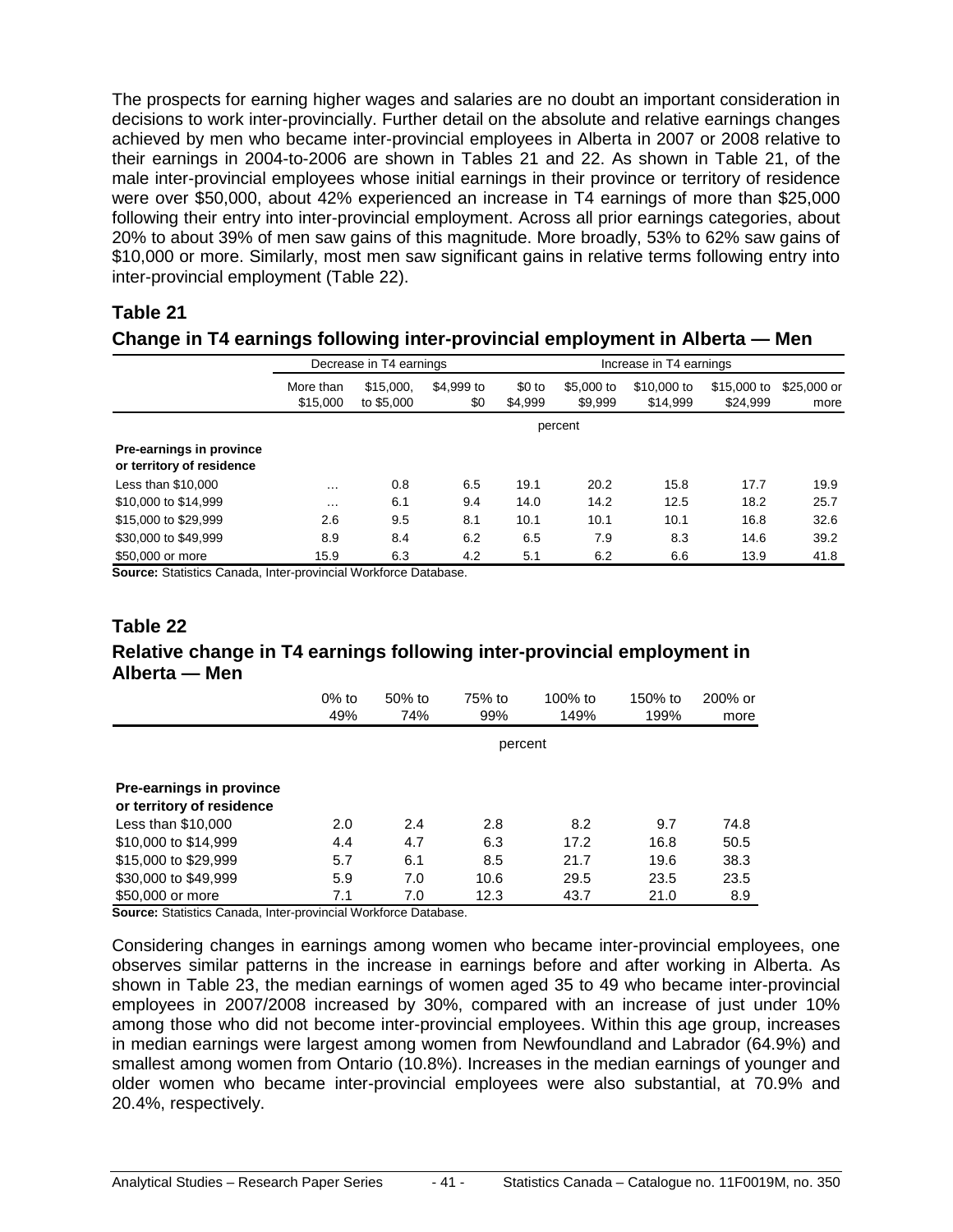#### **Table 23 Annual median earnings of inter-provincial employees and other employees, 2004 to 2006 and 2007/2008 — Women**

|                                                                                                                                         | Aged 18 to 34 |            | Aged 35 to 49     |                | Aged 50 to 64      |            |
|-----------------------------------------------------------------------------------------------------------------------------------------|---------------|------------|-------------------|----------------|--------------------|------------|
|                                                                                                                                         | Other         | Inter-     | Other             | Inter-         | $\overline{Other}$ | Inter-     |
|                                                                                                                                         | employees     | provincial | employees         | provincial     | employees          | provincial |
|                                                                                                                                         |               | employees  |                   | employees      |                    | employees  |
|                                                                                                                                         |               |            | 2009 dollars      |                |                    |            |
| Annual median earnings in 2004                                                                                                          |               |            |                   |                |                    |            |
| to 2006                                                                                                                                 |               |            |                   |                |                    |            |
| Canada (without Alberta)                                                                                                                | 13,744        | 6,995      | 31,694            | 16,765         | 33,412             | 16,889     |
| Newfoundland and Labrador                                                                                                               | 9,170         | 5,158      | 22,528            | 10,019         | 20,285             | 8,548      |
| Prince Edward Island                                                                                                                    | 10,326        | 5,289      | 26,489            | $\pmb{\times}$ | 26,894             | x          |
| Nova Scotia                                                                                                                             | 11,259        | 5,929      | 26,811            | 14,553         | 28,800             | 13,435     |
| New Brunswick                                                                                                                           | 11,694        | 6,563      | 25,085            | 12,252         | 24,828             | 10,555     |
| Quebec                                                                                                                                  | 14,178        | 6,390      | 30,189            | 17,619         | 30,559             | X          |
| Ontario                                                                                                                                 | 14,148        | 6,741      | 34,840            | 19,340         | 37,064             | 18,123     |
| Manitoba                                                                                                                                | 13,441        | 7,331      | 29,708            | 16,058         | 31,898             | 21,592     |
| Saskatchewan                                                                                                                            | 12,701        | 7,407      | 30,230            | 19,151         | 31,884             | 21,429     |
| <b>British Columbia</b>                                                                                                                 | 13,788        | 8,065      | 30,349            | 20,983         | 35,304             | 23,674     |
| Northwest Territories, Yukon,                                                                                                           |               |            |                   |                |                    |            |
| Nunavut                                                                                                                                 | 16,042        | 9,744      | 41,214            | х              | 49,630             | х          |
|                                                                                                                                         |               |            | 2009 dollars      |                |                    |            |
| Annual median earnings in                                                                                                               |               |            |                   |                |                    |            |
| 2007/2008                                                                                                                               |               |            |                   |                |                    |            |
| Canada (without Alberta)                                                                                                                | 18,444        | 11,954     | 34,730            | 21,841         | 33,185             | 20,326     |
| Newfoundland and Labrador                                                                                                               | 13,348        | 12,168     | 25,527            | 16,522         | 19,419             | 14,020     |
| <b>Prince Edward Island</b>                                                                                                             | 13,570        | 10,095     | 28,964            | X              | 26,182             | x          |
| Nova Scotia                                                                                                                             | 15,399        | 11,232     | 29,627            | 18,908         | 28,482             | 18,999     |
| New Brunswick                                                                                                                           | 15,929        | 10,729     | 27,534            | 18,231         | 24,422             | 19,930     |
| Quebec                                                                                                                                  | 18,182        | 11,129     | 33,206            | 19,647         | 29,956             | x          |
| Ontario                                                                                                                                 | 19,221        | 11,313     | 37,580            | 21,423         | 36,573             | 19,657     |
| Manitoba                                                                                                                                | 18,212        | 11,864     | 32,945            | 23,026         | 31,806             | 22,910     |
| Saskatchewan                                                                                                                            | 18,109        | 13,062     | 34,078            | 26,545         | 32,613             | 24,624     |
| <b>British Columbia</b>                                                                                                                 | 19,006        | 13,052     | 33,886            | 24,612         | 34,930             | 25,249     |
| Northwest Territories, Yukon,                                                                                                           |               |            |                   |                |                    |            |
| Nunavut                                                                                                                                 | 24,799        | 14,469     | 48,708            | X              | 52,877             | х          |
|                                                                                                                                         |               |            | percentage change |                |                    |            |
| Relative percentage change in                                                                                                           |               |            |                   |                |                    |            |
| annual median earnings between                                                                                                          |               |            |                   |                |                    |            |
| 2004-to-2006 and 2007/2008                                                                                                              |               |            |                   |                |                    |            |
| Canada (without Alberta)                                                                                                                |               |            |                   |                |                    |            |
| Newfoundland and Labrador                                                                                                               | 34.2<br>45.6  | 70.9       | 9.6               | 30.3<br>64.9   | $-0.7$             | 20.4       |
| <b>Prince Edward Island</b>                                                                                                             |               | 135.9      | 13.3              |                | $-4.3$             | 64.0       |
| Nova Scotia                                                                                                                             | 31.4          | 90.9       | 9.3               | х              | $-2.6$             | х          |
| <b>New Brunswick</b>                                                                                                                    | 36.8          | 89.4       | 10.5              | 29.9           | -1.1               | 41.4       |
|                                                                                                                                         | 36.2          | 63.5       | 9.8               | 48.8           | $-1.6$             | 88.8       |
| Quebec                                                                                                                                  | 28.2          | 74.2       | 10.0              | 11.5           | $-2.0$             | х          |
| Ontario                                                                                                                                 | 35.9          | 67.8       | 7.9               | 10.8           | $-1.3$             | 8.5        |
| Manitoba                                                                                                                                | 35.5          | 61.8       | 10.9              | 43.4           | $-0.3$             | 6.1        |
| Saskatchewan                                                                                                                            | 42.6          | 76.4       | 12.7              | 38.6           | 2.3                | 14.9       |
| <b>British Columbia</b>                                                                                                                 | 37.8          | 61.8       | 11.7              | 17.3           | $-1.1$             | 6.7        |
| Northwest Territories, Yukon,                                                                                                           |               |            |                   |                |                    |            |
| Nunavut<br>Note: 'Other employees' are defined as those who did not live in Alberta at any time between 2004 and 2008, have positive T4 | 54.6          | 48.5       | 18.2              | х              | 6.5                | х          |
| 2005 and/ex 2008, and reported at least ano vear of positive T1 carpings between 2004 and 2008                                          |               |            |                   |                |                    |            |

earnings in 2007 and/or 2008, and reported at least one year of positive T4 earnings between 2004 and 2006. **Source:** Statistics Canada, Inter-provincial Workforce Database.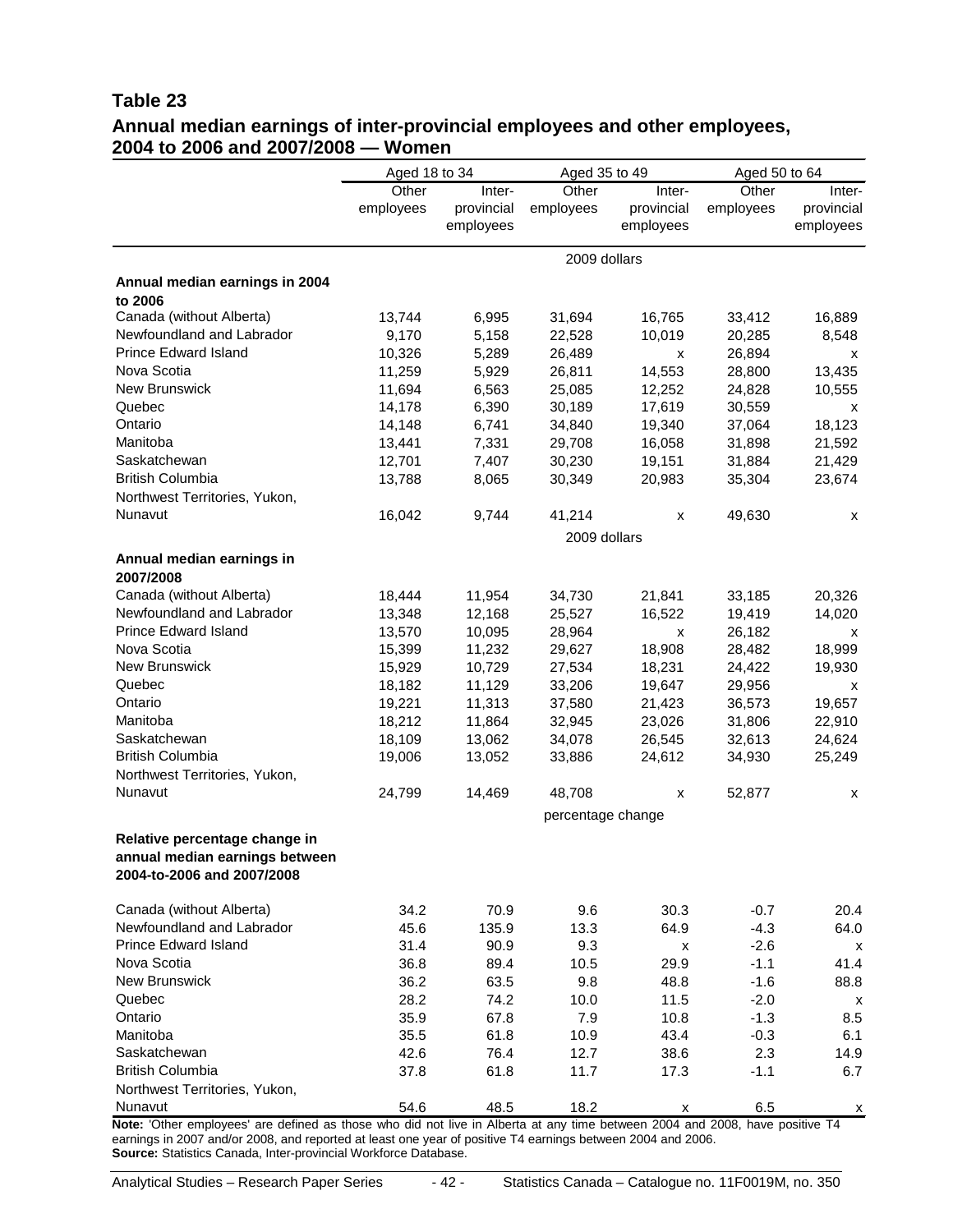In terms of variation in absolute and relative earnings gains, inter-provincial employment was associated with higher earnings in most cases, but the magnitude of change was not as large as that observed among men. As shown in Table 24, between 5.1% and 28% of women experienced earnings gains of more than \$25,000 during the 2007/2008 period of interprovincial employment, relative to the 2004-to-2006 period, and 31.1% to 55.6% experienced earnings gains of \$10,000 or more. However, a larger portion of women than men working interprovincially experienced an absolute decline while working in Alberta. For example, among women whose earnings in 2004-to-2006 were over \$50,000, 30.7% had lower earnings during the 2007/2008 period of inter-provincial employment, and 20.9% experienced an earnings decline of more than \$15,000. The factors underlying this outcome cannot be discerned from the data at hand.

#### **Table 24**

|                                                          |           | Decrease in T4 earnings |            | Increase in T4 earnings |            |             |             |              |
|----------------------------------------------------------|-----------|-------------------------|------------|-------------------------|------------|-------------|-------------|--------------|
|                                                          | More than | \$15,000.               | \$4,999 to | $$0$ to                 | \$5,000 to | \$10,000 to | \$15,000 to | $$25,000$ or |
|                                                          | \$15,000  | to \$5,000              | \$0        | \$4.999                 | \$9.999    | \$14.999    | \$24.999    | more         |
|                                                          | percent   |                         |            |                         |            |             |             |              |
| Pre-earnings in<br>province or territory<br>of residence |           |                         |            |                         |            |             |             |              |
| Less than \$10,000                                       | $\cdots$  | 1.0                     | 10.1       | 30.4                    | 27.3       | 15.4        | 10.8        | 5.1          |
| \$10,000 to \$14,999                                     | $\cdots$  | 9.7                     | 15.5       | 19.8                    | 18.7       | 13.5        | 13.1        | 9.7          |
| \$15,000 to \$29,999                                     | 4.5       | 17.1                    | 11.8       | 15.1                    | 13.2       | 11.4        | 14.0        | 13.0         |
| \$30,000 to \$49,999                                     | 15.0      | 11.4                    | 7.1        | 10.8                    | 11.2       | 12.9        | 14.7        | 16.7         |
| \$50,000 or more                                         | 20.9      | 5.8                     | 4.0        | 5.4                     | 8.3        | 11.4        | 16.2        | 28.0         |

**Change in T4 earnings following inter-provincial employment in Alberta — Women**

**Source:** Statistics Canada, Inter-provincial Workforce Database.

In Table 25, again, a large portion of inter-provincial employees increased their earnings by working in Alberta, notwithstanding their level of pre-earnings in their province or territory of residence. More than 40% of those who earned between \$30,000 and \$49,999 (42.1%) and those who earned more than \$50,000 (50.8%) had a relative change in earnings of 100% to 149%. However, of those who earned \$15,000 or more, about 30% had a decrease in earnings by working in Alberta. A majority of those who earned less than \$10,000 (61.3%) more than doubled their earnings by working in Alberta.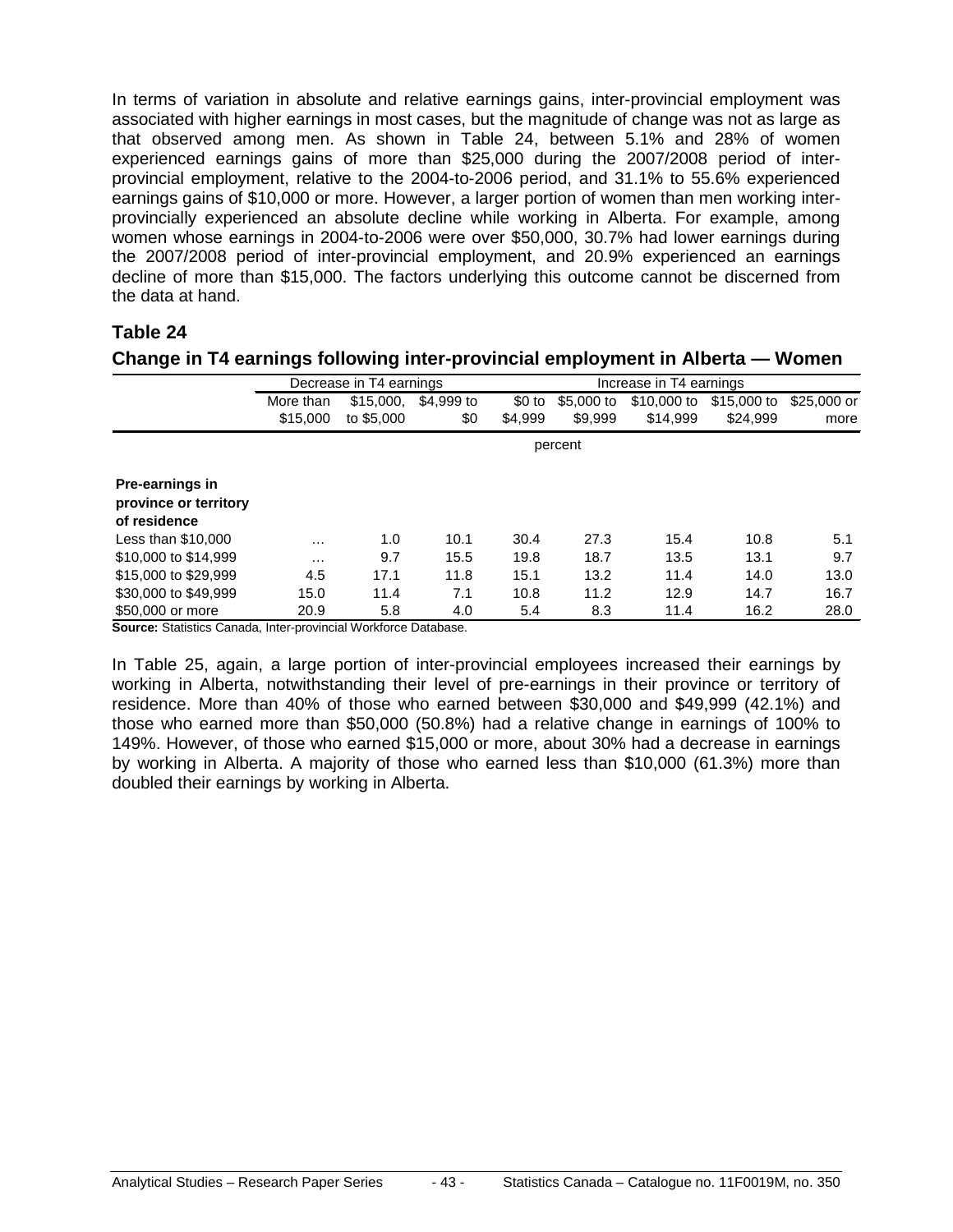#### **Table 25 Relative change in T4 earnings following inter-provincial employment in Alberta — Women**

|                                                          | $0\%$ to | 50% to | 75% to | 100% to | 150% to | 200% or |  |  |  |
|----------------------------------------------------------|----------|--------|--------|---------|---------|---------|--|--|--|
|                                                          | 49%      | 74%    | 99%    | 149%    | 199%    | more    |  |  |  |
|                                                          | percent  |        |        |         |         |         |  |  |  |
| Pre-earnings in<br>province or territory of<br>residence |          |        |        |         |         |         |  |  |  |
| Less than \$10,000                                       | 2.7      | 3.7    | 4.7    | 13.3    | 14.4    | 61.3    |  |  |  |
| \$10,000 to \$14,999                                     | 7.4      | 7.4    | 10.5   | 24.3    | 20.4    | 30.1    |  |  |  |
| \$15,000 to \$29,999                                     | 11.1     | 10.4   | 11.8   | 29.7    | 19.0    | 17.9    |  |  |  |
| \$30,000 to \$49,999                                     | 11.3     | 9.6    | 12.6   | 42.1    | 15.5    | 8.9     |  |  |  |
| \$50,000 or more                                         | 10.9     | 8.7    | 11.1   | 50.8    | 12.3    | 6.1     |  |  |  |

**Source:** Statistics Canada, Inter-provincial Workforce Database.

#### **Contribution to family earnings**

Earnings from Alberta have a considerable impact on family total earnings of inter-provincial employees. Table 26 shows that, on average, married and common-law inter-provincial employees contributed 51.6% of total family earnings with their T4 earnings from Alberta in 2009. For 30.9% of inter-provincial employees, T4 earnings from Alberta accounted for more than 75% of total family earnings. In contrast, Alberta T4 earnings accounted for less than 25% of total family earnings for 28.8% of inter-provincial employees. Men contributed more to their family earnings than women. Similarly, older employees contributed more to family earnings than younger employees. The ratio of Alberta earnings to total family earnings also varies by province or territory of residence for inter-provincial employees.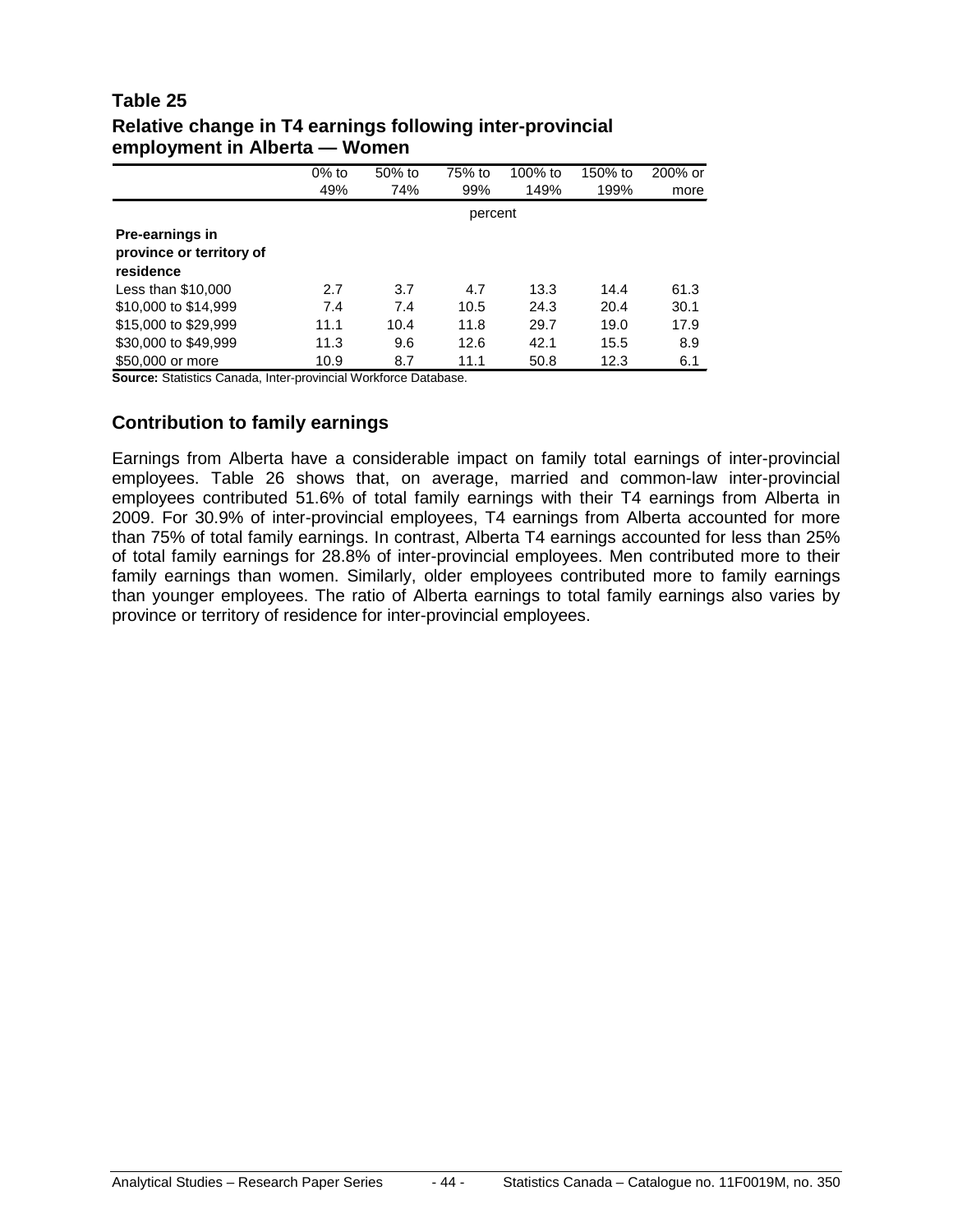#### **Table 26**

### **Ratio of T4 earnings in Alberta to total T4 family earnings among married or common-law inter-provincial employees, 2009**

|                             |           |            | Ratio      |             |      |  |  |
|-----------------------------|-----------|------------|------------|-------------|------|--|--|
|                             | 0% to 25% | 25% to 49% | 50% to 74% | 75% to 100% |      |  |  |
|                             |           | percent    |            |             |      |  |  |
| Total                       | 28.8      | 20.8       | 19.4       | 30.9        | 51.6 |  |  |
| Men                         | 23.5      | 19.3       | 21.5       | 35.6        | 56.4 |  |  |
| Women                       | 48.0      | 26.3       | 11.9       | 13.9        | 34.4 |  |  |
| Aged 18 to 24               | 43.8      | 24.3       | 14.4       | 17.5        | 38.1 |  |  |
| Aged 25 to 34               | 32.3      | 20.9       | 17.8       | 29.0        | 49.0 |  |  |
| Aged 35 to 44               | 26.6      | 19.2       | 19.9       | 34.3        | 54.3 |  |  |
| Aged 45 to 54               | 27.7      | 22.1       | 21.3       | 28.8        | 51.0 |  |  |
| Aged 55 to 64               | 23.8      | 20.5       | 20.5       | 35.1        | 56.2 |  |  |
| Aged 65 or more             | 16.9      | 13.9       | 19.8       | 49.4        | 66.8 |  |  |
| Newfoundland and            |           |            |            |             |      |  |  |
| Labrador                    | 21.4      | 21.8       | 22.1       | 34.8        | 56.6 |  |  |
| <b>Prince Edward Island</b> | 26.3      | 25.6       | 22.9       | 25.1        | 49.7 |  |  |
| Nova Scotia                 | 24.5      | 23.6       | 21.1       | 30.8        | 53.3 |  |  |
| New Brunswick               | 25.7      | 22.1       | 20.9       | 31.3        | 53.1 |  |  |
| Quebec                      | 30.7      | 21.5       | 19.5       | 28.3        | 49.5 |  |  |
| Ontario                     | 31.6      | 20.0       | 16.0       | 32.4        | 51.2 |  |  |
| Manitoba                    | 34.4      | 22.0       | 19.1       | 24.6        | 45.8 |  |  |
| Saskatchewan                | 29.0      | 20.7       | 19.4       | 30.9        | 51.4 |  |  |
| <b>British Columbia</b>     | 30.6      | 19.6       | 19.4       | 30.3        | 50.8 |  |  |
| Northwest Territories,      |           |            |            |             |      |  |  |
| Yukon, and Nunavut          | 57.0      | X          | X          | X           | 31.7 |  |  |

**Note:** The restrictions on age and total earnings apply to inter-provincial employees, not to their families. Although total earnings are restricted to \$1,000 or more, some T4 records may show Alberta earnings equal to zero. The definition of 'family' from the Statistics Canada Census is used.

**Source:** Statistics Canada, Inter-provincial Workforce Database.

Table 26 showed how gender, age, and province/territory of residence independently affect family earnings. Table 27 shows how each characteristic (gender, age, and province/territory of residence) affects the ratio of T4 earnings to total family earnings when all characteristics are taken into account simultaneously.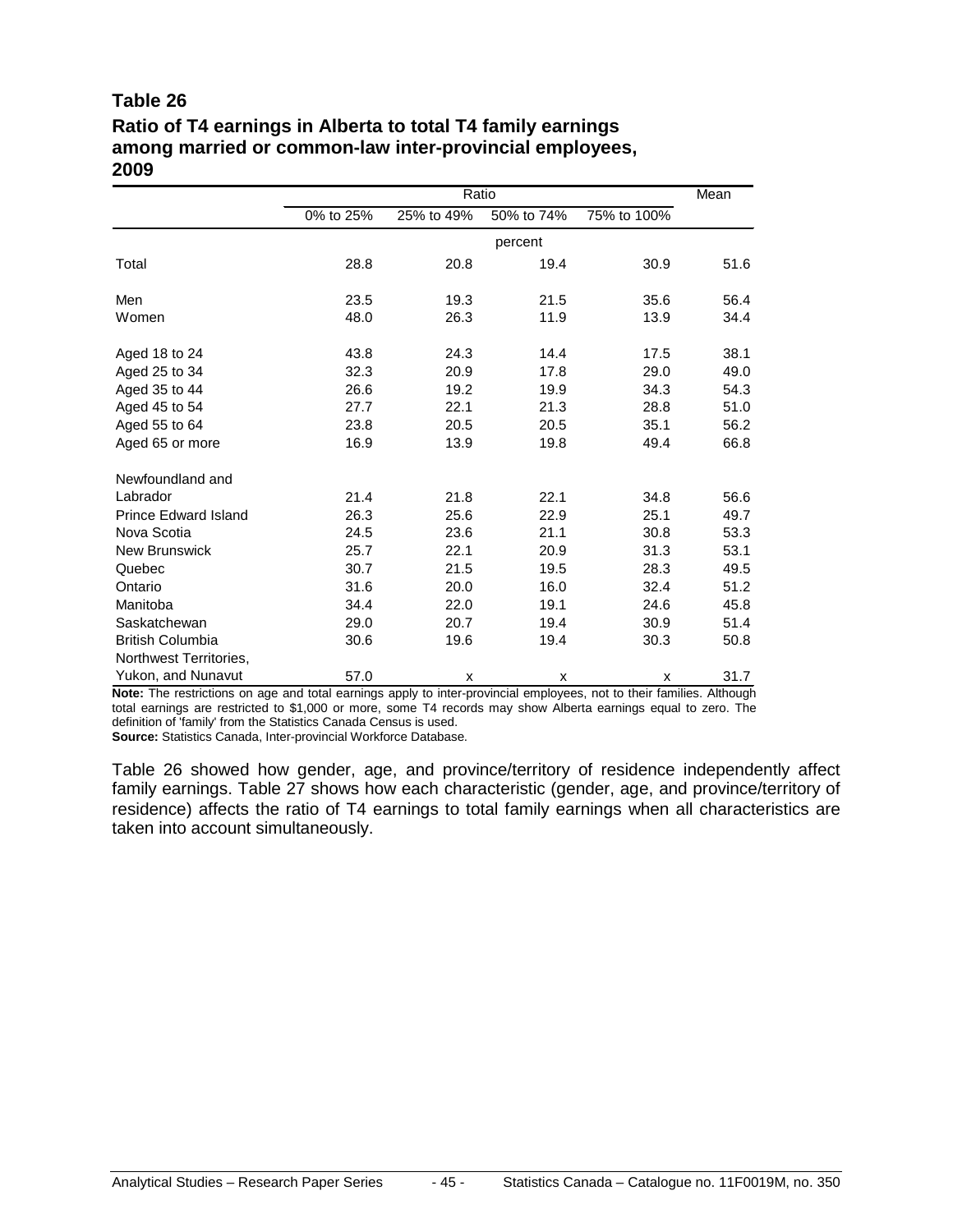#### **Table 27**

#### **Regression results on the ratio of T4 earnings in Alberta to total T4 family earnings among married or common-law inter-provincial employees, 2009**

|                                              | Regression results |                |  |  |  |
|----------------------------------------------|--------------------|----------------|--|--|--|
|                                              | coefficient        | standard error |  |  |  |
|                                              |                    |                |  |  |  |
| Men                                          | $***$<br>0.219     | 0.024          |  |  |  |
| Worked in Alberta only                       | $0.334$ **         | 0.020          |  |  |  |
| Age group (Aged 18 to 24)                    |                    |                |  |  |  |
| Aged 25 to 34                                | 0.073              | 0.041          |  |  |  |
| Aged 35 to 44                                | 0.060              | 0.042          |  |  |  |
| Aged 45 to 54                                | $-0.012$           | 0.041          |  |  |  |
| Aged 55 to 64                                | 0.007              | 0.044          |  |  |  |
| Aged 65 or over                              | 0.078              | 0.068          |  |  |  |
| Province or territory of residence (Ontario) |                    |                |  |  |  |
| Newfoundland and Labrador                    | $-0.025$           | 0.036          |  |  |  |
| <b>Prince Edward Island</b>                  | 0.022              | 0.080          |  |  |  |
| Nova Scotia                                  | $-0.042$           | 0.046          |  |  |  |
| <b>New Brunswick</b>                         | $-0.067$           | 0.049          |  |  |  |
| Quebec                                       | $-0.054$           | 0.053          |  |  |  |
| Manitoba                                     | $-0.115$ *         | 0.052          |  |  |  |
| Saskatchewan                                 | $-0.067$ *         | 0.034          |  |  |  |
| <b>British Columbia</b>                      | $-0.077$ *         | 0.031          |  |  |  |
| <b>Northwest Territories</b>                 | $-0.213$           | 0.141          |  |  |  |
| Yukon                                        | $-0.123$           | 0.179          |  |  |  |
| Nunavut                                      | $-0.141$           | 0.294          |  |  |  |
| Constant                                     | $0.232$ **         | 0.045          |  |  |  |

\* significant at 5%; \*\* significant at 1%

**Note:** Omitted group in parentheses.

**Source:** Statistics Canada, Inter-provincial Workforce Database.

Male inter-provincial employees contribute significantly more than female inter-provincial employees to family earnings. The difference in the ratio was 21.9 percentage points between men and women when taking all other characteristics into account. Inter-provincial employees working only in Alberta also contributed significantly more (a difference of 33.4 percentage points) to total family earnings than those who worked partly in Alberta. The age of interprovincial employees did not make a difference in the contribution to their family earnings as none of the regression coefficients on age were significant. Finally, inter-provincial employees from Manitoba, Saskatchewan, and British Columbia contributed less to family earnings than those from Ontario (the omitted group). The contribution to family earnings of inter-provincial employees from other provinces and territories was not significant.

#### **Employment over time**

Inter-provincial employees' association with the province of Alberta may take several different forms over subsequent years. For example, individuals working inter-provincially may develop social and professional networks and obtain information on housing markets, which in turn may increase the likelihood of permanent residential relocation to the province. Alternatively, individuals working inter-provincially may develop strong ties with a given employer, but choose to retain their primary residence in their province or territory of origin. The employment relationship that is established may be long-term nonetheless. The prevalence of such outcomes is the focus of this section.

To assess these changes over time, it is necessary to limit the discussion and data to individuals who started a new spell of employment in Alberta in 2005 or later. This is because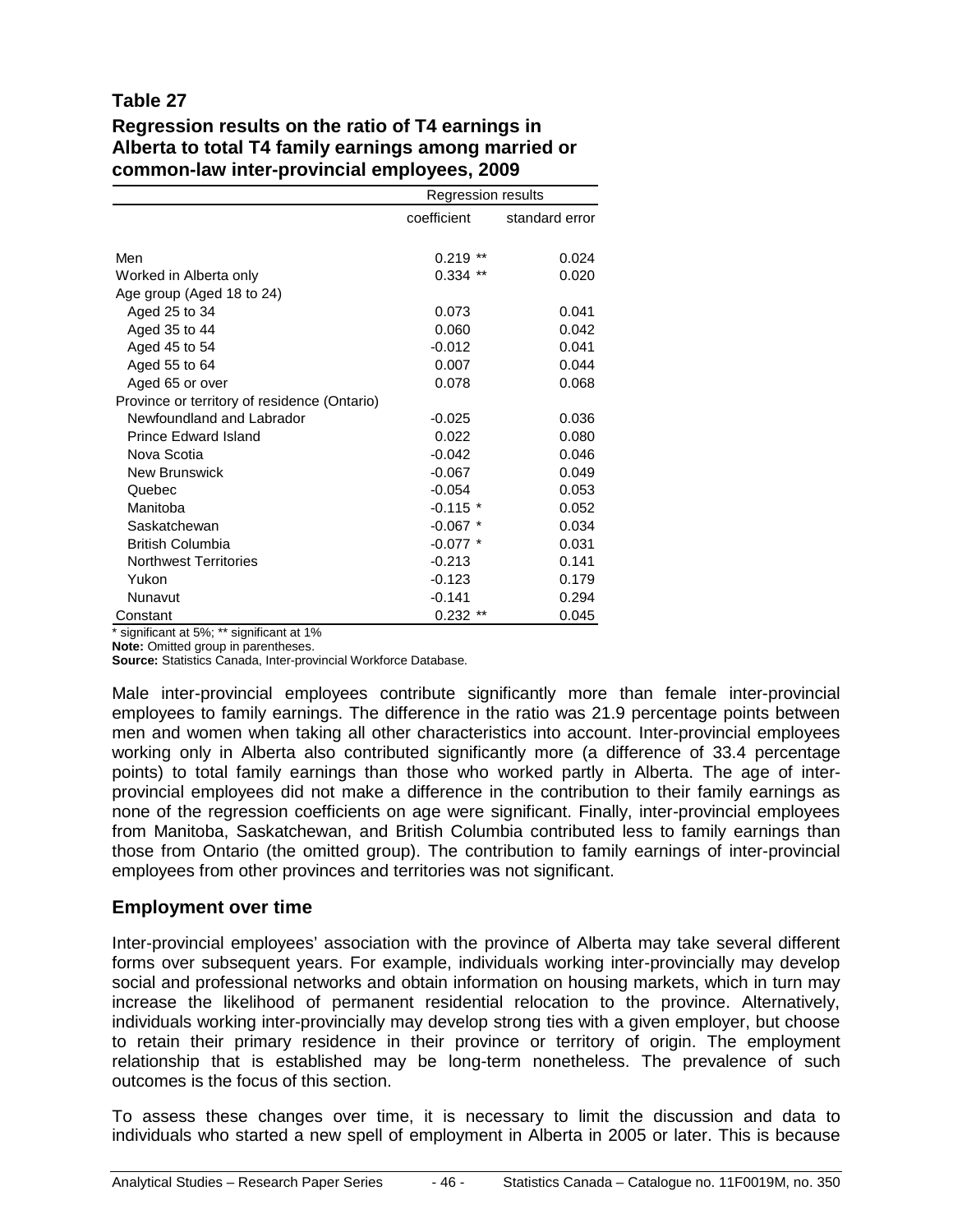inter-provincial employees are identified on the basis of their province or territory of work and residence over at least two years. Someone observed in inter-provincial employment in 2004 (the first year of the reference period for this study that serves to define inter-provincial employee) may have started working on that basis only in that year or may have been working on that basis for many years. Duration cannot be estimated in this case. When 2005 is taken as the starting point, inter-provincial employment is observed (plus the two prior years of work and residence), and duration can be accurately estimated.

Using a longitudinal framework, Table 28 shows the percentage of inter-provincial employees in each entry cohort who moved to Alberta in a subsequent year. This is defined as a change to Alberta as the province or territory of residence reported on their T1 tax returns. Of all interprovincial employees in the 2005 inter-provincial entry cohort, fully 26% identified Alberta as their province or territory of residence at least once between 2006 and 2010, and 11% identified Alberta three or more times. Later, entry cohorts had fewer years in which to move, and hence the percentages are lower.

#### **Table 28**

#### **Percentage of inter-provincial employees moving to Alberta, 2004 to 2009**

|      | Never moved to |          |           |             | Lived in Alberta between 2006 and 2010 |            |  |  |
|------|----------------|----------|-----------|-------------|----------------------------------------|------------|--|--|
|      | Alberta        | One year | Two years | Three years | Four years                             | Five years |  |  |
|      |                |          | percent   |             |                                        |            |  |  |
| 2005 | 74.0           | 6.2      | 4.8       | 4.2         | 4.0                                    | 6.8        |  |  |
| 2006 | 78.9           | 6.1      | 4.5       | 4.5         | 6.1                                    | $\cdots$   |  |  |
| 2007 | 81.5           | 6.2      | 4.9       | 7.4         | $\cdots$                               | $\cdots$   |  |  |
| 2008 | 85.7           | 6.8      | 7.5       | $\cdots$    | $\cdots$                               | $\cdots$   |  |  |
| 2009 | 86.6           | 13.4     | $\cdots$  | $\cdots$    | $\cdots$                               | $\cdots$   |  |  |

**Note:** Only those who are starting a new spell of inter-provincial work are included. Those who were inter-provincial employees in year *t-1* (t minus 1) were not included in the calculation.

**Source:** Statistics Canada, Inter-provincial Workforce Database.

With respect to the 2005 entry cohort, Table 29 shows that women were slightly more likely than men to move to Alberta in subsequent years (29.1% and 24.7%, respectively) and that younger employees were far more likely to move than older ones. In terms of province or territory of origin, inter-provincial employees from the Atlantic Provinces were most likely to relocate to Alberta, while individuals from Quebec were least likely (14.7%).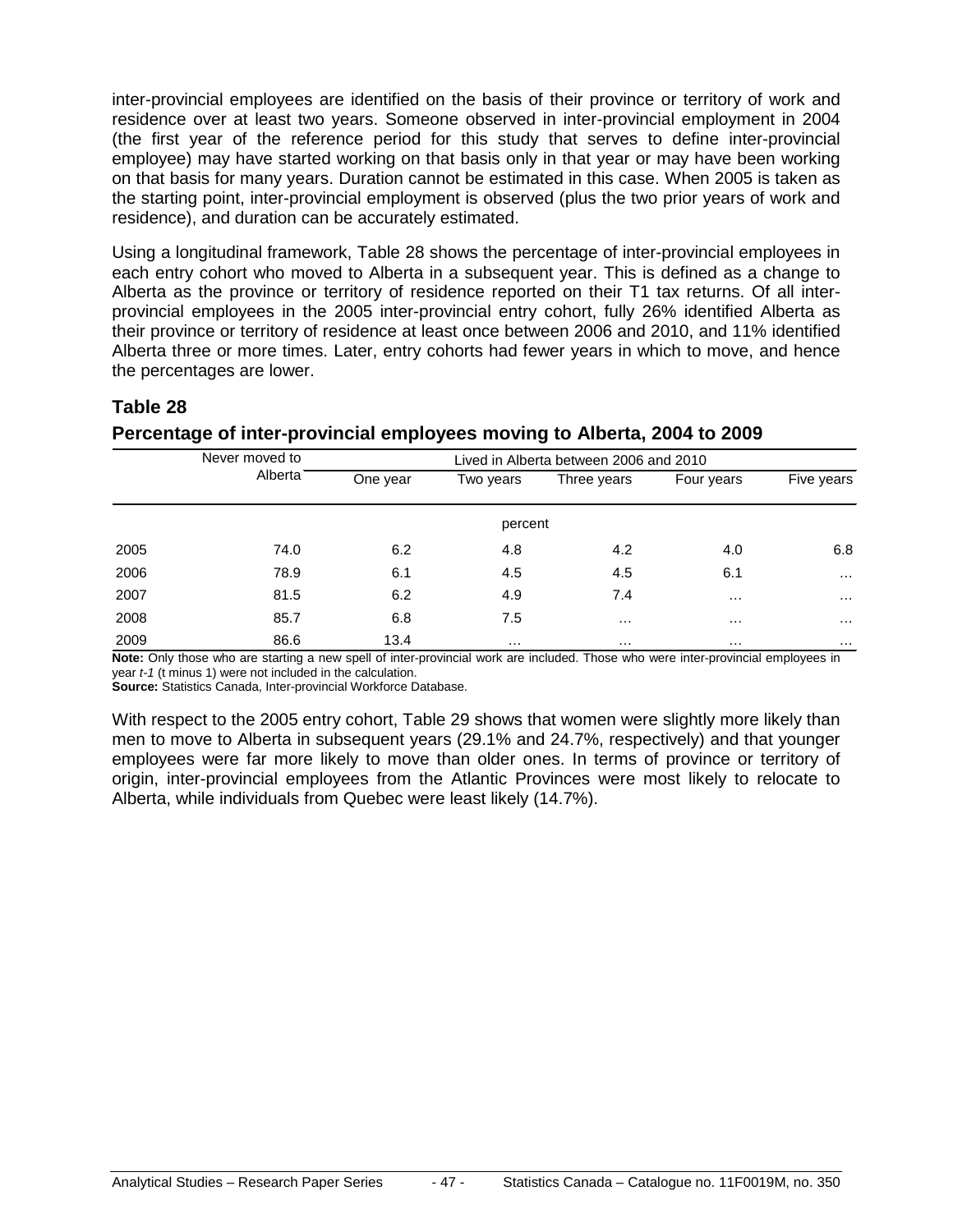#### **Table 29**

#### **Characteristics of inter-provincial employees who subsequently moved to Alberta, 2005 cohort**

|                              | 2005 cohort |
|------------------------------|-------------|
|                              | percent     |
| Total                        | 26.0        |
| Men                          | 24.7        |
| Women                        | 29.1        |
| Aged 18 to 24                | 30.3        |
| Aged 25 to 34                | 27.7        |
| Aged 35 to 44                | 23.5        |
| Aged 45 to 54                | 20.0        |
| Aged 55 to 64                | 13.2        |
| Aged 65 or over              | 7.2         |
| Single                       | 28.6        |
| Married/Living common-law    | 21.6        |
| Newfoundland and Labrador    | 31.9        |
| <b>Prince Edward Island</b>  | 32.7        |
| Nova Scotia                  | 31.6        |
| <b>New Brunswick</b>         | 26.9        |
| Quebec                       | 14.7        |
| Ontario                      | 26.2        |
| Manitoba                     | 24.4        |
| Saskatchewan                 | 25.9        |
| <b>British Columbia</b>      | 25.4        |
| <b>Northwest Territories</b> | 29.8        |
| Yukon                        | 26.7        |
| Nunavut                      | 18.8        |

**Note:** Only those who are starting a new spell of inter-provincial work are included. Inter-provincial employees who started to work in Alberta in 2005 and who lived in Alberta at least one year between 2006 and 2010. **Source:** Statistics Canada, Inter-provincial Workforce Database.

The number of years inter-provincial employees work in Alberta depends on the exposure to that effect. When measuring the total number of years worked in Alberta, it is therefore important to consider inter-provincial employees who eventually moved to Alberta as described above. Excluding those employees, from a longitudinal standpoint, most inter-provincial employees are employed in Alberta for only one year. Table 30 shows the number of consecutive years inter-provincial employees were employed in Alberta given their initial year of entry.<sup>[23](#page-47-0)</sup> Of those who started working in Alberta in 2005 and never subsequently moved to Alberta, 62.2% worked in the province for only one year, while 18.9% did so for two consecutive years. Some 19% worked in Alberta for three or more consecutive years. The patterns are much the same for individuals who found inter-provincial employment in Alberta in subsequent years.

<span id="page-47-0"></span> <sup>23.</sup> It is important to note that, methodologically, the total number of inter-provincial employees in the longitudinal analysis cannot add up to the total number of inter-provincial employees in Table 3 in the cross-sectional analysis. Adding up cross-sectional number would mean counting every person present each year.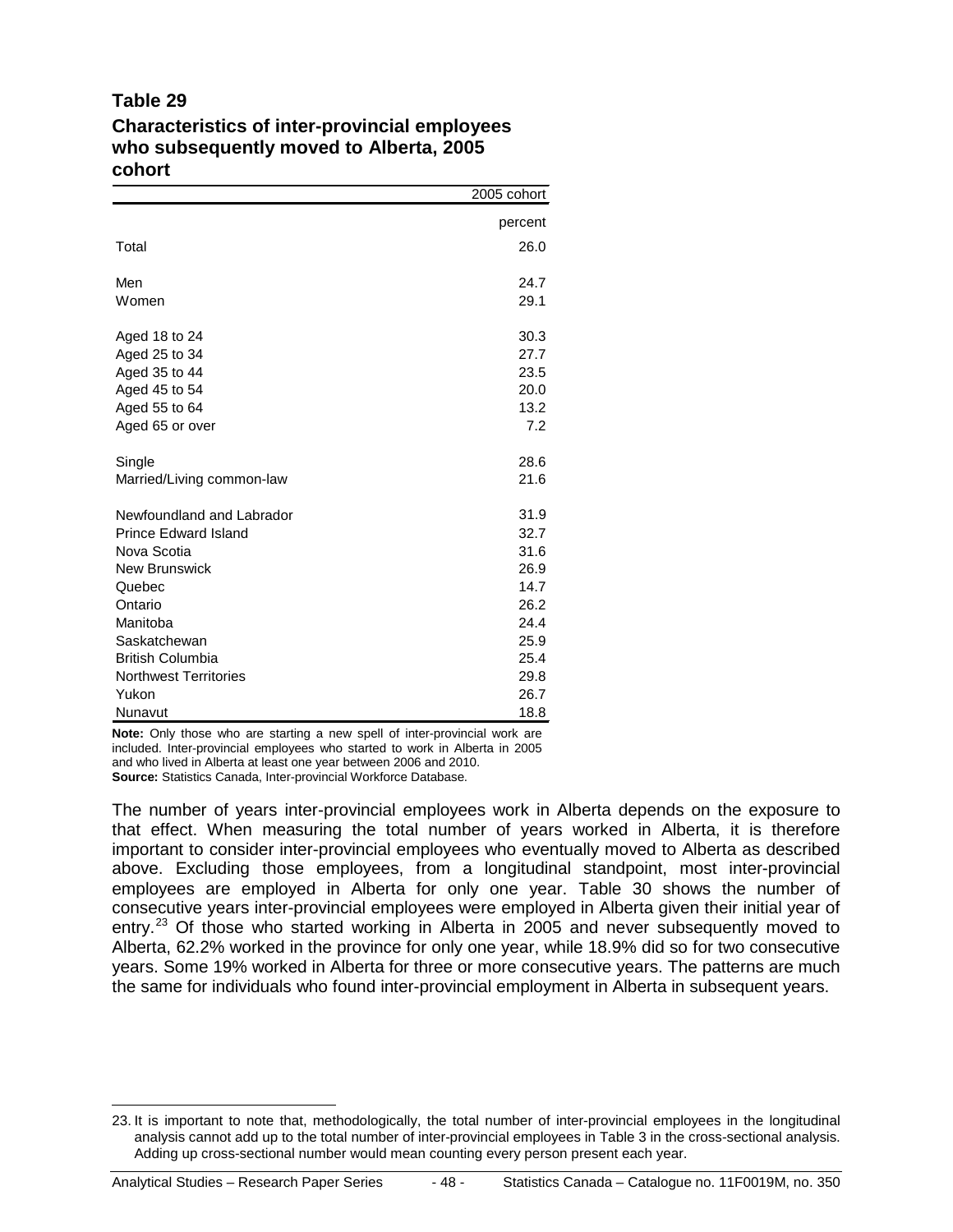#### **Table 30**

#### **Percentage distribution of consecutive years as inter-provincial employees according to first year of work in Alberta, 2005 to 2009**

|      | Number of consecutive years |          |          |          |          |  |
|------|-----------------------------|----------|----------|----------|----------|--|
|      | One                         | Two      | Three    | Four     | Five     |  |
|      |                             |          | percent  |          |          |  |
| 2005 | 62.2                        | 18.9     | 6.3      | 4.4      | 8.3      |  |
| 2006 | 62.5                        | 19.1     | 7.3      | 11.1     | $\cdots$ |  |
| 2007 | 61.1                        | 21.4     | 17.5     | $\cdots$ | $\cdots$ |  |
| 2008 | 65.2                        | 34.8     | $\cdots$ | $\cdots$ | $\cdots$ |  |
| 2009 | 100.0                       | $\cdots$ |          |          |          |  |

**Note:** Only those who are starting a new spell of inter-provincial work are included. Those who were interprovincial employees at *t-1* (t minus 1) and those who eventually moved to Alberta were not included in the calculation.

**Source:** Statistics Canada, Inter-provincial Workforce Database.

Of course, an individual may work in Alberta for a year or two, work only in his/her province or territory of residence the following year, and return to Alberta subsequently. Counting the number of **non-consecutive** years of inter-provincial employment in Alberta captures these patterns (Table 31).<sup>[24](#page-48-0),[25](#page-48-1)</sup> Of the inter-provincial employees who arrived in Alberta in 2005, over half (53.4%) worked in the province for only one year between 2005 and 2010. Another 20.9% worked in the province for only two years. Inter-provincial employees first observed in later years are observed for fewer years and hence are less likely to work two or more nonconsecutive years in Alberta.

#### **Table 31**

#### **Percentage distribution of non-consecutive years as interprovincial employees according to first year of work in Alberta, 2005 to 2009**

|      | Number of non-consecutive years |          |          |          |          |  |
|------|---------------------------------|----------|----------|----------|----------|--|
|      | One                             | Two      | Three    | Four     | Five     |  |
|      |                                 |          | percent  |          |          |  |
| 2005 | 53.4                            | 20.9     | 10.0     | 7.4      | 8.3      |  |
| 2006 | 56.6                            | 22.0     | 10.3     | 11.1     | $\cdots$ |  |
| 2007 | 58.2                            | 24.3     | 17.5     | $\cdots$ | $\cdots$ |  |
| 2008 | 65.2                            | 34.8     | $\cdots$ | $\cdots$ | $\cdots$ |  |
| 2009 | 100.0                           | $\cdots$ | $\cdots$ | $\cdots$ | $\cdots$ |  |

**Note:** Only those who are starting a new spell of inter-provincial work are included. Those who were interprovincial employees at *t-1* (t minus 1) and those who eventually moved to Alberta were not included in the calculation.

**Source:** Statistics Canada, Inter-provincial Workforce Database.

Looking more closely at the 2005 'entry cohort' of inter-provincial employees, one observes that some socio-demographic characteristics are correlated with years of non-consecutive employment in Alberta (Table 32). Men tend to work more non-consecutive years as interprovincial employees than women. While 65.8% of women in the 2005 entry cohort worked only one year in Alberta, this was the case for 48.6% of men. After five years of work, 9.8% of male inter-provincial employees were still in Alberta compared with 4.4% of women. In terms of age, employees under 35 were most likely to work in Alberta for only one year (about 58.6%), while this was the case for about 48% of those aged 35 to 64. Individuals aged 55 to 64 were most likely to have inter-provincial employment over at least three non-consecutive years. Across

<span id="page-48-1"></span><span id="page-48-0"></span> <sup>24.</sup> In cases where a person worked in Alberta in 2005, 2007, and 2008, this means three non-consecutive years of work but only one consecutive year of work from the initial entrance in 2005. 25. Again, those who eventually moved to Alberta are not included.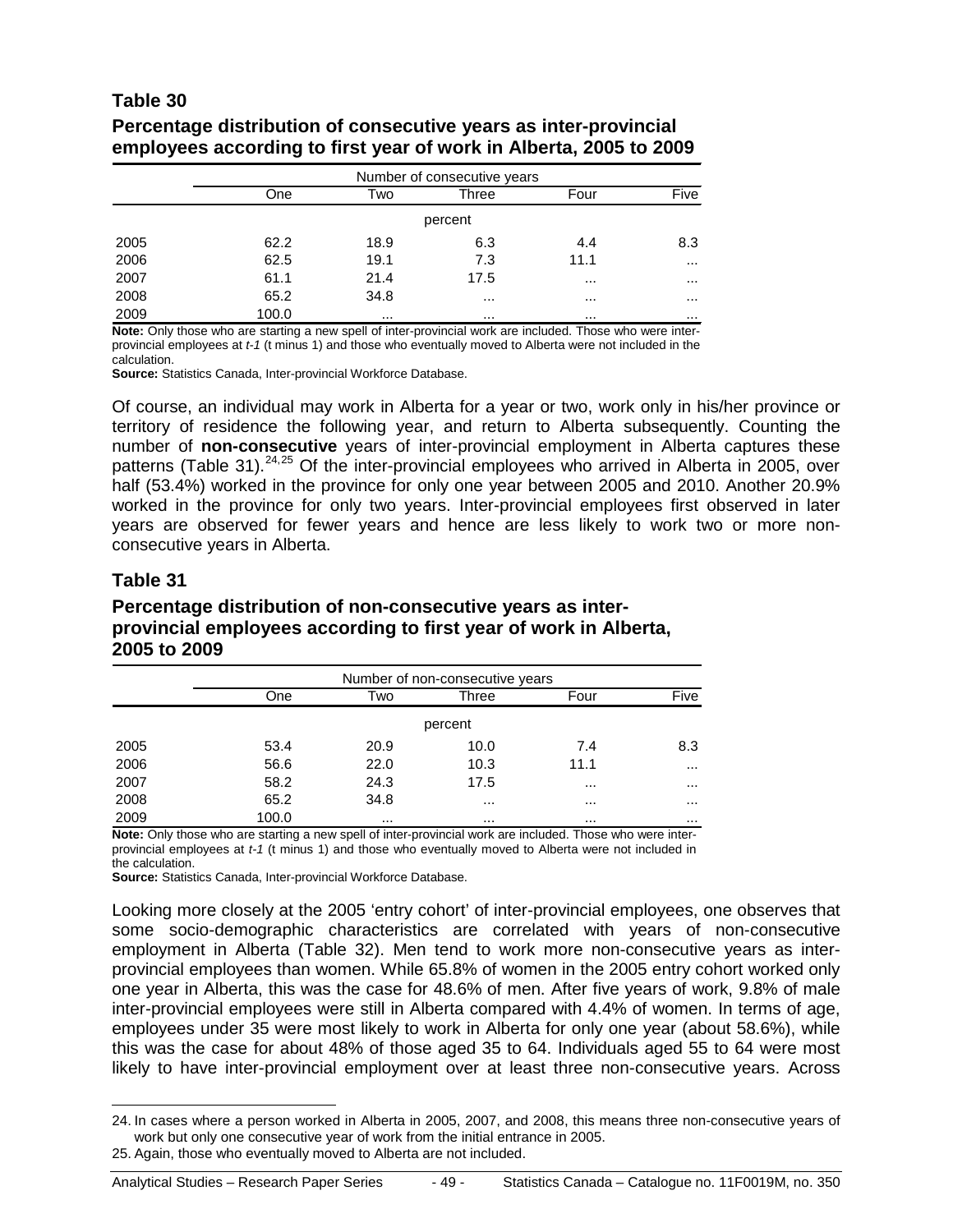provinces and territories of residence, employees from Newfoundland and Labrador, Saskatchewan, and Nova Scotia were the most likely to work in Alberta for five non-consecutive years.

#### **Table 32**

#### **Percentage distribution of number of non-consecutive years as interprovincial employees by socio-demographic characteristics, 2005 cohort**

|                                  | Number of non-consecutive years |      |         |      |              |
|----------------------------------|---------------------------------|------|---------|------|--------------|
|                                  | One                             | Two  | Three   | Four | Five         |
|                                  |                                 |      | percent |      |              |
| Total                            | 53.4                            | 20.9 | 10.0    | 7.4  | 8.3          |
| Men                              | 48.6                            | 21.6 | 11.3    | 8.8  | 9.8          |
| Women                            | 65.8                            | 19.1 | 6.7     | 3.9  | 4.4          |
| Aged 18 to 24                    | 58.6                            | 22.6 | 8.9     | 5.4  | 4.5          |
| Aged 25 to 34                    | 56.8                            | 20.6 | 9.3     | 6.4  | 6.8          |
| Aged 35 to 44                    | 47.9                            | 19.1 | 11.1    | 9.1  | 12.8         |
| Aged 45 to 54                    | 43.8                            | 19.7 | 11.5    | 10.2 | 14.8         |
| Aged 55 to 64                    | 45.9                            | 19.3 | 12.4    | 11.7 | 10.7         |
| Aged 65 or over                  | 53.9                            | 19.8 | 9.9     | 9.1  | $\mathsf{x}$ |
| Married/Living common-law        | 56.7                            | 22.1 | 9.4     | 6.1  | 5.7          |
| Single                           | 48.4                            | 19.1 | 10.9    | 9.4  | 12.2         |
| Newfoundland and Labrador        | 31.7                            | 19.6 | 13.9    | 15.4 | 19.4         |
| <b>Prince Edward Island</b>      | 36.2                            | 23.1 | 15.4    | X    | X            |
| Nova Scotia                      | 44.8                            | 21.1 | 11.4    | 10.9 | 11.8         |
| <b>New Brunswick</b>             | 47.3                            | 22.8 | 12.0    | 8.3  | 9.6          |
| Quebec                           | 70.3                            | 18.6 | 5.9     | 3.1  | 2.1          |
| Ontario                          | 68.4                            | 17.9 | 6.4     | 3.7  | 3.6          |
| Manitoba                         | 56.4                            | 22.0 | 9.8     | 6.3  | 5.5          |
| Saskatchewan                     | 41.1                            | 24.3 | 13.0    | 9.8  | 11.7         |
| <b>British Columbia</b>          | 57.4                            | 20.5 | 9.1     | 6.2  | 6.8          |
| Nortwest Territories, Yukon, and |                                 |      |         |      |              |
| Nunavut                          | 62.5                            | 20.9 | 8.9     | 4.3  | 3.4          |

**Note:** Only those who are starting a new spell of inter-provincial work are included. Those who were inter-provincial employees at *t-1* (t minus 1) and those who eventually moved to Alberta were not included in the calculation. **Source:** Statistics Canada, Inter-provincial Workforce Database.

The number of years inter-provincial employees are employed in Alberta may be determined by many factors, such as employment opportunities in their province or territory of residence and the intrinsic and extrinsic costs and benefits of working inter-provincially.

### <span id="page-49-0"></span>**6 Firm-level perspective on inter-provincial employment**

Thus far, inter-provincial employment in Alberta has been viewed largely from the perspective of labour supply—that is, with a focus on the individuals travelling to Alberta for work. The other side of the coin is labour demand—that is, the firms that employ these individuals. The administrative data employed make it possible to identify business enterprises, defined as firms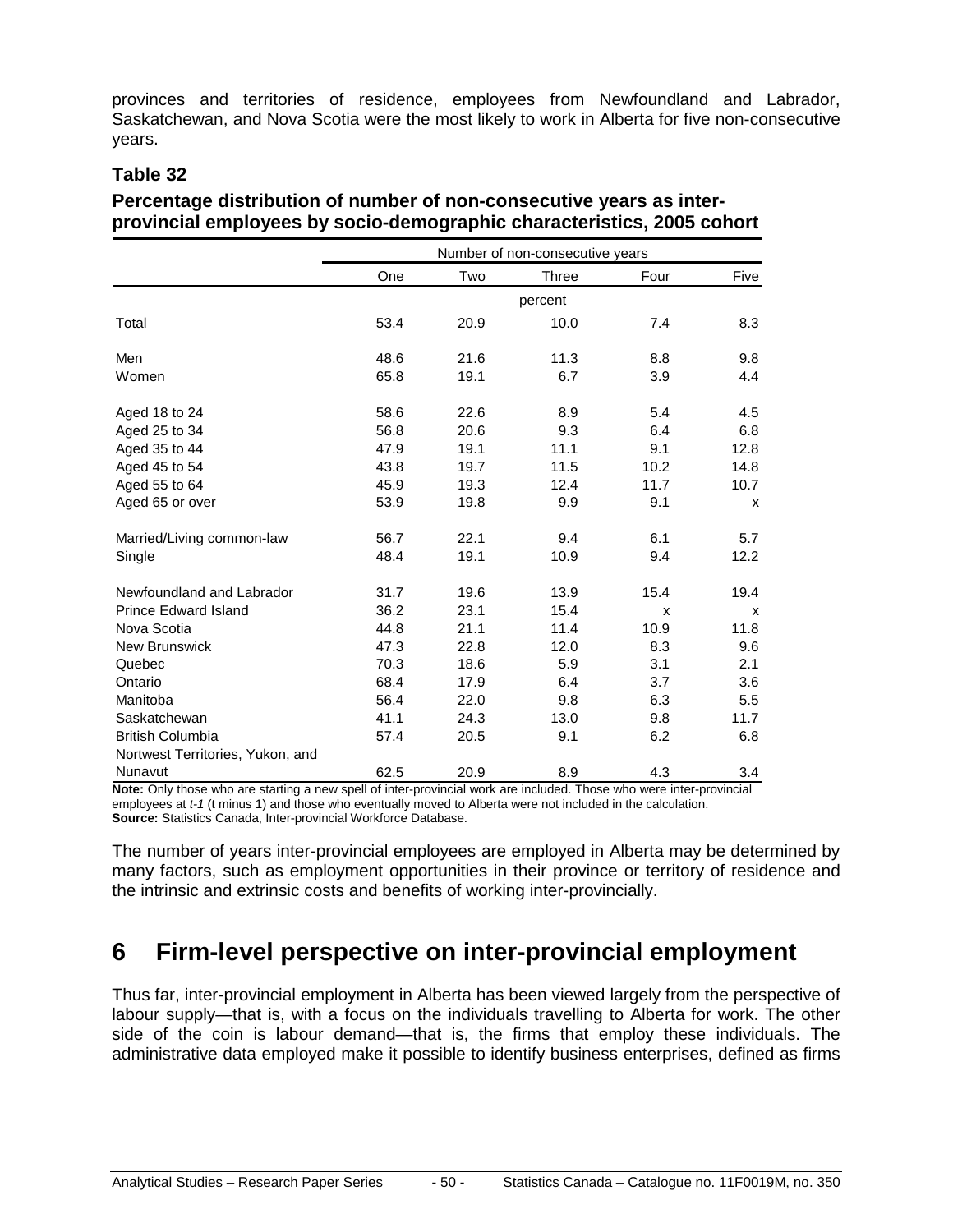that issued at least one T4, Statement of Remuneration Paid, to a paid employee.<sup>[26](#page-50-0)</sup> The term 'firms in Alberta' refers to business enterprises that issued at least one T4 in Alberta.

Information on firms in this section is presented at the national level. National-level estimation includes information on a given firm from all provinces and territories where it is established. It is an aggregate measure. Considering national-level information is more representative of the employment environment and the earnings conditions and benefits associated with each firm.<sup>[27](#page-50-1)</sup>

In 2008, 13.2% of firms in Alberta employed at least one inter-provincial employee; that proportion declined to 11.4% in 2009 (Table 33). There is a strong correlation between firm size and the likelihood of employing one or more inter-provincial employees. This is because firms are not weighted by employment size and because the probability of employing at least one inter-provincial employee is far greater in a firm employing 500 employees than in one employing 20. Of all small firms (fewer than 20 employees) operating in Alberta, about 8% to 9% employed at least one inter-provincial employee, while 54% to 65% of large firms (i.e., firms with 500 or more employees) operating in the province employed at least one.

<span id="page-50-0"></span> <sup>26.</sup> Every firm where a worker was employed is counted. If a worker has multiple jobs at different firms, all firms will be included. Calculations are based on the Alberta workforce (T4 only). For this reason, the results are not comparable to the sections where the focus was on workers.

<span id="page-50-1"></span><sup>27.</sup> Provincial firm information represents information concerning firms present in Alberta. The information can be about the whole firm (if it is established only in Alberta) or can relate only to the branch level (if the firm is represented in more than one province or territory).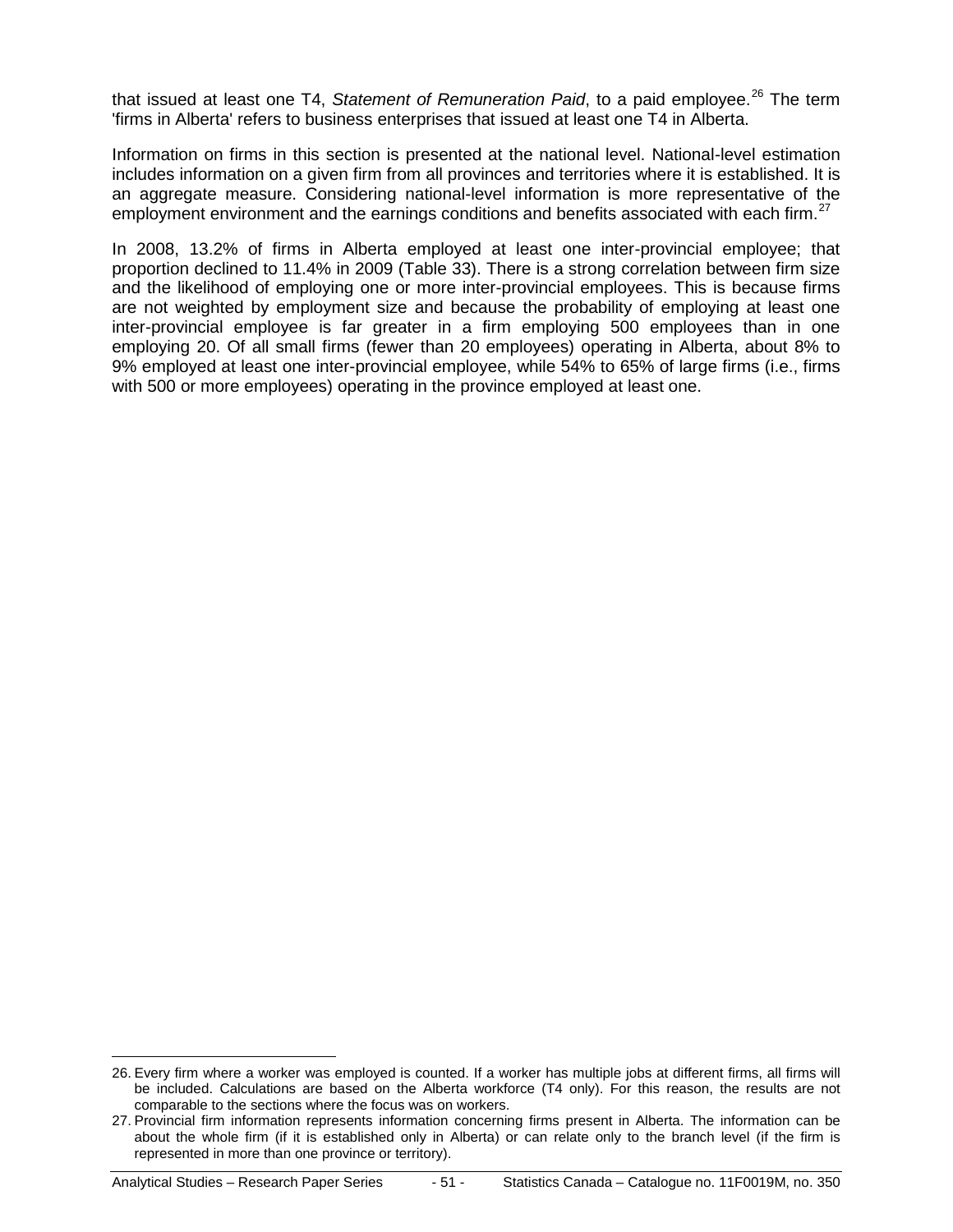### **Table 33 Firms in Alberta, 2004, 2008, and 2009**

|                          | Percentage of<br>firms in Alberta<br>employing at least<br>one inter-<br>provincial· | Percentage of firms' Alberta<br>workforce consisting of inter-<br>provincial employees |                                               | Percentage of firms' Alberta T4<br>earnings paid to inter-provincial<br>employees<br>All |                                        |
|--------------------------|--------------------------------------------------------------------------------------|----------------------------------------------------------------------------------------|-----------------------------------------------|------------------------------------------------------------------------------------------|----------------------------------------|
|                          | employee                                                                             | firms                                                                                  | All<br>Firms employing at<br>least one inter- |                                                                                          | Firms employing at<br>least one inter- |
|                          |                                                                                      |                                                                                        | provincial employee                           |                                                                                          | provincial employee                    |
|                          |                                                                                      |                                                                                        | percent                                       |                                                                                          |                                        |
| <b>Firm size</b><br>2004 |                                                                                      |                                                                                        |                                               |                                                                                          |                                        |
| Fewer than 20 employees  | 8.0                                                                                  | 2.2                                                                                    | 27.0                                          | 1.8                                                                                      | 22.8                                   |
| 20 to 99 employees       | 43.4                                                                                 | 4.9                                                                                    | 11.4                                          | 3.9                                                                                      | 8.9                                    |
| 100 to 499 employees     | 50.5                                                                                 | 4.8                                                                                    | 9.5                                           | 4.0                                                                                      | 7.8                                    |
| 500 or more employees    | 53.4                                                                                 | 2.9                                                                                    | 5.4                                           | 2.2                                                                                      | 4.1                                    |
| Total                    | 11.9                                                                                 | 2.4                                                                                    | 20.3                                          | 2.0                                                                                      | 16.9                                   |
| 2008                     |                                                                                      |                                                                                        |                                               |                                                                                          |                                        |
| Fewer than 20 employees  | 9.1                                                                                  | 2.7                                                                                    | 29.3                                          | 2.3                                                                                      | 25.0                                   |
| 20 to 99 employees       | 50.0                                                                                 | 6.5                                                                                    | 13.1                                          | 5.2                                                                                      | 10.5                                   |
| 100 to 499 employees     | 56.3                                                                                 | 6.7                                                                                    | 11.9                                          | 5.5                                                                                      | 9.8                                    |
| 500 or more employees    | 63.5                                                                                 | 4.5                                                                                    | 7.1                                           | 3.5                                                                                      | 5.5                                    |
| Total                    | 13.2                                                                                 | 3.0                                                                                    | 22.7                                          | 2.5                                                                                      | 19.2                                   |
| 2009                     |                                                                                      |                                                                                        |                                               |                                                                                          |                                        |
| Fewer than 20 employees  | 7.8                                                                                  | 2.3                                                                                    | 29.7                                          | 2.0                                                                                      | 25.7                                   |
| 20 to 99 employees       | 44.3                                                                                 | 5.5                                                                                    | 12.3                                          | 4.4                                                                                      | 9.9                                    |
| 100 to 499 employees     | 54.0                                                                                 | 5.3                                                                                    | 9.8                                           | 4.4                                                                                      | 8.2                                    |
| 500 or more employees    | 65.4                                                                                 | 4.1                                                                                    | 6.3                                           | 3.3                                                                                      | 5.1                                    |
| Total                    | 11.4                                                                                 | 2.6                                                                                    | 22.6                                          | 2.2                                                                                      | 19.3                                   |

**Note:** Firms are classified by size on the basis of the Longitudinal Employment Analysis Program dataset. Calculations are based on the total number of employees in a firm during the year. Firm size represents size of the firm at the national level. **Source:** Statistics Canada, Inter-provincial Workforce Database.

On average, inter-provincial employees comprised 3.0% of firms' Alberta workforce and 2.5% of T4 earnings paid by Alberta firms in 2008. Inter-provincial employees also made up, on average, 22.7% of the Alberta workforce of firms hiring at least one inter-provincial employee and received 19.2% of the T4 earnings paid by those firms.

The proportion of firm-level workforces consisting of inter-provincial employees also varies by size category. About one-half of medium-sized firms operating in Alberta (those employing 100 to 499) employed inter-provincial employees. These inter-provincial employees accounted for about 12% of employment in each firm's Alberta operations. As a proportion of Alberta T4s issued by these firms, inter-provincial employees accounted for about  $10\%$ <sup>[28](#page-51-0)</sup>

Of the large firms (firms with 500 or more employees) with operations in Alberta, slightly fewer than two-thirds employed at least one inter-provincial employee in 2008. In these firms, interprovincial employees accounted for about 7% of employment in their firm's Alberta operations and about 6% of T4 earnings paid in the province.

<span id="page-51-0"></span> <sup>28.</sup> The percentage of firms employing inter-provincial employees is calculated by dividing the number of interprovincial employees by the total number of workers employed by each firm in Alberta during a given year. Firms are then classified by size according to the categories available on the LEAP file.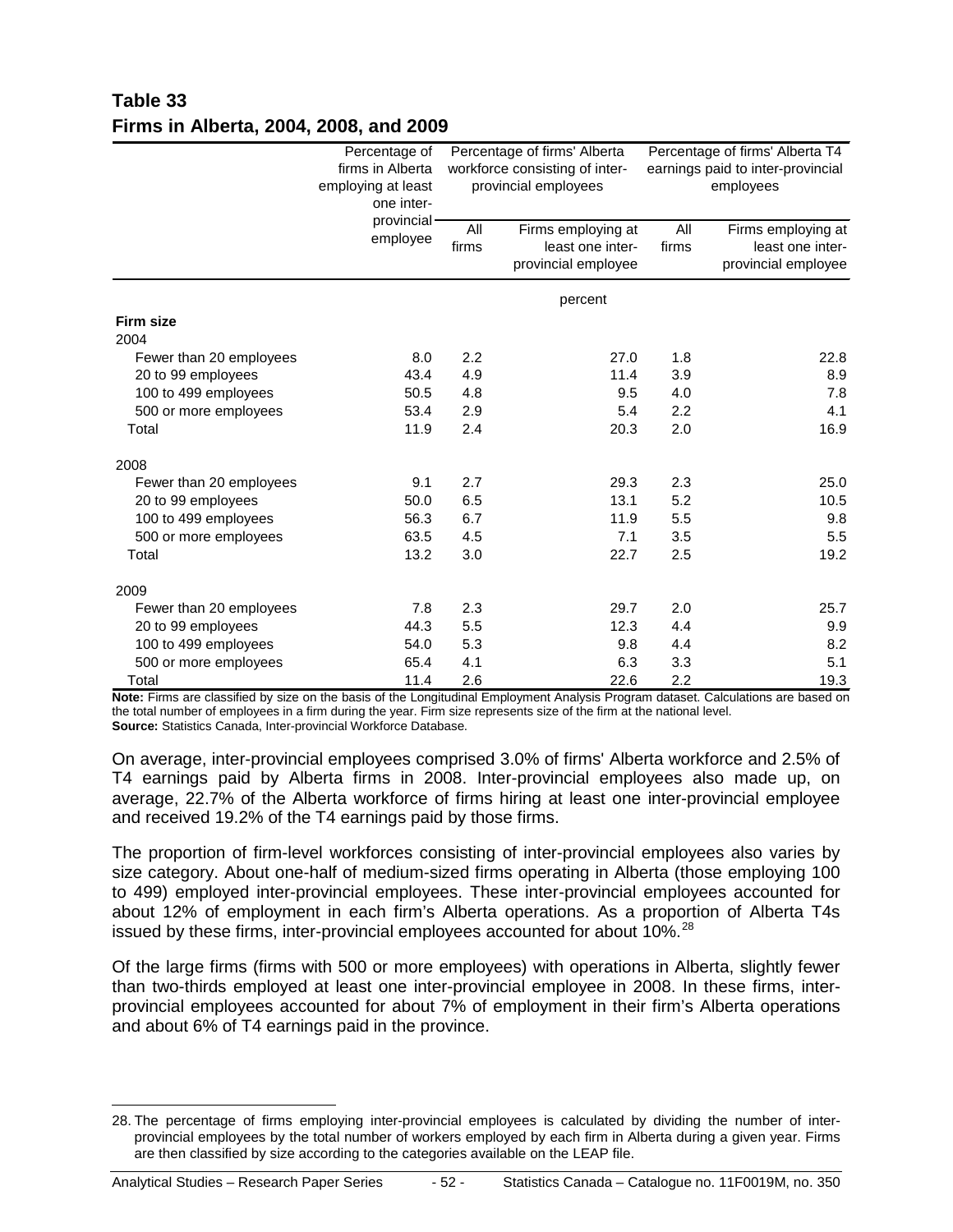#### **Table 34 Regression on propensity of hiring inter-provincial employees among Alberta firms, 2009**

|                                                               | Regression results       |          |
|---------------------------------------------------------------|--------------------------|----------|
|                                                               | coefficient              | standard |
|                                                               |                          | error    |
| Industry (Manufacturing)                                      |                          |          |
| <b>Accommodation and Food Services</b>                        | $0.170**$                | 0.005    |
| Administrative and Support, Waste Management, and Remediation |                          |          |
| Services                                                      | $0.030**$                | 0.004    |
| Agriculture, Forestry, Fishing                                | $0.007$ **               | 0.007    |
| Construction                                                  | $0.035$ **               | 0.005    |
| <b>Educational Services</b>                                   | $0.032$ **               | 0.008    |
| Finance and insurance; Real Estate and Leasing                | $-0.031$                 | 0.004    |
| <b>Health Care and Social Assistance</b>                      | $-0.022$ *               | 0.005    |
| Information, Culture, and Recreation                          | $0.031$ **               | 0.007    |
| Management of Companies and Enterprises                       | $-0.024$ **              | 0.005    |
| Mining                                                        | $0.075$ **               | 0.014    |
| Oil, Gas Extraction and support activities                    | 0.031<br>$***$           | 0.005    |
| <b>Other Services</b>                                         | $-0.023$ **              | 0.005    |
| Professional, Scientific, and Technical Services              | $-0.041$<br>$***$        | 0.027    |
| <b>Public Administration</b>                                  | $0.063$ **               | 0.004    |
| Retail trade                                                  | $0.041$ **               | 0.005    |
| Transportation and Warehousing                                | 0.011<br>$^{\star\star}$ | 0.005    |
| Unknown industry                                              | $-0.023$ **              | 0.005    |
| <b>Utilities</b>                                              | $-0.036$ **              | 0.021    |
| <b>Wholesale Trade</b>                                        | $-0.042$                 | 0.005    |
| Firm size (fewer than 20 employees)                           |                          |          |
| 20 to 99 employees                                            | $0.344$ **               | 0.003    |
| 100 to 499 employees                                          | $0.456$ **               | 0.005    |
| 500 or more employees                                         | $0.573$ **               | 0.007    |
| Unknown                                                       | $-0.139$                 | 0.292    |
| Constant                                                      | $0.076$ **               | 0.004    |

\* significant at 5%; \*\* significant at 1%.

**Note:** Firm size represents firm size at the national level. Omitted group in parentheses. **Source:** Statistics Canada, Inter-provincial Workforce Database.

When considering simultaneously industry and firm size (Table 34), the correlation between firm size and the percentage of firms in Alberta employing at least one inter-provincial employee remains strong. Among industries, accommodation and food services, mining, public administration, retail trade, and construction, educational services, oil and gas extraction, and information, culture and recreation are more likely than firms in manufacturing (omitted category in the regression) to hire inter-provincial employees.

### <span id="page-52-0"></span>**7 Conclusion**

Robust economic growth through most of the 2000s made Alberta an attractive destination for job seekers. While many moved to Alberta on a permanent basis, others maintained a permanent residence elsewhere but commuted to Alberta to work. Between 2004 and 2008, the number of inter-provincial employees in Alberta nearly doubled and, in most of those years, exceeded the in-flow of permanent residents to the province.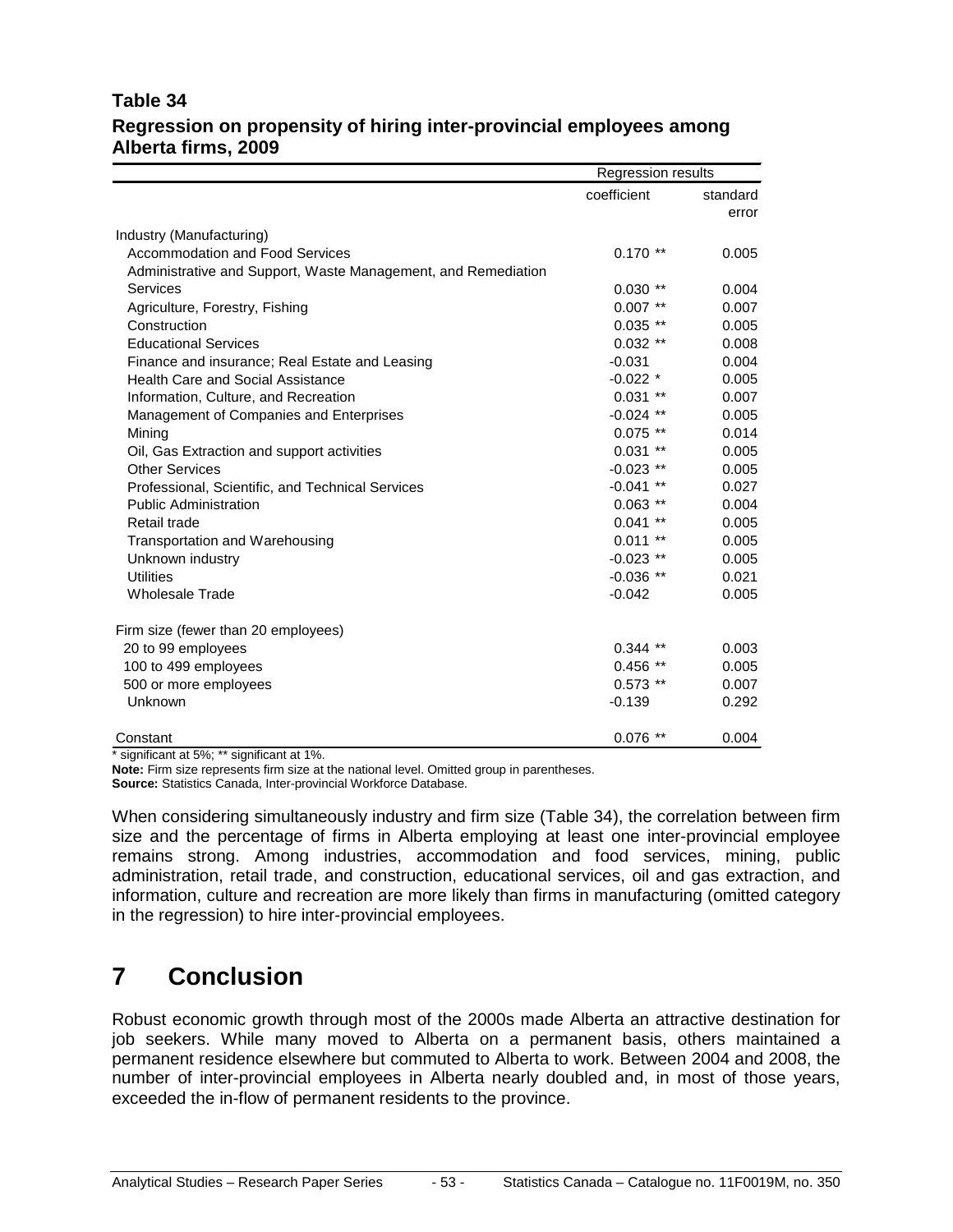While some of the inter-provincial workers observed in this study subsequently made a residential move to Alberta, at least as identified on their T1 tax return, most did not. Of those who remained in their province or territory of residence, their reasons for doing so cannot be discerned from the data employed. It is likely that factors such as family ties, social networks, organizational arrangements (e.g. daycare, school enrolment), home ownership, and quality of life were important factors. Nonetheless, the prospects of readily-available jobs elsewhere had appeal. When weighed against the costs of moving inter-provincially, the benefits of working inter-provincially was the option chosen by these individuals. Quite clearly, people react to employment opportunities in various ways, and, more broadly, labour markets adjust in various ways.

Residential mobility and employment mobility can be examined at different levels of geography. This analysis of employment mobility was located at the inter-provincial level, and is situated in cell 'D' of the two-by-three matrix presented in Figure 4. Other forms of labour adjustment include individuals moving residentially within a province or territory to take advantage of employment opportunities (Cell 'A'), individuals maintaining their residence in one region of a province or territory but commuting to another for work (Cell 'B'), or individuals moving from one province or territory to another (Cell 'C'). Among individuals from abroad, immigrants and temporary foreign workers in Canada are differentiated by the residential or employment nature of their mobility and are captured in Cells 'E' and 'F', respectively. The broad concept of shadow populations is largely captured by the groups in the bottom row of the matrix.

#### **Figure 4**

#### **Residential mobility and employment mobility**

|                             | Intra-provincial | Inter-provincial | <b>International</b> |
|-----------------------------|------------------|------------------|----------------------|
| <b>Residential mobility</b> |                  |                  |                      |
| <b>Employment mobility</b>  |                  |                  |                      |

Labour market adjustment occurs through all the types of mobility identified in Figure 4, and a comprehensive overview would take each into account. However, while information on residential mobility is available on survey and administrative sources, information on employment mobility remains scarce. With the exception of the Census 2B Long Form and the 2011 National Household Survey, information on place of work is not currently collected on household surveys or available below the provincial level on administrative data sources. This remains an area where further data development is required.

The types of mobility shown in Figure 4 are inter-related. As documented in the report, a significant minority of inter-provincial employees in Alberta subsequently moved to the province, and conceptually shifted from Cell 'D' to Cell 'C'. Inter-provincial employment may have been a stepping stone towards residential relocation, providing individuals with an opportunity to establish networks and accumulate information before incurring the costs of a long-distance move. Intra-provincial and international employment and residential mobility warrant examination along the same lines.

In terms of inter-provincial employment in Alberta, many individuals from across Canada travelled to the province for work during the 2000s. In 2004, there were approximately 62,000 to 67,500 inter-provincial employees in Alberta, accounting for 3.6% to 3.8% of provincial employment. By 2008, the number of inter-provincial employees had increased to about 122,500 to 133,000, and their share of provincial employment had increased to 5.7% to 6.2%. These figures fell somewhat in 2009 following the economic recession.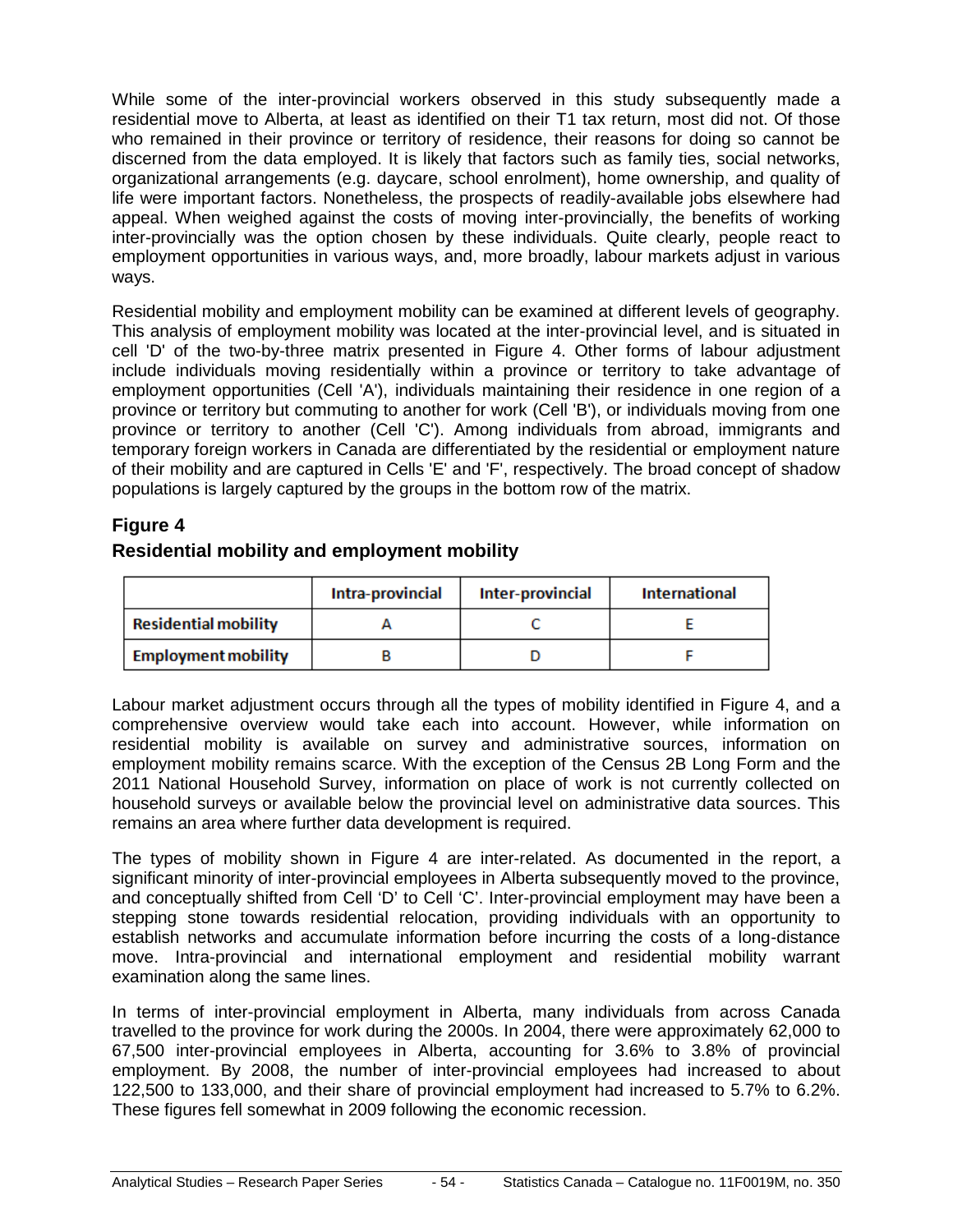Over the reference period, the majority of inter-provincial employees in Alberta were men, and many were under age 35. Nonetheless, as the number of inter-provincial employees in Alberta increased through the 2000s, it was largely older workers who joined the ranks. By 2009, almost one-third of inter-provincial employees in the province were aged 45 or older. The changing age profile of this group was reflected in its marital profile, with the share of inter-provincial employees who were married or living common-law increasing over the period.

Job opportunities in Alberta also attracted growing numbers of individuals from more distant provinces. While large shares of inter-provincial employees continued to commute from British Columbia and Saskatchewan, the shares from Ontario and the Atlantic Provinces increased markedly. By 2008, one-in-four inter-provincial employees in Alberta were commuting from the Atlantic Provinces. The economic impact of inter-provincial employment on smaller 'sender' communities and provinces was beyond the scope of this analysis. However, given that almost 5.3% of T4 recipients in Newfoundland and Labrador received earnings from Alberta in 2008, the impact may have been significant.

A high degree of heterogeneity was evident in the employment and earnings of inter-provincial employees. While over-half of male inter-provincial employees were employed in construction or oil and gas extraction, over one-third of female inter-provincial employees were employed in accommodation and food services or retail trade. Another important factor differentiating individuals within the inter-provincial employee population is whether they received T4 earnings only in Alberta or in Alberta and another province or territory. The presence of T4s from another province or territory strongly suggests that work in Alberta was undertaken on a part-year basis. This is consistent with the fact that individuals identified as 'part-year' in this way were highly skewed towards the lower end of the Alberta T4-earnings distribution. Thus, while some interprovincial employees earned high salaries in Alberta, many received fairly modest earnings, at least in part because they worked in the province only a portion of the year. This is one factor to keep in mind when considering that, although inter-provincial employees accounted for 5.7% to 6.2% of Alberta's T4 workforce, only 3.4% to 3.6% of Alberta T4 earnings in 2008 were paid to inter-provincial employees.

Inter-provincial employees who received T4 earnings only from Alberta were more evenly represented across the earnings distribution, and it is among this group that higher earning individuals are found. Among male inter-provincial employees who worked only in Alberta, the median earnings of those in construction or in oil and gas extraction were about \$51,000 and \$60,000, respectively, and one-in-four men in these industries had annual earnings in excess of about \$86,000 or \$96,000, respectively.

Within Alberta, inter-provincial employees were an important source of labour supply through much of the 2000s. In 2008, such employees accounted for 10% or more of total employment within construction, oil and gas extraction, and agriculture, forestry and fishing. In many other industries, inter-provincial employees accounted for 5% to 10% of the workforce. In that year, 13% of firms operating in Alberta employed at least one inter-provincial employee. Among this subset of firms, just under 20% of their Alberta T4 earnings were paid to inter-provincial employees.

Furthermore, just as inter-provincial employment is important for some firms, it is certainly important for some individuals and their families. For example, among inter-provincial employees who were married or living common-law, earnings from Alberta accounted for over one-half of their total family earnings during the year, on average. In this respect, employment relationships and their financial dimensions spanned long distances. Of course, having one partner (or parent) away from home for extended periods may have had other consequences as well.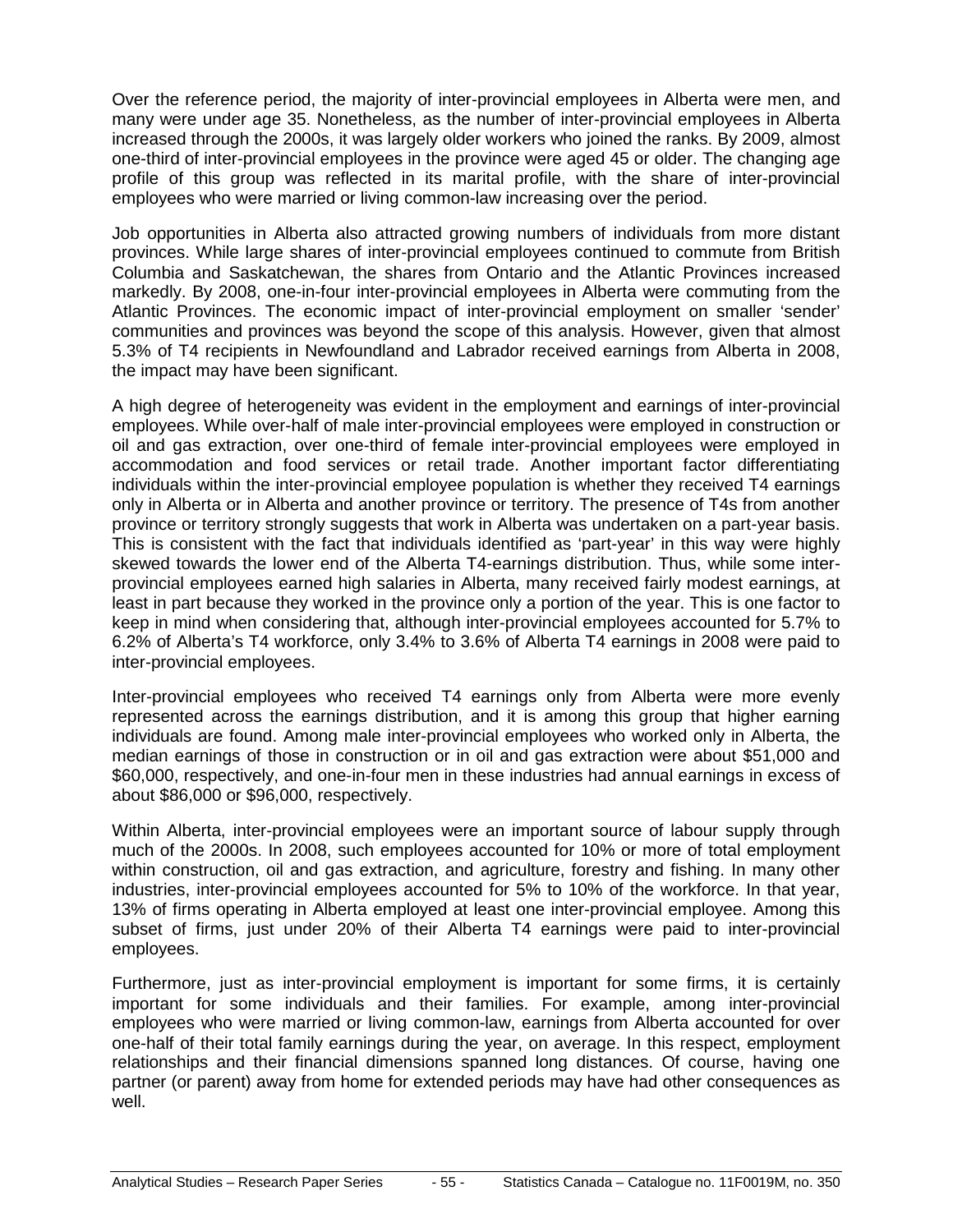Finally, although this report focused on inter-provincial employment in Alberta, the extent to which labour market adjustment occurs through employment mobility across other provinces, territories, and regions remains a matter for further research.

### <span id="page-55-0"></span>**8 Appendix tables**

#### **Table 35**

**Individuals with T4s from Alberta — Match rates with T1FF and T1H data without sample restrictions, 2003 to 2010**

|      | Total number of<br>individuals | T1FF matched |         | T1FF or T1H matched |         | Not matched with either<br>T1FF or T1H |         |
|------|--------------------------------|--------------|---------|---------------------|---------|----------------------------------------|---------|
|      | counts                         | counts       | percent | counts              | percent | counts                                 | percent |
| 2003 | 1,867,633                      | 1,661,189    | 88.9    | 1,773,337           | 95.0    | 94.296                                 | 5.0     |
| 2004 | 1,922,408                      | 1.726.401    | 89.8    | 1,837,748           | 95.6    | 84.660                                 | 4.4     |
| 2005 | 2.027.003                      | 1,801,789    | 88.9    | 1.912.122           | 94.3    | 114.881                                | 5.7     |
| 2006 | 2.181.729                      | 1,912,840    | 87.7    | 2,039,596           | 93.5    | 142,133                                | 6.5     |
| 2007 | 2.278.395                      | 1.995.280    | 87.6    | 2.132.582           | 93.6    | 145.813                                | 6.4     |
| 2008 | 2,338,909                      | 2,056,392    | 87.9    | 2,185,404           | 93.4    | 153,505                                | 6.6     |
| 2009 | 2,264,708                      | 1,987,188    | 87.7    | 1,987,188           | 87.7    | 277,520                                | 12.3    |
| 2010 | 2.265.275                      | 1.985.410    | 87.6    | 1.985.410           | 87.6    | 279.865                                | 12.4    |

**Note:** There are no age or total earnings restrictions. T1FF and T1H refer respectively to *T1 Family File* and *T1 Historical file*. **Source:** Statistics Canada, Inter-provincial Workforce Database.

#### **Table 36**

#### **Inter-provincial employees as a percentage of the Alberta workforce with all unmatched T4–T1FF–T1H records excluded from the calculation, 2004 to 2010**

|                     | Base definition | Base definition<br>excluding Alberta<br>residents at t-1 | Base definition<br>excluding Alberta<br>and unknown<br>residents at t-1 |
|---------------------|-----------------|----------------------------------------------------------|-------------------------------------------------------------------------|
|                     |                 | percent                                                  |                                                                         |
| T4-T1FF matched     |                 |                                                          |                                                                         |
| 2004                | 3.8             | 3.6                                                      | 3.4                                                                     |
| 2005                | 4.4             | 4.2                                                      | 4.0                                                                     |
| 2006                | 5.5             | 5.3                                                      | 5.0                                                                     |
| 2007                | 5.9             | 5.6                                                      | 5.4                                                                     |
| 2008                | 6.3             | 6.0                                                      | 5.8                                                                     |
| 2009                | 5.2             | 4.9                                                      | 4.4                                                                     |
| 2010                |                 | 4.7                                                      | 4.2                                                                     |
| T4-T1FF-T1H matched |                 |                                                          |                                                                         |
| 2004                | 3.9             | 3.7                                                      | 3.5                                                                     |
| 2005                | 4.5             | 4.3                                                      | 4.0                                                                     |
| 2006                | 5.6             | 5.4                                                      | 5.1                                                                     |
| 2007                | 6.0             | 5.8                                                      | 5.4                                                                     |
| 2008                | $\cdots$        | 6.1                                                      | 5.8                                                                     |

**Note:** T1FF and T1H refer respectively to *T1 Family File* and *T1 Historical file*.

**Source**: Statistics Canada, Inter-provincial Workforce Database.